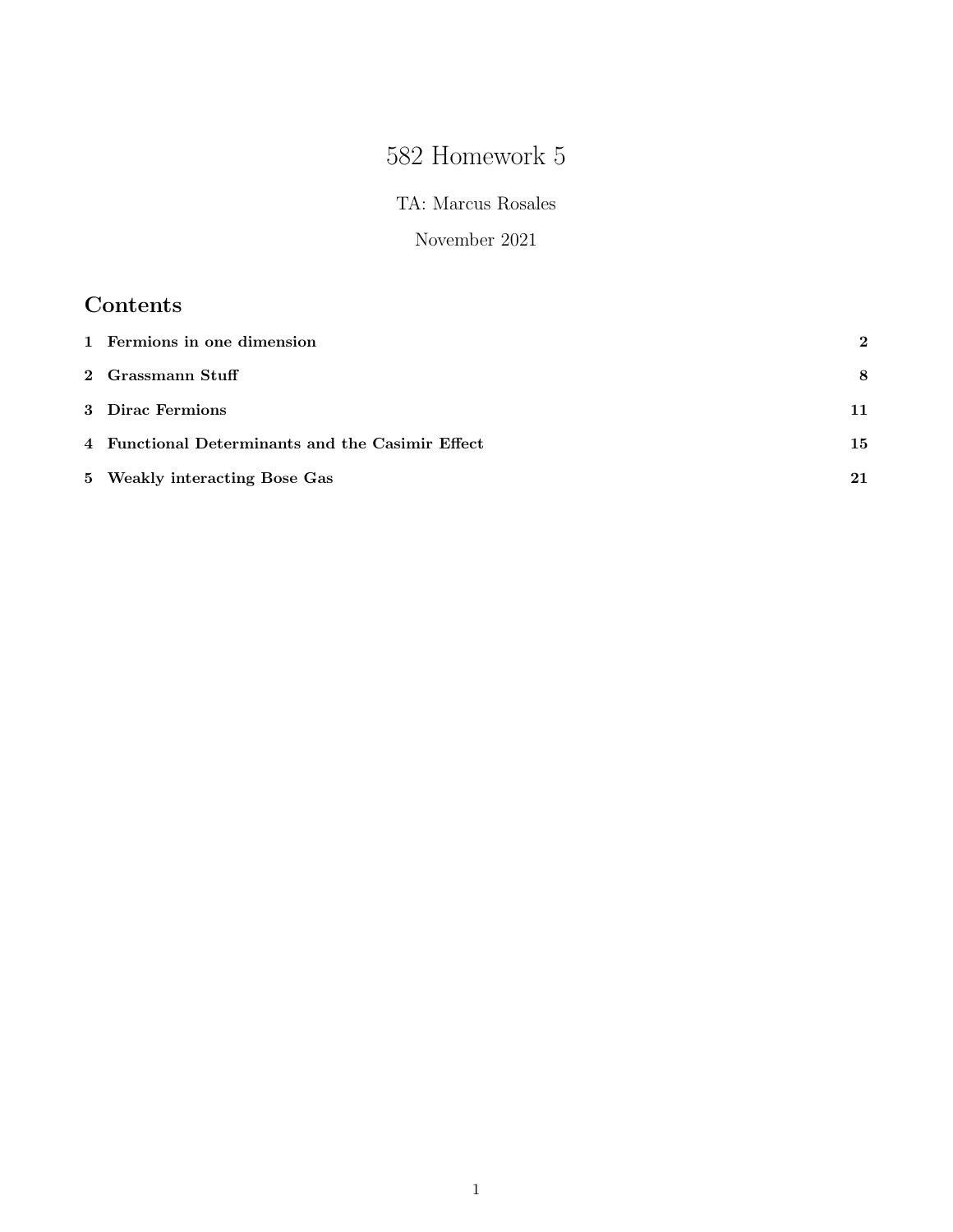### 1 Fermions in one dimension

We will be using the effective continuum Hamiltonian:

$$
H = \sum_{\sigma = \pm} \int dx \, \psi_{\sigma}^{\dagger}(x) \Big( -i v_f \frac{\partial}{\partial x} \Big) \sigma_3 \psi_{\sigma}(x) + \int dx \Big[ \frac{\Pi^2(x)}{8Ma_0^2} + \frac{1}{2} \Delta^2(x) \Big] + \sum_{\sigma = \pm} \int dx \, \sqrt{2g} \Delta(x) \bar{\psi}_{\sigma}(x) \psi_{\sigma}(x) \tag{1.1}
$$

1. 10/20: To simplify matters even further we consider the case of heavy carbon atoms:  $M \to \infty$ . When we do this, we can drop the kinetic term, which amounts to disregarding the quantum fluctuations. Therefore, we can work with a constant classical field, so we replace  $\Delta(x)$  with  $\Delta_0$ . Our Hamiltonian reduces to:

$$
H = \sum_{\sigma=\pm} \int dx \, \psi_{\sigma}^{\dagger}(x) \Big( -i v_f \frac{\partial}{\partial x} \Big) \sigma_3 \psi_{\sigma}(x) + \int dx \frac{1}{2} \Delta_0^2 + \sum_{\sigma=\pm} \int dx \, \sqrt{2g} \Delta_0 \bar{\psi}_{\sigma}(x) \psi_{\sigma}(x)
$$
  
= 
$$
\sum_{\sigma=\pm} \int dx \, \psi_{\sigma}^{\dagger}(x) \Big( -i v_f \frac{\partial}{\partial x} \Big) \sigma_3 \psi_{\sigma}(x) + \int dx \frac{1}{2} \Delta_0^2 + \sum_{\sigma=\pm} \int dx \, \psi_{\sigma}^{\dagger}(x) \Big( \sqrt{2g} \Delta_0 \Big) \sigma_2 \psi_{\sigma}(x)
$$
(1.2)

Let's group some terms together and write this out in two separate ways:

$$
H = \int dx \left( \sum_{\sigma=\pm} i \psi_{\sigma}^{\dagger}(x) \begin{bmatrix} -v_{f} \frac{\partial}{\partial x} & -\sqrt{2g} \Delta_{0} \\ \sqrt{2g} \Delta_{0} & v_{f} \frac{\partial}{\partial x} \end{bmatrix} \psi_{\sigma}(x) + \frac{1}{2} \Delta_{0}^{2} \right)
$$
  
= 
$$
\sum_{\sigma=\pm} \int dx \bar{\psi}_{\sigma} \left( -i \gamma_{1} \partial_{x} + \sqrt{2g} \Delta_{0} \right) \psi_{\sigma} + \int dx \frac{1}{2} \Delta_{0}^{2}
$$
  
= 
$$
\sum_{\sigma=\pm} \int dx \bar{\psi}_{\sigma} \left( -i \gamma_{1} \partial_{x} + \sqrt{2g} \Delta_{0} \right) \psi_{\sigma} + \frac{L}{2} \Delta_{0}^{2}
$$
(1.3)

Notice that the second term looks like a Dirac Hamiltonian with a mass term:  $m = \sqrt{2g}\Delta_0$ . We could solve this as was done in lecture, but we will opt for a straight forward Fourier expansion instead:

$$
\psi_{\sigma}(x) = \int \frac{dp}{2\pi} \frac{m}{\omega(p)} \psi_{\sigma}(p) e^{ipx}
$$
\n(1.4)

We note that this Fourier modes are 2-component spinors.  $\omega(p)$  will turn out to be the absolute value of our eigen energies. These factors are chosen to make the integration measure Lorentz invariant.

In order for the anticommutation relations to be preserved, we need:

$$
\left\{\psi_{\sigma\alpha}(p),\psi_{\sigma'\alpha'}^{\dagger}(p')\right\} = 2\pi \frac{\omega(p)}{m} \delta_{\sigma\sigma'}\delta_{\alpha\alpha'}\delta(p-p')
$$
\n(1.5)

With all other anti-commutation relations zero.

Throwing in our Fourier transforms, and performing the necessary manipulations, we arrive at the following Hamiltonian: √

$$
H = \sum_{\sigma=\pm} \int \frac{dp}{2\pi} \frac{m}{\omega(p)} i\psi_{\sigma}^{\dagger}(p) \begin{bmatrix} pv_f & -i\sqrt{2g}\Delta_0 \\ i\sqrt{2g}\Delta_0 & -pv_f \end{bmatrix} \psi_{\sigma}(p) + \frac{L}{2}\Delta_0^2
$$
 (1.6)

#### We focus on the matrix equation for now:

$$
\text{Det}\begin{bmatrix} pv_f - E & -i\sqrt{2g}\Delta_0 \\ i\sqrt{2g}\Delta_0 & -pv_f - E \end{bmatrix} = -\left[ (pv_f + E)(pv_f - E) + (\sqrt{2g}\Delta_0)^2 \right] = -\left[ (pv_f)^2 - E^2 + (\sqrt{2g}\Delta_0)^2 \right] = 0
$$

Which means:

$$
E(p) = \pm \sqrt{(pv_f)^2 + 2g\Delta_0^2} \equiv \pm \omega(p)
$$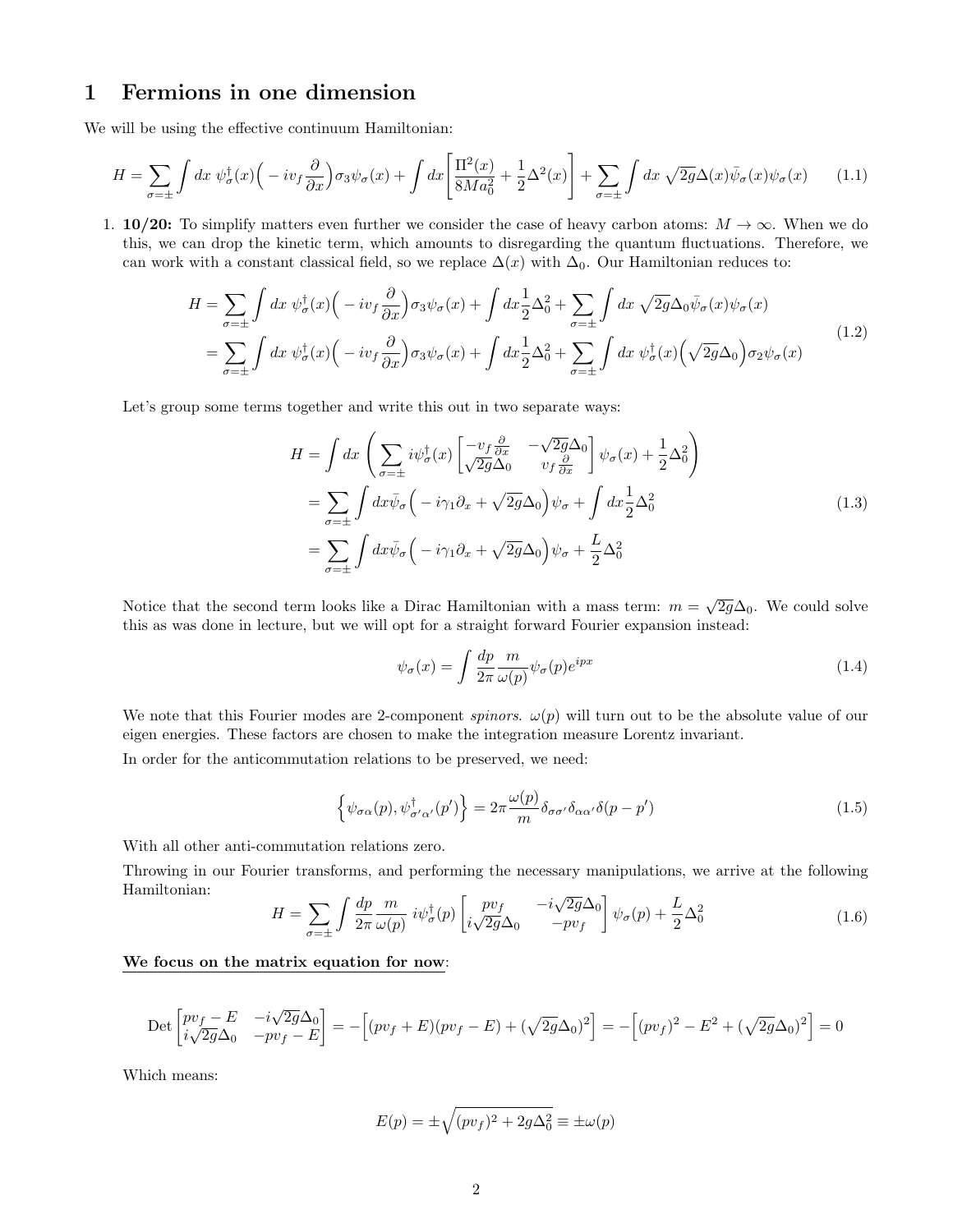This is the relativistic Pythagorean identity! Let's push this analogy a bit further by defining:

$$
1 = \sqrt{(pv_f/\omega(p))^2 + (\sqrt{2g}\Delta_o/\omega(p))^2}
$$
  

$$
\equiv \sqrt{\sin^2(\theta) + \cos^2(\theta)}
$$

#### There are many ways to proceed here! Do not worry too much if your method is different. Let's express our field as a linear combination of eigenvectors for positive and negative eigenvalues (energies). We'll call them  $u(p)$  and  $v(p)$ , respectively:

$$
\psi_{\sigma} = \int \frac{dp}{2\pi} \frac{m}{\omega(p)} \Big( \hat{a}_{\sigma}(p) u(p) e^{-ipx} + \hat{b}_{\sigma}(p) v(p) e^{ipx} \Big)
$$

I choose to set:

$$
\{\hat{a}_{\sigma}(p), \hat{a}_{\sigma'}^{\dagger}(p')\} = 2\pi \frac{\omega(p)}{m} \delta_{\sigma\sigma'} \delta(p - p')
$$
\n
$$
\{\hat{b}_{\sigma}(p), \hat{b}_{\sigma'}^{\dagger}(p')\} = 2\pi \frac{\omega(p)}{m} \delta_{\sigma\sigma'} \delta(p - p')
$$
\n(1.7)

etc. The factor of  $\omega/m$  in the mode expansion as well as the above anti-commutation relations will set our normalization of our eigenvectors. Indeed:

$$
\begin{split}\n\left\{\psi_{\sigma}(x),\psi_{\sigma'}^{\dagger}(x')\right\} &= \int \frac{dpdq}{(2\pi)^2} \frac{m^2}{\omega(p)\omega(q)} \Big(\Big\{\hat{a}_{\sigma}(p),\hat{a}_{\sigma'}^{\dagger}(q)\Big\} u(p)u^{\dagger}(q)e^{-i(px-qx')} + \Big\{\hat{b}_{\sigma}(p),\hat{b}_{\sigma'}^{\dagger}(q)\Big\} v(p)v^{\dagger}(q)e^{i(px-qx')} \Big) \\
&= \delta_{\sigma\sigma'} \int \frac{dp}{2\pi} \frac{m}{\omega(p)} \Big(u(p)u^{\dagger}(p)e^{-ip(x-x')} + v(p)v^{\dagger}(p)e^{ip(x-x')} \Big) \\
&= \delta_{\sigma\sigma'}\delta(x-x') \\
&\Rightarrow u(p)u^{\dagger}(p) = v(p)v^{\dagger}(p) = \frac{\omega(p)}{2m}\n\end{split}
$$

We will remember this for later.

We solve the following matrix equations:

$$
\omega(p)u(p) = \begin{bmatrix} pv_f & -i\sqrt{2g}\Delta_0 \\ i\sqrt{2g}\Delta_0 & -pv_f \end{bmatrix} u(p)
$$

$$
-\omega(p)v(p) = \begin{bmatrix} pv_f & -i\sqrt{2g}\Delta_0 \\ i\sqrt{2g}\Delta_0 & -pv_f \end{bmatrix} v(p)
$$

Re-expressing in terms of sin and cos:

$$
u(p) = \begin{bmatrix} \sin(\theta) & -i\cos(\theta) \\ i\cos(\theta) & -\sin(\theta) \end{bmatrix} u(p)
$$

$$
-v(p) = \begin{bmatrix} \sin(\theta) & -i\cos(\theta) \\ i\cos(\theta) & -\sin(\theta) \end{bmatrix} v(p)
$$

These two systems only differ by an overall minus sign on the left. We cast the two systems into the following form and solve<sup>1</sup>:

$$
\pm \begin{bmatrix} a_{\pm} \\ b_{\pm} \end{bmatrix} = \begin{bmatrix} \sin(\theta) & -i\cos(\theta) \\ i\cos(\theta) & -\sin(\theta) \end{bmatrix} \begin{bmatrix} a_{\pm} \\ b_{\pm} \end{bmatrix}
$$

$$
\Rightarrow \pm a_{\pm} = a_{\pm}\sin(\theta) - ib_{\pm}\cos(\theta)
$$

$$
\pm b_{\pm} = ia_{\pm}\cos(\theta) - b_{\pm}\sin(\theta)
$$

$$
\Rightarrow b_{\pm} = a_{\pm}\frac{i\cos(\theta)}{\sin(\theta) \pm 1}
$$

$$
\begin{bmatrix} a_{\pm} \\ b_{\pm} \end{bmatrix} = c_{\pm} \begin{bmatrix} \sin(\theta) \pm 1 \\ i\cos(\theta) \end{bmatrix}
$$

 $\mathbb{R}^4$ .

 $^1\text{do}$  not confuse  $a_\pm,$   $b_\pm$  with our creation and annihilation operators!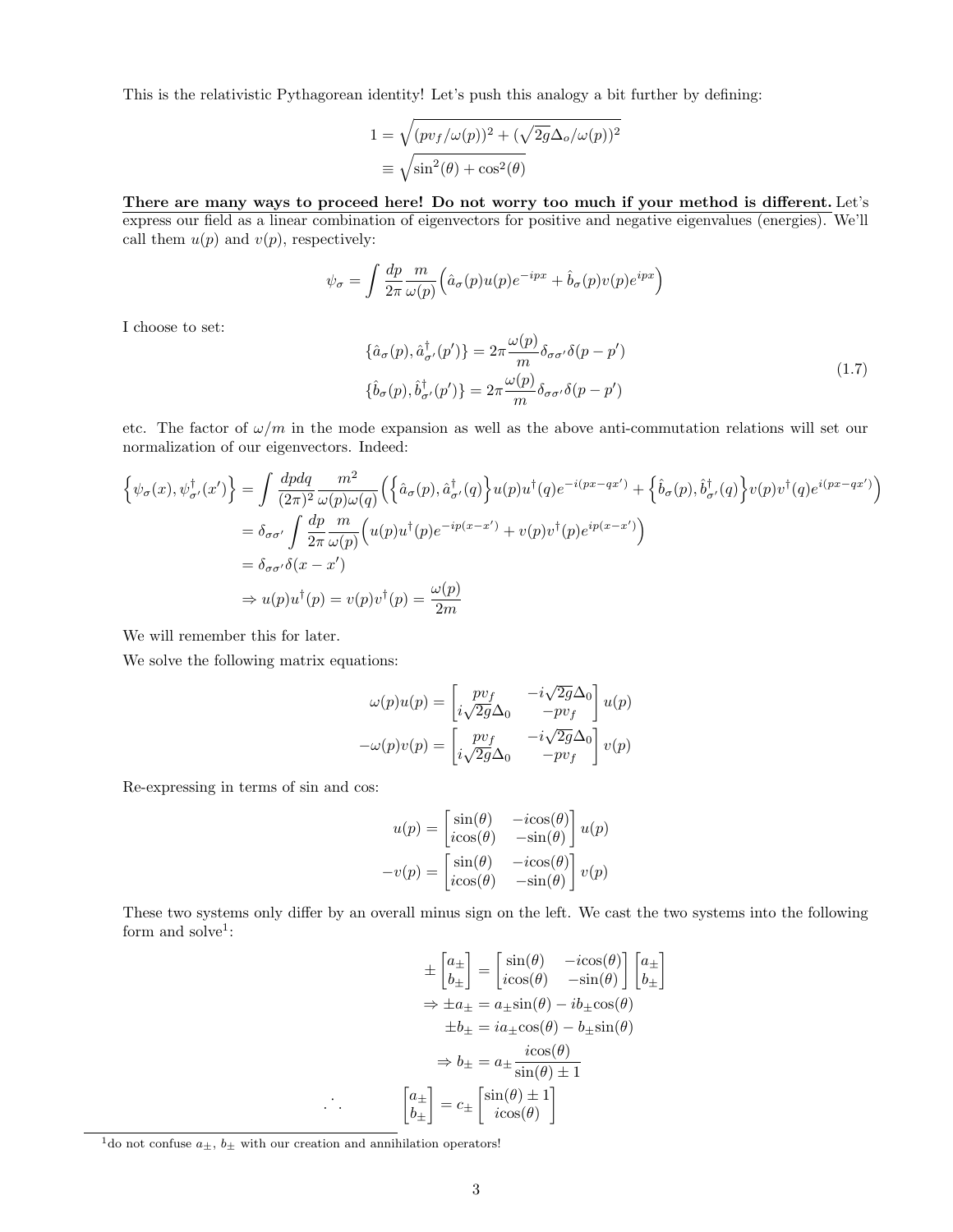Here  $c_{\pm}$  is a normalization constant, which can be determined by recalling the normalization we want:

$$
\frac{\omega(p)}{2m} = \frac{1}{2\cos(\theta)} = |c_{\pm}|^2 \left[ (\sin(\theta) \pm 1)^2 + \cos^2(\theta) \right]
$$

$$
= 2|c_{\pm}|^2 (1 \pm \sin(\theta))
$$

$$
\Rightarrow |c_{\pm}| = \frac{1}{2} \frac{1}{\sqrt{\cos(\theta)(1 \pm \sin(\theta))}}
$$

$$
= \frac{1}{2} \frac{\omega(p)}{\sqrt{m(\omega(p) \pm pv_f)}}
$$

We arrive at our solutions in terms of our original parameters:

$$
u(p) = \frac{1}{2\sqrt{m(\omega(p) + pv_f)}} \left[ \begin{matrix} pv_f + \omega(p) \\ im \end{matrix} \right]
$$

and

$$
v(p) = \frac{1}{2\sqrt{m(\omega(p) - pv_f)}} \left[ \begin{matrix} pv_f - \omega(p) \\ im \end{matrix} \right]
$$

Re-expressing our Hamiltonian in terms of the mode expansion we arrive at:

$$
H = \sum_{\sigma=\pm} \int \frac{dp}{2\pi} \frac{m}{\omega(p)} \omega(p) \left[ \hat{a}^{\dagger}_{\sigma} \hat{a}_{\sigma} - \hat{b}^{\dagger}_{\sigma} \hat{b}_{\sigma} \right] + \frac{L}{2} \Delta_0^2 \tag{1.8}
$$

Notice I replaced the integral over x with the length of our polymer chain  $L = Na<sub>0</sub>$ . We can now find the ground state with the usual prescription for a fermionic system: we define hole creation and annihilation operators:

$$
\hat{d}_{\sigma} = \hat{b}_{\sigma}^{\dagger}, \ \hat{d}_{\sigma}^{\dagger} = \hat{b}_{\sigma}
$$

So we have:

$$
\hat{b}^{\dagger}_{\sigma}\hat{b}_{\sigma}=\hat{d}_{\sigma}\hat{d}^{\dagger}_{\sigma}
$$

using

$$
\{\hat{d}_{\sigma}(p), \hat{d}_{\sigma'}^{\dagger}(p')\} = 2\pi \frac{\omega(p)}{m} \delta_{\sigma\sigma'} \delta(p-p')
$$

We normal order our Hamiltonian:

$$
H = \sum_{\sigma=\pm} \int \frac{dp}{2\pi} \frac{m}{\omega(p)} \omega(p) \left[ \hat{a}^{\dagger}_{\sigma}(p) \hat{a}_{\sigma}(p) + \hat{d}^{\dagger}_{\sigma}(p) \hat{d}_{\sigma}(p) - 2\pi \frac{\omega(p)}{m} \delta_{\sigma\sigma} \delta(p-p) \right] + \frac{1}{2} \int dx \Delta_0^2(x) \tag{1.9}
$$

 $\lambda$ 

We now define our ground state in the usual manner:

$$
\hat{a}_{\sigma}(p)|\text{gnd}\rangle = \hat{d}_{\sigma}(p)|\text{gnd}\rangle = 0
$$

This can be used to determine an expression for our ground state energy; we have:

$$
E_{\rm gnd} = -\sum_{\sigma=\pm} \int_{-\Lambda}^{\Lambda} dp \delta_{\sigma\sigma} \delta(p-p) \sqrt{2g\Delta_0^2 + (pv_f)^2} + \frac{L}{2} \Delta_0^2
$$
  
= 
$$
-\frac{L}{\pi} \int_{-v_f \Lambda}^{v_f \Lambda} \frac{d\bar{p}}{v_f} \sqrt{2g\Delta_0^2 + \bar{p}^2} + \frac{L}{2} \Delta_0^2
$$
 (1.10)

The last line is realized by noting the Dirac delta function in momentum space gives us the factor of  $L/2\pi$ , and we summed over sigma.  $\Lambda$  is our momentum cutoff.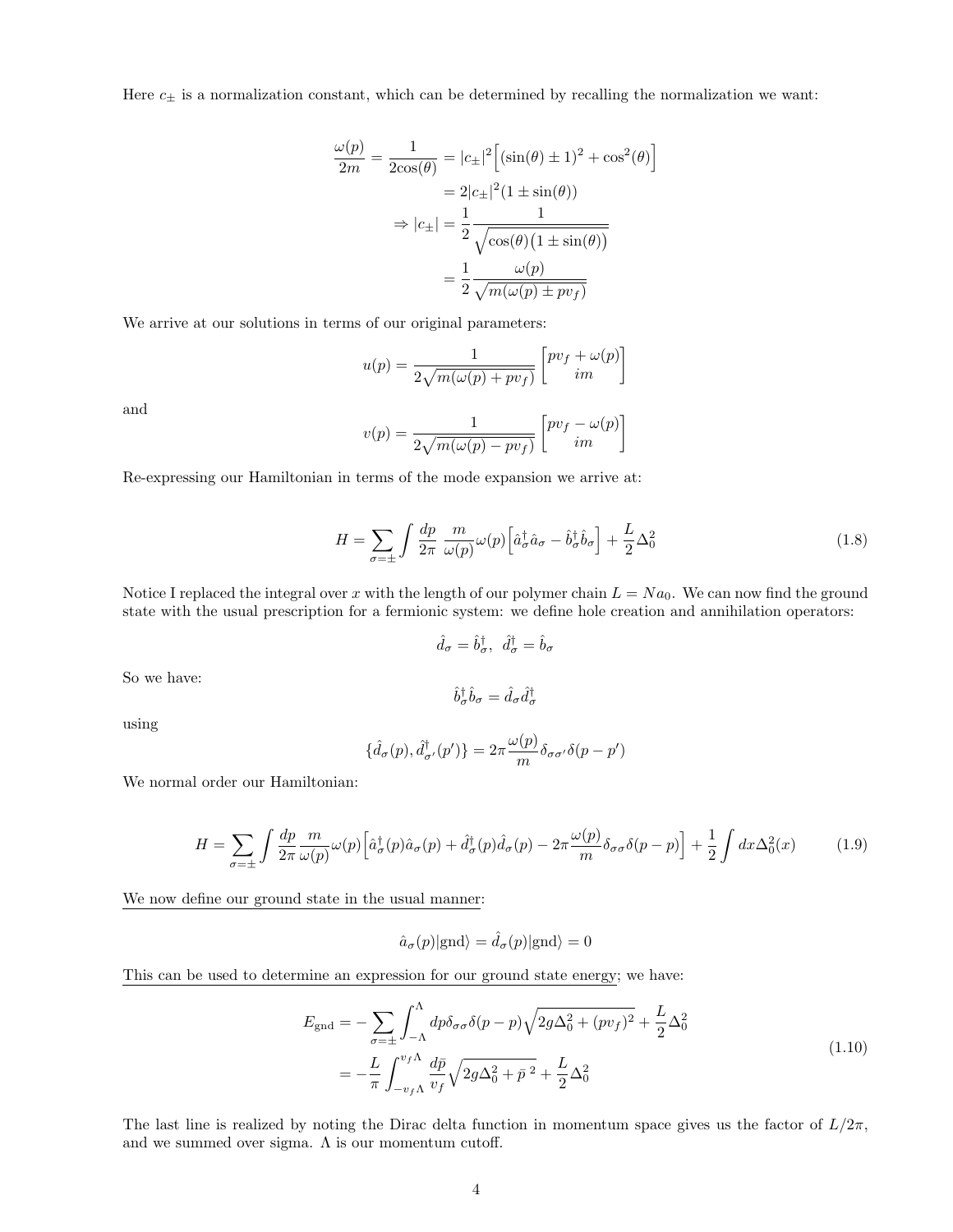We can finally find the distortion of the lattice in the ground state by minimizing the above equation in respect to the classical coordinate  $\Delta_0$ :

$$
\frac{1}{L} \frac{dE_{\text{gnd}}}{d\Delta_0} = -\frac{1}{\pi} \int_{-v_f \Lambda}^{v_f \Lambda} \frac{d\bar{p}}{v_f} \frac{2g\Delta_0}{\sqrt{2g\Delta_0^2 + \bar{p}^2}} + \Delta_0 = 0
$$

$$
\Rightarrow \frac{\pi v_f}{2g} = \int_{-v_f \Lambda}^{v_f \Lambda} d\bar{p} \frac{1}{\sqrt{2g\Delta_0^2 + \bar{p}^2}}
$$

Of course  $\Delta_0 = 0$  satisfies this equation, but let's find a non-trivial solution. The first integral is easy to recognize if we rewrite it as:

$$
\int_{-v_f\Lambda}^{v_f\Lambda} d\bar{p} \frac{1}{\sqrt{2g\Delta_0^2 + \bar{p}^2}} = \int_{-v_f\Lambda}^{v_f\Lambda} \frac{d\bar{p}}{\sqrt{2g\Delta_0}} \frac{1}{\sqrt{1 - (i\frac{\bar{p}}{\sqrt{2g\Delta_0}})^2}}
$$

$$
= \frac{1}{i} \sin^{-1} \left(i\frac{\bar{p}}{\sqrt{2g\Delta_0}}\right)\Big|_{-v_f\Lambda}^{v_f\Lambda}
$$

$$
= \sinh^{-1} \left(\frac{\bar{p}}{\sqrt{2g\Delta_0}}\right)\Big|_{-v_f\Lambda}^{v_f\Lambda}
$$

$$
= 2\sinh^{-1} \left(\frac{v_f\Lambda}{\sqrt{2g\Delta_0}}\right)
$$

Plugging in we can solve for the  $\Delta_0$  which minimizes our ground state energy:

$$
\frac{\pi v_f}{2g} = 2\sinh^{-1}\left(\frac{v_f \Lambda}{\sqrt{2g}\Delta_0}\right)
$$

$$
\Rightarrow \Delta_0 = \left[\frac{\sqrt{2g}}{\Lambda v_f} \sinh\left(\frac{\pi v_f}{4g}\right)\right]^{-1}
$$

$$
\approx \sqrt{\frac{2}{g}} \Lambda v_f e^{-\frac{\pi v_f}{4g}}
$$

Since we will use this later, we make the simple observation that:

$$
\frac{\Delta_0}{\Lambda v_f} \sqrt{g} = \sqrt{2} \exp\left(-\frac{\pi v_f}{4g}\right) \ll 1\tag{1.11}
$$

This is the spontaneous mass generation referred to as dimerization in the original SSH model! You may notice that this gap which opens up is strikingly similar to that found with the BCS model. This is not a coincidence: the phonons play a crucial role in both theories!

We finish up by looking at the ground state energies corresponding to these two solutions. First, for  $\Delta_0 = 0$ :

$$
\frac{E_0}{L} = -\frac{1}{\pi} \int_{-v_f \Lambda}^{v_f \Lambda} \frac{d\bar{p}}{v_f} |\bar{p}|
$$

$$
= -\frac{2}{\pi v_f} \int_0^{v_f \Lambda} d\bar{p} \,\bar{p}
$$

$$
= -\frac{v_f \Lambda^2}{\pi}
$$

We can of course do the more general integral and apply it to the above case. There are some steps involved (trig substitution), so I'll just give the answer for that integral: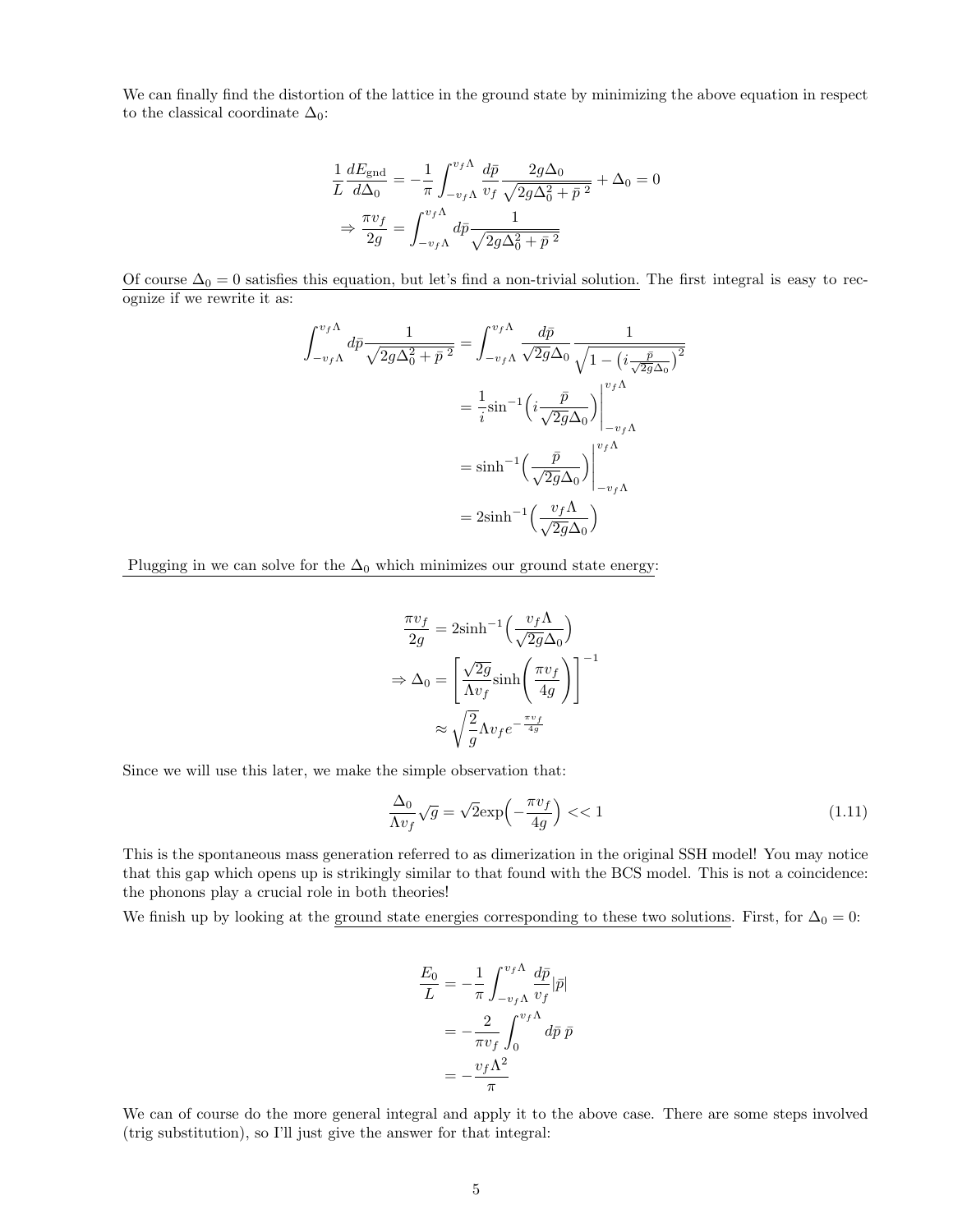$$
\frac{E_{\text{gnd}}}{L} = -\frac{2}{\pi v_f} \int_0^{v_f \Lambda} d\bar{p} \sqrt{2g \Delta_0^2 + \bar{p}^2} + \frac{\Delta_0^2}{2}
$$
\n
$$
= -\frac{1}{\pi v_f} \left[ \bar{p} \sqrt{2g \Delta_0^2 + \bar{p}^2 + 2g \Delta_0^2 \ln \left( \sqrt{2g \Delta_0^2 + \bar{p}^2} + \bar{p} \right)} \right]_0^{v_f \Lambda} + \frac{\Delta_0^2}{2}
$$
\n
$$
= -\frac{1}{\pi v_f} \left[ v_f \Lambda \sqrt{2g \Delta_0^2 + v_f^2 \Lambda^2} + 2g \Delta_0^2 \left( \ln \left( \sqrt{2g \Delta_0^2 + v_f^2 \Lambda^2} + v_f \Lambda \right) - \frac{\ln(2g \Delta_0^2)}{2} \right) \right] + \frac{\Delta_0^2}{2}
$$
\n
$$
= -\frac{\Lambda}{\pi} \sqrt{2g \Delta_0^2 + v_f^2 \Lambda^2} - \frac{2g \Delta_0^2}{\pi v_f} \left[ \ln \left( \sqrt{2g \Delta_0^2 + v_f^2 \Lambda^2} + v_f \Lambda \right) - \ln(v_f \Lambda) - \frac{1}{2} \ln \left( \frac{2g \Delta_0^2}{(v_f \Lambda)^2} \right) - \frac{\pi v_f}{4g} \right]
$$

The last line is written in a strange looking form, but it will be helpful below. Let's call:

$$
x = \frac{\pi v_f}{4g}
$$

Using equation (1.11) we can cast the relative difference in the following form:

$$
\frac{E_{\text{gnd}} - E_0}{|E_0|} = -\sqrt{4e^{-2x} + 1} - 4e^{-2x} \left[ \ln\left(\sqrt{4e^{-2x} + 1} + 1\right) - \frac{1}{2}\ln(4e^{-2x}) - x \right] + 1
$$
  
=  $-2e^{-2x} + \dots$ 

The final  $+1$  in the first line is from the ratio of the  $E_0$ 's. To get to the last line we just perform a series of Taylor expansions, using  $e^{-2x}$  as a small parameter, and group the leading order terms. This is clearly negative! Hence, the energy corresponding to  $\Delta_0 \neq 0$  is the lower energy state.

2. 4/20: We build our single particle states out of the ground state defined above in the usual manner:

$$
\hat{a}^{\dagger}_{\sigma}(p)|\text{gnd}\rangle, \hat{d}^{\dagger}_{\sigma}(p)|\text{gnd}\rangle
$$

Recall:

$$
\hat{H} = \sum_{\sigma'=\pm} \int \frac{dp'}{2\pi} E(p') \left[ \hat{a}^{\dagger}_{\sigma'}(p') \hat{a}_{\sigma'}(p') + \hat{d}^{\dagger}_{\sigma'}(p') \hat{d}_{\sigma'}(p') \right] + E_{\text{gnd}}
$$
\n
$$
= \hat{H} \hat{H} + E_{\text{gnd}}
$$

Since:

$$
\hat{a}^{\dagger}_{\sigma}(p')\hat{a}_{\sigma'}(p')\left[\hat{a}^{\dagger}_{\sigma'}(p)|\text{gnd}\rangle\right] = \hat{a}^{\dagger}_{\sigma'}(p')\left[\hat{a}^{\dagger}_{\sigma}(p)\hat{a}_{\sigma'}(p') + \delta_{\sigma\sigma'}\delta(p-p')\right]|\text{gnd}\rangle
$$

We get:

$$
\begin{aligned} &\colon \hat{H}:\hat{a}^{\dagger}_{\sigma}(p)|\text{gnd}\rangle = E(p)\hat{a}^{\dagger}_{\sigma}(p)|\text{gnd}\rangle \\ &\colon \hat{H}:\hat{d}^{\dagger}_{\sigma}(p)|\text{gnd}\rangle = E(p)\hat{d}^{\dagger}_{\sigma}(p)|\text{gnd}\rangle \end{aligned}
$$

This tells us that there is a 4-fold degeneracy of the single particle states corresponding to the particles and antiparticles as well as the spin polarization. We can label the particle and antiparticle states explicitly using our conserved charge:

$$
\hat{Q} = -e \sum_{\sigma \pm} \int dx \, \bar{\psi}_{\sigma}(x) \gamma_0 \psi_{\sigma}(x)
$$

We can express this guy in terms of our above creation and annihilation operators. The normal ordered form is:

$$
\hat{Q} := -e \sum_{\sigma = \pm} \int \frac{dp}{2\pi} \frac{m}{\omega(p)} \left( \hat{a}^{\dagger}_{\sigma}(p) \hat{a}_{\sigma}(p) - \hat{d}^{\dagger}_{\sigma}(p) \hat{d}_{\sigma}(p) \right)
$$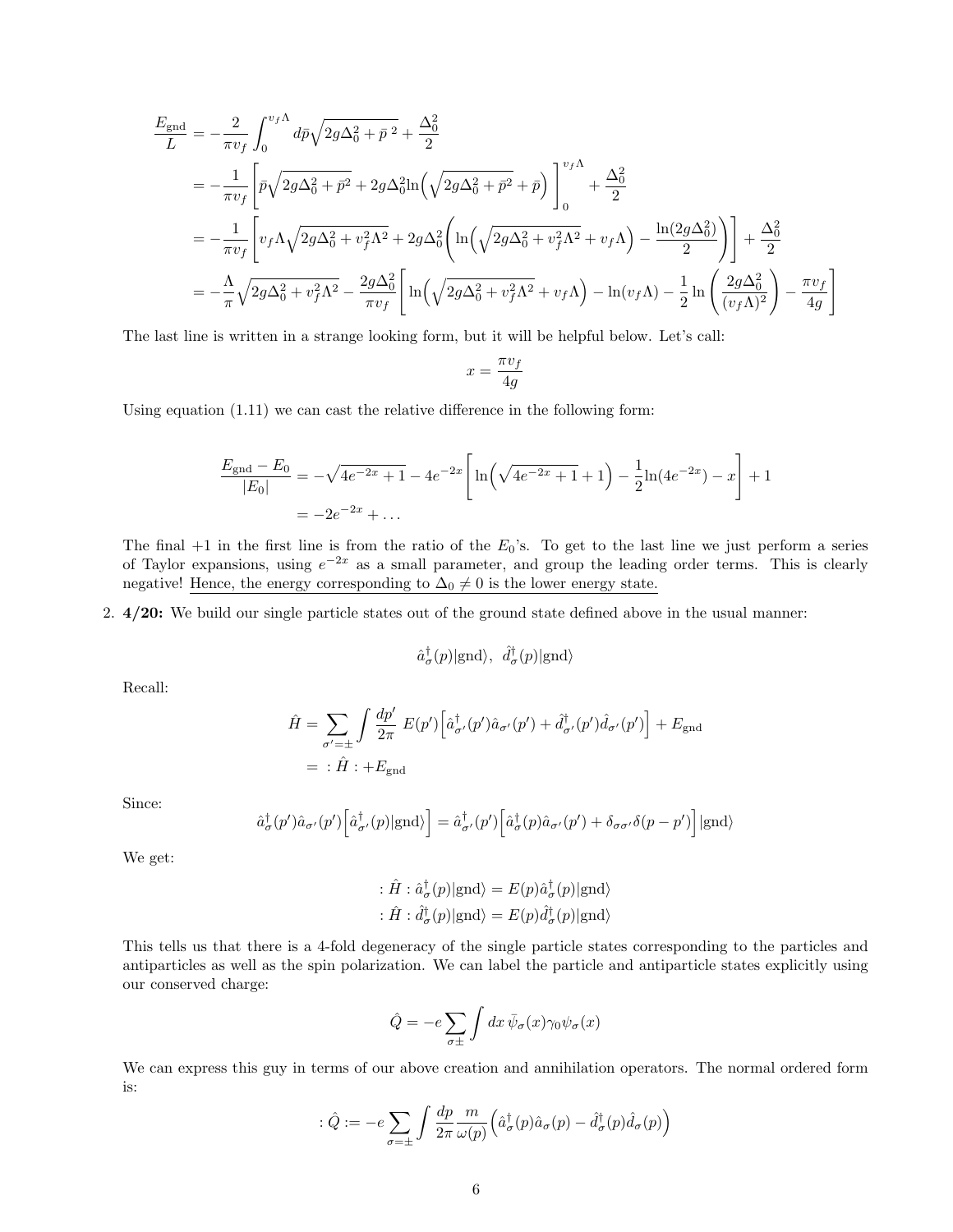The result of this operator acting on a single particle excited state is easy to find:

$$
\begin{aligned} : \hat{Q} : \hat{a}^{\dagger}_{\sigma}(p)|\text{gnd}\rangle & = -e \, \hat{a}^{\dagger}_{\sigma}(p)|\text{gnd}\rangle \\ : \hat{Q} : \hat{d}^{\dagger}_{\sigma}(p)|\text{gnd}\rangle & = +e \, \hat{d}^{\dagger}_{\sigma}(p)|\text{gnd}\rangle \end{aligned}
$$

Thus, we can label our single particle states with the following quantum numbers:

$$
|p, \sigma, -e\rangle = \hat{a}^{\dagger}_{\sigma}(p) | \text{gnd}\rangle
$$
  

$$
|p, \sigma, +e\rangle = \hat{d}^{\dagger}_{\sigma}(p) | \text{gnd}\rangle
$$

3. 4/20: Let's return to our original continuum Hamiltonian without any approximations. We investigate this model under the combination of the discrete transformations:

$$
\psi(x) \to \gamma_5 \psi(x) = \sigma_3 \psi(x) = \begin{bmatrix} 1 & 0 \\ 0 & -1 \end{bmatrix} \begin{bmatrix} R \\ L \end{bmatrix} = \begin{bmatrix} R \\ -L \end{bmatrix}
$$
(1.12)

$$
\Delta(x) \to -\Delta(x) \tag{1.13}
$$

This obviously leaves  $\Pi^2(x)$ , and  $\Delta^2(x)$  invariant. Recall:

$$
H = \int \frac{dp}{2\pi} \sum_{\sigma=\pm} \left[ R^{\dagger} \quad L^{\dagger} \right] \begin{bmatrix} pv_f \\ i\sqrt{2g} \Delta(x) \end{bmatrix} \begin{bmatrix} R \\ L \end{bmatrix} + \int dx \begin{bmatrix} \Pi^2(x) \\ 8Ma_0^2 + \frac{1}{2}\Delta^2(x) \end{bmatrix}
$$

Thus, our Hamiltonian transforms as:

$$
H \to \int \frac{dp}{2\pi} \sum_{\sigma=\pm} \left[ R^{\dagger} \quad -L^{\dagger} \right] \left[ \begin{array}{cc} pv_f & i\sqrt{2g} \Delta(x) \\ -i\sqrt{2g} \Delta(x) & -pv_f \end{array} \right] \left[ \begin{array}{c} R \\ -L \end{array} \right] + \int dx \left[ \frac{\Pi^2(x)}{8Ma_0^2} + \frac{1}{2}\Delta^2(x) \right]
$$
  
\n
$$
= \int \frac{dp}{2\pi} \sum_{\sigma=\pm} \left[ R^{\dagger} \quad -L^{\dagger} \right] \sigma_3 \left[ \begin{array}{cc} pv_f & -i\sqrt{2g} \Delta(x) \\ i\sqrt{2g} \Delta(x) & -pv_f \end{array} \right] \sigma_3 \left[ \begin{array}{c} R \\ -L \end{array} \right] + \int dx \left[ \frac{\Pi^2(x)}{8Ma_0^2} + \frac{1}{2}\Delta^2(x) \right]
$$
  
\n
$$
= H
$$

Our Hamiltonian is invariant under the combination of these transformations! Notice the following term has an odd parity under this combined transformation:

$$
\bar{\psi}\psi(x) = \psi^{\dagger}(x)\sigma_2\psi(x) \rightarrow \psi^{\dagger}(x)\sigma_3\sigma_2\sigma_3\psi(x) = -\psi^{\dagger}(x)\sigma_2\psi(x) = -\bar{\psi}(x)\psi(x)
$$

We could easily deduce this from our Hamiltonian being invariant since  $\sqrt{2}\Delta\bar{\psi}\psi(x)$  is present there. Thus, the operator  $\psi\psi(x)$  is odd under this discrete symmetry, and so it is a good candidate for an *order parameter*.

How can we interpret these transformations when viewing the original lattice model? The best way to find out is to just do it. First, recall  $p_F = \frac{\pi}{2a_0}$ , and we set  $a_0 = 1$ . So, starting with the fermion operator we see:

$$
c_{\sigma}(n) = e^{ip_F n} R_{\sigma}(n) + e^{-ip_F n} L_{\sigma}(n)
$$
  
\n
$$
\rightarrow e^{ip_F n} R_{\sigma}(n) - e^{-ip_F n} L_{\sigma}(n)
$$
  
\n
$$
= e^{i\pi/2} e^{-i\pi/2} e^{ip_F n} R_{\sigma}(n) + e^{-i\pi} e^{-ip_F n} L_{\sigma}(n)
$$
  
\n
$$
= -i (e^{ip_F(n+1)} R_{\sigma}(n) + e^{-ip_F(n+1)} L_{\sigma}(n))
$$

The factor of  $-i$  is no problem since these operators respect a global  $U(1)$  symmetry. The phase factors of the  $n^{th}$  site becomes that of the  $(n+1)^{st}$  site. We interpret this as a shift in the dimerized structure.

A similar result holds for the phonons: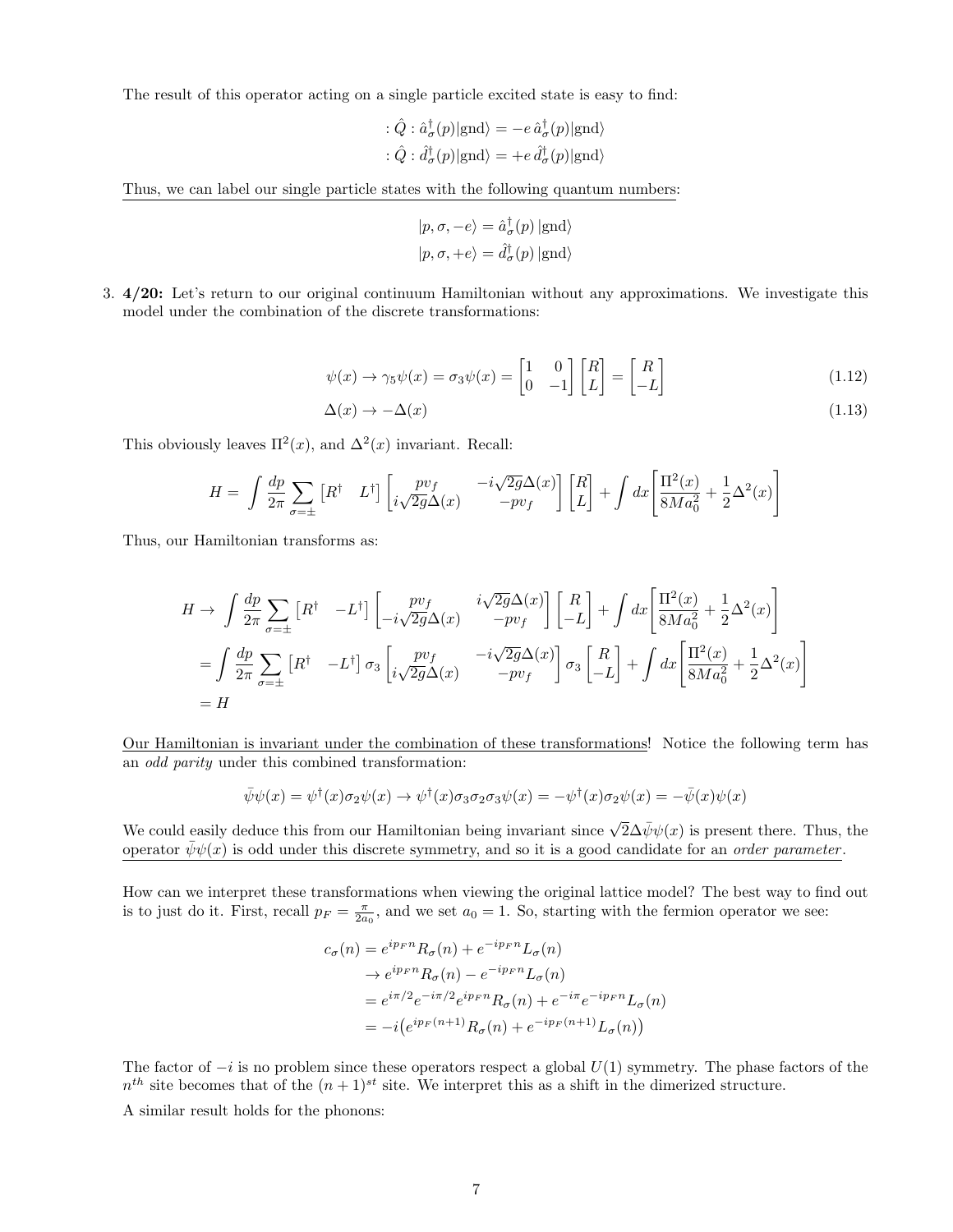$$
x(n) = \delta(n) + e^{2ip_F n} \Delta_+(n) + e^{-2ip_F n} \Delta_-(n)
$$
  
\n
$$
\rightarrow \delta(n) - e^{2ip_F n} \Delta_+(n) - e^{-2ip_F n} \Delta_-(n)
$$
  
\n
$$
= \delta(n) + e^{i\pi} e^{2ip_F n} \Delta_+(n) + e^{-i\pi} e^{-2ip_F n} \Delta_-(n)
$$
  
\n
$$
= \delta(n) + e^{2ip_F (n+1)} \Delta_+(n) + e^{-2ip_F (n+1)} \Delta_-(n)
$$

We effectively shift even sites to odd sites, and odd sites to even sites under the combination of this global discrete symmetry. Our original lattice model had a asymmetrical hopping parameter corresponding to short and long bond lengths, which results in an accumulation of electrons on even or odd sites.<sup>2</sup>

4. 2/20: Let's now find the expectation value of the order parameter of question 1.3 in the ground state. We simply substitute in our mode expansion:

$$
\sum_{\sigma} \langle \text{gnd} | \bar{\psi}_{\sigma}(x) \psi_{\sigma}(x) | \text{gnd} \rangle = \sum_{\sigma} \int \frac{dpdq}{(2\pi)^2} \frac{m}{E(q)} \frac{m}{E(p)} \bar{v}(q) v(p) \langle \text{gnd} | \hat{d}_{\sigma}(q) \hat{d}_{\sigma}^{\dagger}(p) | \text{gnd} \rangle e^{i(q-p)\cdot x}
$$

$$
= \sum_{\sigma} \int \frac{dp}{2\pi} \frac{m}{E(p)} \bar{v}(p) v(p)
$$

$$
= -\int \frac{dp}{\pi} \frac{\sqrt{2g}\Delta_0}{\sqrt{(v_F p)^2 + 2g\Delta_0^2}}
$$

$$
= -\int \frac{dp}{\pi} \frac{1}{\sqrt{(\frac{v_F p}{\sqrt{2g}\Delta_0})^2 + 1}}
$$

$$
= -2 \frac{\sqrt{2g}\Delta_0}{v_F} \sinh^{-1} \left(\frac{v_F \Lambda}{\sqrt{2g}\Delta_0}\right)
$$

We see the expectation value is only nonzero if  $\Delta_0$  is non-zero! This order parameter is thus related to a spontaneous generation of mass  $m = \sqrt{2g}\Delta_0$ , or dimerization. This is observed as a distortion of our lattice: the so called Peierls instability.

#### 2 Grassmann Stuff

1. 2/20: Let a and a<sup>\*</sup> be a pair of Grassmann variables and consider:  $g(a^*) = g_0 + g_1 a^*$ ,  $f(a) = f_0 + f_1 a$ . Furthermore, define:

$$
\langle f|g\rangle = \int da^* da \, e^{-a^*a} f(a^*)^* g(a^*)
$$

Recall:  $a^2 = (a^*)^2 = 0$ ; thus,  $e^{-a^*a} = 1 - a^*a$ . Now let's expand the product of the two functions:

$$
f(a^*)^*g(a^*) = [f_0 + f_1a^*]^*[g_0 + g_1a^*]
$$
  
=  $[\bar{f}_0 + \bar{f}_1a][g_0 + g_1a^*]$   
=  $\bar{f}_0g_0 + \bar{f}_1g_0a + \bar{f}_0g_1a^* + \bar{f}_1g_1aa^*$ 

From here we can see (I set  $a^2 = (a^*)^2 = 0$  without writing our explicitly) :

$$
e^{-a^*a} f(a^*)^* g(a^*) = [1 - a^*a] [\bar{f}_0 g_0 + \bar{f}_1 g_0 a + \bar{f}_0 g_1 a^* + \bar{f}_1 g_1 a a^*]
$$
  
= 
$$
[1 - a^*a] \bar{f}_0 g_0 + [\bar{f}_1 g_0 a + \bar{f}_0 g_1 a^* + \bar{f}_1 g_1 a a^*]
$$

<sup>&</sup>lt;sup>2</sup>Since the above transformation is a symmetry of our Hamiltonian, we see there is an ambiguity of where our electrons reside due to the fact this operation shifts our discrete lattice sites! With open boundary conditions the two different states have a relative polarization however (classified by their Berry phase), and this ambiguity gives rise to a *charge pump*. Polyacetylene can be described as a conductive polymer.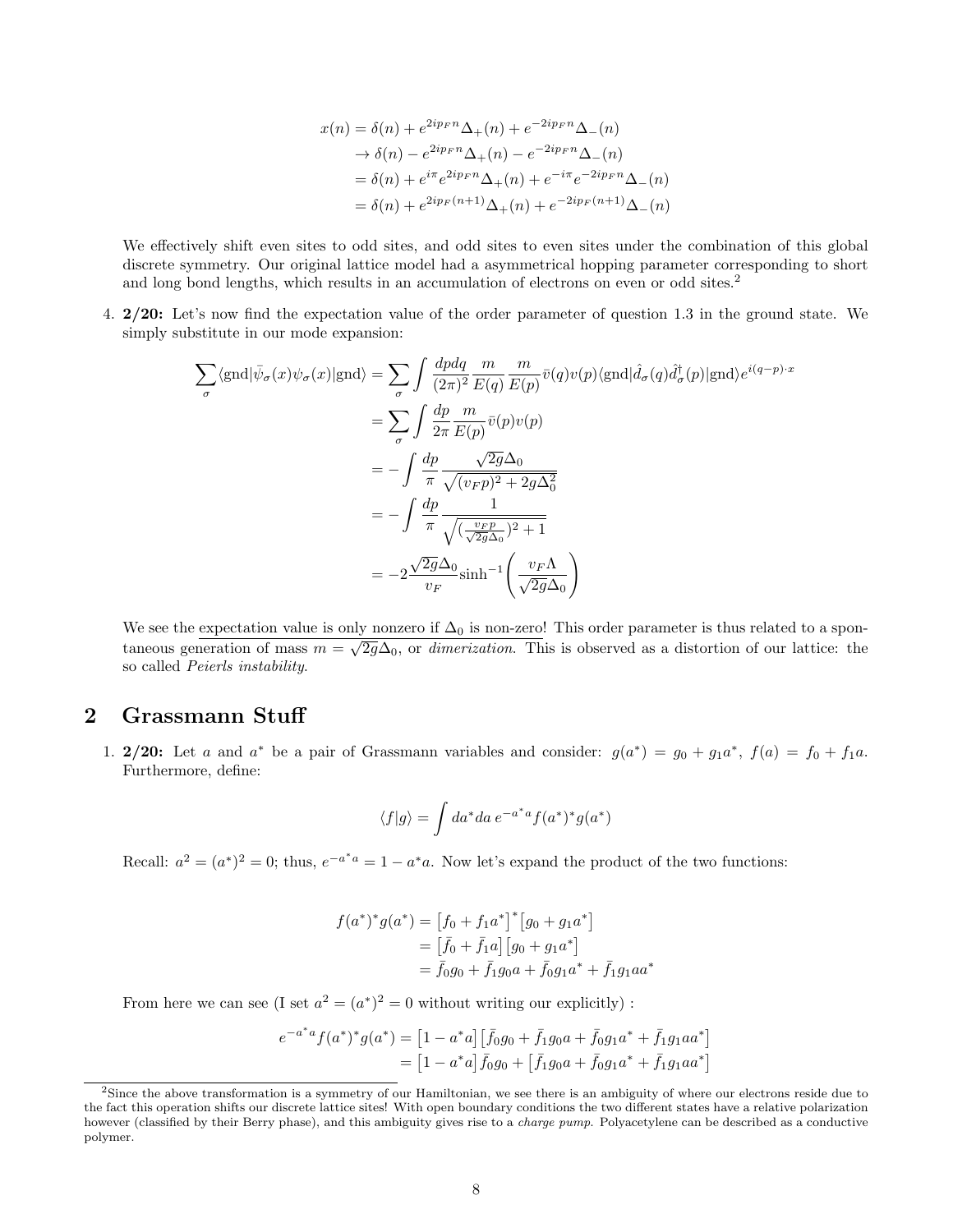Now we recall (analogous rules exist for  $a^*$ ):

$$
\int da \ \kappa a = \kappa
$$

and,

$$
\int da \; \kappa \partial_a a = \int da \; \kappa = 0
$$

It follows, after integration, that only terms which survive are those with products  $aa^*$ .

Finally, we note that we need to reorder the term  $-a^*a = aa^*$ , which uses the anticommutation relations of Grassmann variables, since the  $a$  integral needs to be done first. The resulting expression is:

$$
\langle f|g\rangle = \int da^* da [\bar{f}_0 g_0 + \bar{f}_1 g_1] a a^* = \int da^* [\bar{f}_0 g_0 + \bar{f}_1 g_1] a^* = \bar{f}_0 g_0 + \bar{f}_1 g_1
$$

2. 5/20: Now let's consider the matrix equation:

$$
\begin{bmatrix} A_{11} & A_{12} \\ A_{21} & A_{22} \end{bmatrix} \begin{bmatrix} f_0 \\ f_1 \end{bmatrix} = \begin{bmatrix} g_0 \\ g_1 \end{bmatrix}
$$

This vector space is spanned by:

$$
\vec{b}_1 = \begin{bmatrix} 1 \\ 0 \end{bmatrix}, \ \vec{b}_2 = \begin{bmatrix} 0 \\ 1 \end{bmatrix}
$$

There is a clear isomorphism staring us in the face:  $\vec{b}_1 \to 1$ ,  $\vec{b}_2 \to a^*$ . Then:

$$
\vec{f} = \begin{bmatrix} f_0 \\ f_1 \end{bmatrix} \rightarrow f(a^*) = f_0 + f_1 a^*
$$

We know that the most general function of two Grassmann variables has the form:

$$
A(a^*, \alpha) = A_{00} + A_{01}\alpha + A_{10}a^* + A_{11}a^*\alpha
$$

Using properties of the Grassmann variables we can actually compute this matrix product in an alternative way; indeed:

$$
(Af)(a^*) = \int d\alpha^* d\alpha A(a^*, \alpha) f(\alpha^*) e^{-\alpha^* \alpha}
$$

The integrand can be expanded to (I drop terms which do not have the product  $\alpha^* \alpha$ ):

$$
[A_{00} + A_{01}\alpha + A_{10}a^* + A_{11}a^*\alpha][f_0 + f_1\alpha^*][1 - \alpha^*\alpha] \rightarrow [A_{00} + A_{10}a^*]f_0(-\alpha^*\alpha) + [A_{01} + A_{11}a^*]f_1\alpha\alpha^*
$$
  
= 
$$
\{[A_{00}f_0 + A_{01}f_1] + [A_{10}f_0 + A_{11}f_1]a^*\}\alpha\alpha^*
$$

And, since:  $\int d\alpha^* d\alpha \alpha \alpha^* = 1$ , we see:

$$
(Af)(a^*) = \int d\alpha^* d\alpha A(a^*, \alpha) f(\alpha^*) e^{-\alpha^* \alpha} = [A_{00}f_0 + A_{01}f_1] + [A_{10}f_0 + A_{11}f_1]a^* = g(a^*)
$$

We can also construct a rule for matrix multiplication: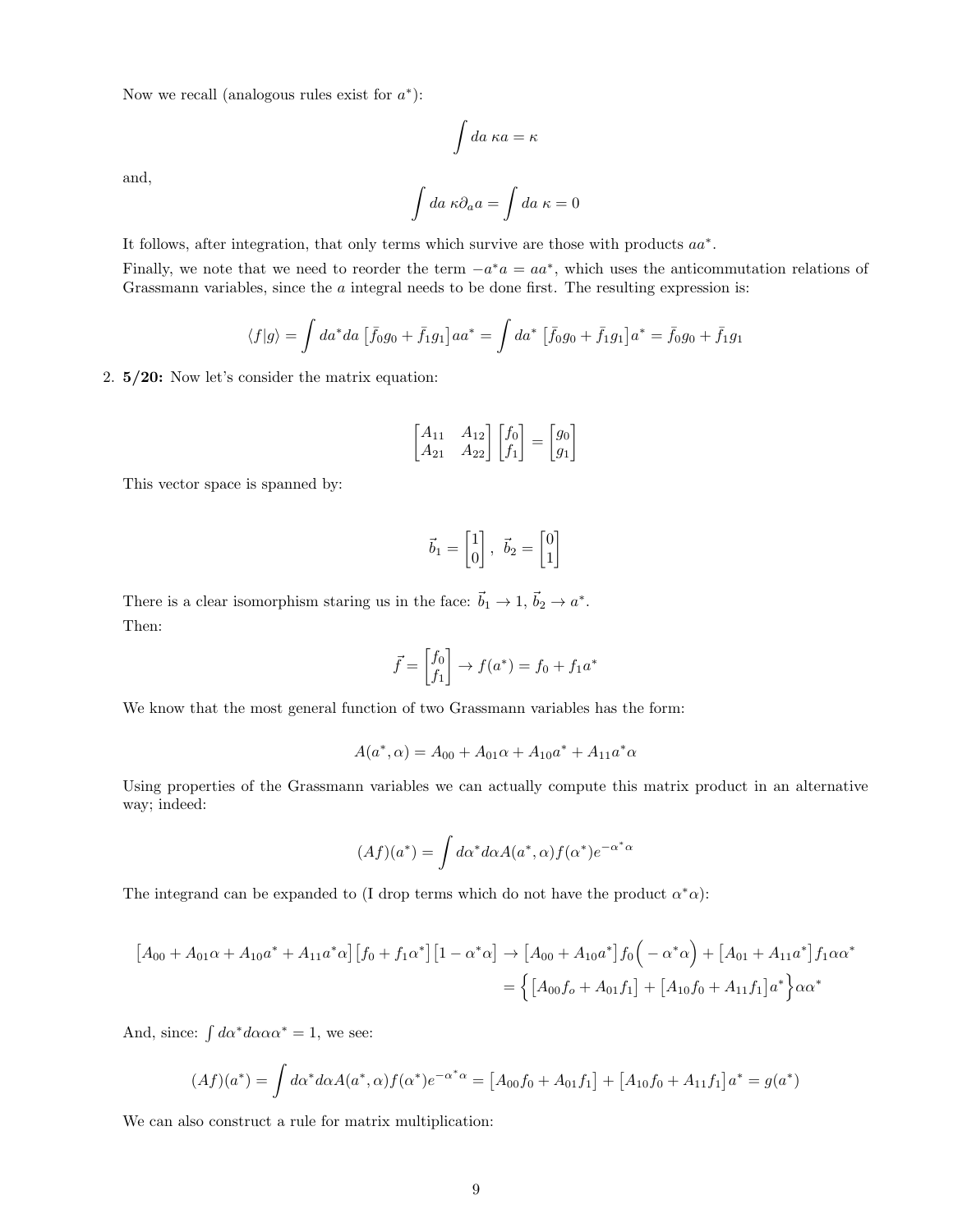$$
(A B)(a^*, a) = \int d\alpha^* d\alpha e^{-\alpha^* \alpha} A(a^*, \alpha) B(\alpha^*, a)
$$

Where:  $B(\alpha^*, a) = B_{00} + B_{01}a + B_{10}\alpha^* + B_{11}\alpha^* a$ . Let's follow the same protocol and expand the integrand (again dropping terms which clearly integrate to zero):

$$
e^{-\alpha^*\alpha}A(a^*,\alpha)B(\alpha^*,a) = \left[1 - \alpha^*\alpha\right] \left[A_{00} + A_{01}\alpha + A_{10}a^* + A_{11}a^*\alpha\right] \left[B_{00} + B_{01}a + B_{10}\alpha^* + B_{11}\alpha^*a\right]
$$
  
\n
$$
\rightarrow \left[A_{01}\alpha + A_{11}a^*\alpha\right] \left[B_{10}\alpha^* + B_{11}\alpha^*a\right] - \alpha^*\alpha \left[A_{00} + A_{10}a^*\right] \left[B_{00} + B_{01}a\right]
$$
  
\n
$$
= \left[\left(A_{00}B_{00} + A_{01}B_{10}\right) + \left(A_{01}B_{11} + A_{00}B_{01}\right)a + \left(A_{11}B_{10} + A_{10}B_{00}\right)a^* + \left(A_{11}B_{11} + A_{10}B_{01}\right)a^*a\right]\alpha\alpha^*
$$
  
\n
$$
= C(a^*,a)\alpha\alpha^*
$$

It follows:

$$
(A B)(a^*, a) = \int d\alpha^* d\alpha e^{-\alpha^* \alpha} A(a^*, \alpha) B(\alpha^*, a) = C(a^*, a)
$$

3. 3/20: Let's now define two operators  $\hat{a}^*$  and  $\hat{a}$  which satisfy:

$$
\hat{a}^* f(a^*) = a^* f(a^*), \quad \hat{a} f(a^*) = \frac{d}{da^*} f(a^*)
$$

As a result of these definitions, we see:

$$
\hat{a}^* \hat{a}^* f(a^*) = a^* \hat{a} f(a^*) = (a^*)^2 f(a^*) = 0
$$

Thus,  $(\hat{a}^*)^2 = 0$ . Similarly:

$$
(\hat{a})^2 f(a^*) = \frac{d}{da^*} \left[ \frac{d}{da^*} f(a^*) \right] = 0
$$

This last equality can be viewed as a consequence of differentials of Grassmann variables acting like Grassmann variables, or the second derivative of any function of Grassmann variables is zero since the most general function of a Grassmann variable is linear in Grassmann variables (that is a lot of Grassmann variables). In any case:  $(\hat{a})^2 = 0.$ 

Now let's go ahead and see what happens if we combine these operators, we will need  $f(a^*) = f_0 + a^* f_1$ . So we have two combinations to calculate:

(a) 
$$
\hat{a}\hat{a}^*f(a^*) = \hat{a}a^*f(a^*) = \frac{d}{da^*} \left[ f_0 a^* + f_1(a^*)^2 \right] = \frac{d}{da^*} \left[ f_0 a^* \right] = f_0
$$
  
\n(b)  $\hat{a}^*\hat{a}f(a^*) = \hat{a}^* \frac{d}{da^*}f(a^*) = \hat{a}^* \frac{d}{da^*} \left[ f_0 + f_1(a^*) \right] = \hat{a}^* \left[ f_1 \right] = a^*f_1$ 

Putting these together we see:

$$
\{\hat{a}, \hat{a}^*\} f(a^*) = f_0 + a^* f_1 = f(a^*) \rightarrow \{\hat{a}, \hat{a}^*\} = 1
$$

These operators have the same properties as creation and annihilation operators for fermions!

4. **5/20:** Now let's consider the set of 2N Grassmann variables:  $\{\{\xi_i\},\{\bar{\xi}_i\}\}\$ . Let's compute the following integral:

$$
\mathcal{Z} = \int \prod_{j=1}^{N} \left[ d\bar{\xi}_j d\xi_j \right] e^{-\sum_{k,l} \bar{\xi}_k M_{kl} \xi_l}
$$

The integrand can be expanded in a Taylor series, which results in terms of the following form:

$$
e^{-\sum_{k,l}\bar{\xi}_kM_{kl}\xi_l} = \sum_{n\geq 0} \frac{1}{n!} \Big(-\sum_{k,l}\bar{\xi}_kM_{kl}\xi_l\Big)^n
$$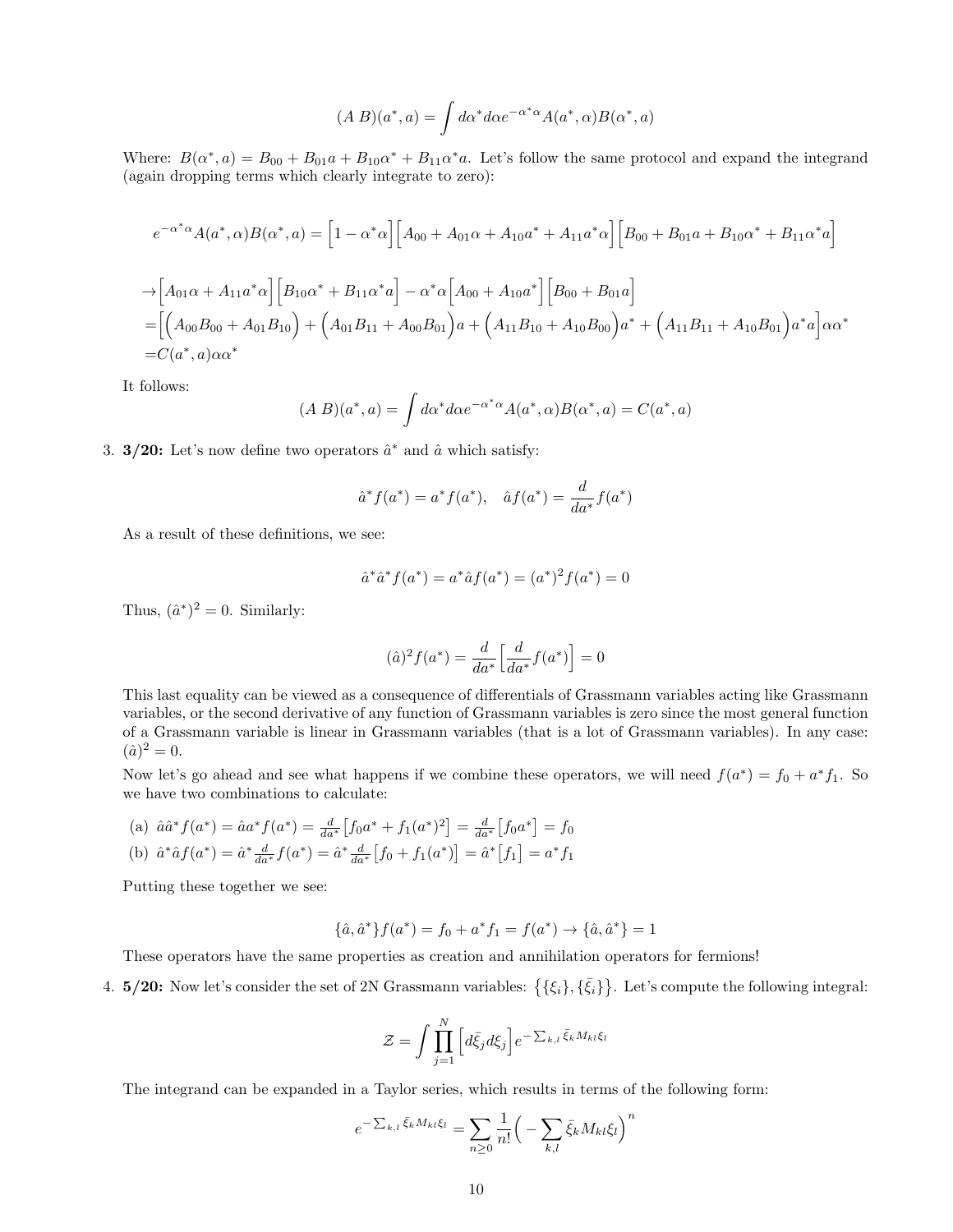Using properties of Grassmann variables we can greatly simplify this expression. For one, certain products will contain terms with squares of identical Grassmann variables, so these will automatically go to zero. Furthermore, we recall:

$$
\int d\eta\ 1=0
$$

Thus, the only nonzero combinations, after integration, are those terms which have exactly one of each Grassmann variable.

It is not hard to see we are forced to look at the term:

$$
\frac{1}{N!} \Big( -\sum_{k,l} \bar{\xi}_k M_{kl} \xi_l \Big)^N = \frac{(-1)^N}{N!} \Big( \sum_{l_1} \bar{\xi}_1 M_{1l_1} \xi_{l_1} + \sum_{l_2} \bar{\xi}_2 M_{2l_2} \xi_{l_2} + \dots + \sum_{l_N} \bar{\xi}_N M_{Nl_N} \xi_{l_N} \Big)^N \n= (-1)^N \sum_{l_1 \dots l_N} M_{1l_1} M_{2l_2} \dots M_{Nl_N} \bar{\xi}_1 \xi_{l_1} \bar{\xi}_2 \xi_{l_2} \dots \bar{\xi}_N \xi_{l_N}
$$

This last line comes about from noting that we have N products of terms of the form in the parentheses and if we multiply any identical sum, then these integrate to zero. Thus, we drop those terms. Furthermore, there are N! ways to achieve these products. We permute Grassmann variables in pairs to get everything in the above form, so we do not need to worry about keeping track of minus signs.

The determinant is now staring us right in the face! We can recast the above sum into the following form:

$$
\frac{1}{N!} \Big( -\sum_{k,l} \bar{\xi}_k M_{kl} \xi_l \Big)^N = (-1)^N \sum_{l_1...l_N} M_{1l_1} M_{2l_2} \dots M_{Nl_N} \bar{\xi}_1 \xi_{l_1} \bar{\xi}_2 \xi_{l_2} \dots \bar{\xi}_N \xi_{l_N}
$$
\n
$$
= (-1)^N \Bigg[ \sum_{\sigma \in S_N} \text{sgn}(\sigma) M_{1\sigma(1)} M_{2\sigma(2)} \dots M_{N\sigma(N)} \Bigg] \bar{\xi}_1 \xi_1 \bar{\xi}_2 \xi_2 \dots \bar{\xi}_N \xi_N
$$

Here  $\sigma$  is a element of the symmetry group of N elements. In contrast to what we saw above we are not permuting in pairs, so the permutation will matter! The  $sgn(\sigma)$  term comes from reordering the Grassmann variables in the order indicated outside the brackets, so the accumulation in minus signs will have to be the same as the parity of the symmetry element.

We are now ready to insert this into the partition function. The integral is trivial after we permute the Grassmann variables to match the order of the differentials for the integration. We just end up with an additional factor of  $(-1)^N$ ; thus, an overall factor of 1! Our desired result is almost immediate:

$$
\mathcal{Z} = \int \prod_{j=1}^{N} \left[ d\bar{\xi}_j d\xi_j \right] e^{-\sum_{k,l} \bar{\xi}_k M_{kl} \xi_l}
$$
  
\n
$$
= \int \prod_{j=1}^{N} \left[ d\bar{\xi}_j d\xi_j \right] (-1)^N \left[ \sum_{\sigma \in S_N} \text{sgn}(\sigma) M_{1\sigma(1)} M_{2\sigma(2)} \dots M_{N\sigma(N)} \right] \bar{\xi}_N \xi_N \dots \bar{\xi}_2 \xi_2 \bar{\xi}_1 \xi_1
$$
  
\n
$$
= \int \prod_{j=1}^{N} \left[ d\bar{\xi}_j d\xi_j \right] \left[ \sum_{\sigma \in S_N} \text{sgn}(\sigma) M_{1\sigma(1)} M_{2\sigma(2)} \dots M_{N\sigma(N)} \right] \xi_N \bar{\xi}_N \dots \xi_2 \bar{\xi}_2 \xi_1 \bar{\xi}_1
$$
  
\n
$$
= \sum_{\sigma \in S_N} \text{sgn}(\sigma) M_{1\sigma(1)} M_{2\sigma(2)} \dots M_{N\sigma(N)}
$$
  
\n
$$
= \det(M)
$$
 (2.1)

### 3 Dirac Fermions

Consider the following Lagrangian density:

$$
\mathcal{L}=\bar{\psi}\Big(i\partial\!\!\!/-m\Big)\psi
$$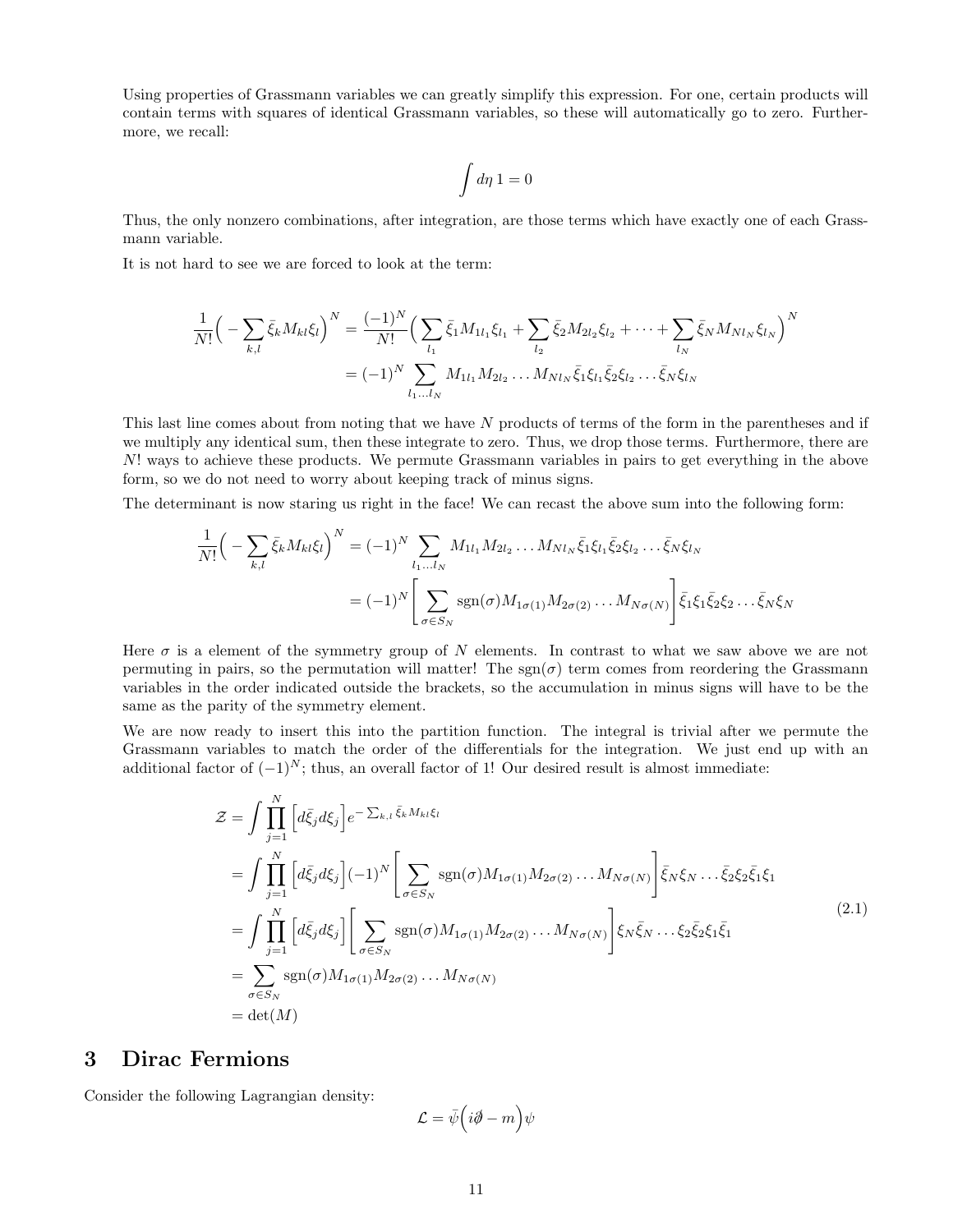1.  $5/20$ : As before, let's consider the amplitude  $(h = 1)$ :

$$
\langle \Psi_f, t_f | \Psi_i, t_i \rangle = \langle \Psi_f | e^{-iH(t_f - t_i)} | \Psi_i \rangle \equiv \int \mathcal{D}\bar{\psi} \mathcal{D}\psi e^{iS(\bar{\psi}, \psi)} \times \text{projection operators}
$$

Where:

$$
S(\bar{\psi}, \psi) = \int_{t_i}^{t_f} dt \left[ i \bar{\psi} \partial_t \psi - H(\bar{\psi}, \psi) \right]
$$

From our Lagrangian we see that the momentum canonically conjugate to  $\psi$  is  $i\bar{\psi}$ ; thus:

$$
S(\bar{\psi}, \psi) = \int d^4x \mathcal{L}
$$

Now let's couple our above Lagrangian to some external sources  $\eta$  and  $\bar{\eta}$ :

$$
\mathcal{L}=\bar{\psi}\Big(i\partial\!\!\!/-m\Big)\psi+\bar{\psi}\eta+\bar{\eta}\psi
$$

As was the case with a scalar field theory, we can now find the Generating functional:

$$
\mathcal{Z}[\bar{\eta},\eta]=\frac{1}{\langle 0|0\rangle}\int\mathcal{D}\bar{\psi}\mathcal{D}\psi e^{iS}
$$

For simplicity, let's define  $\hat{A} = i\partial - m$ . There are several ways to go about solving this problem; for instance, we could complete the square. I will opt to shift the fields as we did in the previous homework, but these two methods are essentially the same. Let's define:

$$
\psi(x) = \psi_0(x) + \xi(x) \Rightarrow \bar{\psi}(x) = \bar{\psi}_0(x) + \bar{\xi}(x)
$$

This means:

$$
\mathcal{L} = \left[ \bar{\psi}_0 \hat{A} \psi_0 + \psi_0(x) \bar{\eta}(x) + \bar{\psi}_0(x) \eta(x) \right] + \bar{\xi}(x) \hat{A} \xi(x) \n+ \left[ \bar{\xi}(x) \hat{A} \psi_0(x) + \bar{\xi}(x) \eta(x) \right] + \left[ \bar{\psi}_0(x) \hat{A} \xi(x) + \xi(x) \bar{\eta}(x) \right]
$$

Using  $\hat{A}G(x - y) = \delta(x - y)$  we note that:

$$
\psi_0(x) = -\int d^4y G(x - y)\eta(y) \Rightarrow \bar{\xi}(x)\hat{A}\psi_0(x) + \bar{\xi}(x)\eta(x) = 0
$$
\n(3.1)

Since the Greens function is symmetric in  $x$  and  $y$  and we can integrate by parts, it follows for:

$$
\bar{\psi}_0(x) = -\int d^4y G(x-y)\bar{\eta}(y)
$$

that,

$$
\bar{\psi}_0(x)\hat{A}\xi(x) + \xi(x)\bar{\eta}(x) = 0
$$

Substituting these solutions back into our Lagrangian yields the uncoupled (or completed square) version of our original Lagrangian (these steps are trivial since  $\hat{A}\psi_0 = -\eta(x)$ ):

$$
\mathcal{L} = -\int d^4y \bar{\eta}(x)G(x-y)\eta(y) + \bar{\xi}(x)\hat{A}\xi(x)
$$

Finally, we find:

$$
\mathcal{Z}[\bar{\eta}, \eta] = \left[ \int \mathcal{D}\bar{\xi} \mathcal{D}\xi e^{i \int d^4x \bar{\xi}(x) \hat{A}\xi(x)} \right] e^{-i \iint d^4x d^4y \bar{\eta}(x) G(x-y)\eta(y)}
$$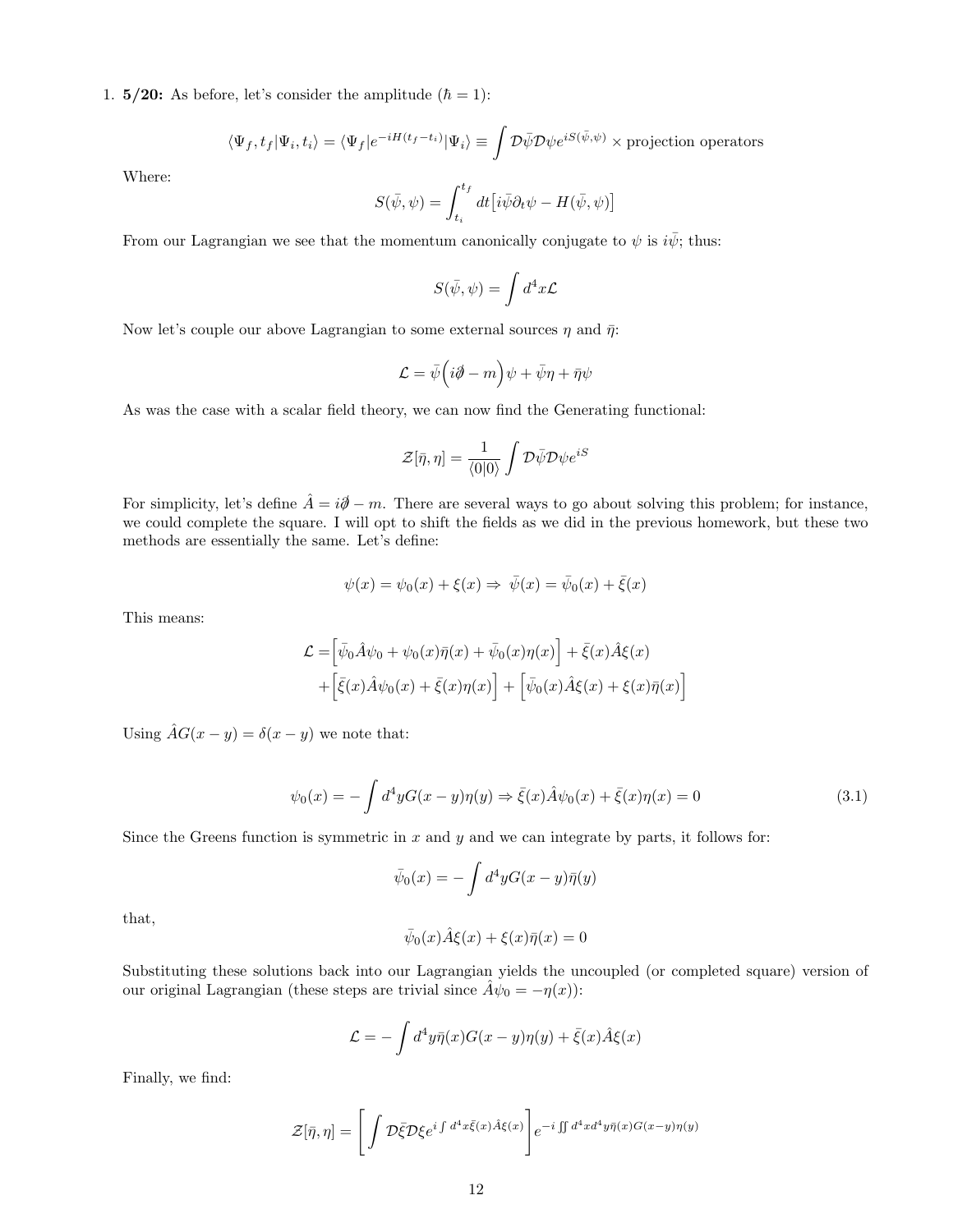We now note this looks a lot like the functional integral we met in the last problem except the summation is now an integration; this here is just the continuum case of what we already know. Thus, we say the functional integral evaluates to the determinate of our operator:

$$
\mathcal{Z}[\bar{\eta}, \eta] = \text{Det}\left(i\partial\!\!\!/- m\right)e^{-i\iint d^4x d^4y \bar{\eta}(x)G(x-y)\eta(y)}\tag{3.2}
$$

$$
= \mathrm{Det} \left( i\partial \hspace{-0.5em} \partial - m \right) e^{-i \int d^4 x d^4 y \bar{\eta}_{\alpha}(x) G_{\alpha\beta}(x-y) \eta_{\beta}(y)} \tag{3.3}
$$

2. 10/20: Let's go ahead and find the Feynman propagator defined by:

$$
iS_F^{\alpha\beta}(x-y) = \langle 0|T\psi_\alpha(x)\bar\psi_\beta(y)|0\rangle
$$

We'll derive this using the generating functional for our Dirac theory; for convenience I'll copy its original form below:

$$
\mathcal{Z}[\bar{\eta},\eta] = \int \mathcal{D}\bar{\psi}\mathcal{D}\psi \exp\left\{i\int d^4z \Big(\bar{\psi}(z)\Big(i\partial - m\Big)\psi(z) + \bar{\psi}(z)\eta(z) + \bar{\eta}(z)\psi(z)\Big)\right\}
$$

First, let's note that when taking derivatives of products of distinct Grassmann variables, we must keep in mind for  $F[\eta, \bar{\eta}] = \int d^4z \bar{\eta}(z)\eta(z)$  we have:

$$
\frac{\delta F[\eta,\bar{\eta}]}{\delta \bar{\eta}(x)} = \int d^4z \frac{\delta \bar{\eta}(z)}{\delta \bar{\eta}(x)} \eta(z) = \eta(x)
$$

but,

$$
\frac{\delta F[\eta, \bar{\eta}]}{\delta \eta(x)} = \frac{\delta}{\delta \eta(x)} \int d^4 z \bar{\eta}(z) \eta(z)
$$

$$
= -\frac{\delta}{\delta \eta(x)} \int d^4 z \eta(z) \bar{\eta}(z)
$$

$$
= -\int d^4 z \frac{\delta \eta(z)}{\delta \eta(x)} \bar{\eta}(z)
$$

$$
= -\bar{\eta}(x)
$$

That is, we must permute the Grassmann variable that we are differentiating to match the order in which we are differentiating said variables. This will result in an accumulation of various minus signs. Recall that each of these guys have four components, so we say:

$$
\eta(z)\bar{\psi}(z)=\eta_{\gamma}(z)\bar{\psi}_{\gamma}(z)
$$

Subscripts will be used from here on out. We can make our lives easier if we perform the following trick:

$$
\frac{\delta^2\mathcal{Z}[\eta,\bar{\eta}]}{\delta\bar{\eta}_{\alpha}(x)\delta\eta_{\beta}(y)}=\frac{1}{i}\frac{\delta}{\delta\bar{\eta}_{\alpha}(x)}i\frac{\delta}{\delta\eta_{\beta}(y)}\mathcal{Z}[\eta,\bar{\eta}]
$$

That is, we accompany derivatives in respect to our Grassmann variables with an imaginary number in a specified way (indicated above). Why? Let's see it in action:

$$
i\frac{\delta \mathcal{Z}[\bar{\eta},\eta]}{\delta \eta_{\beta}(y)} = i \int \mathcal{D}\bar{\psi}\mathcal{D}\psi \int d^4 z i \frac{\delta (\bar{\psi}_{\gamma}(z)\eta_{\gamma}(z))}{\delta \eta_{\beta}(y)} e^{iS}
$$
  

$$
= -i^2 \int \mathcal{D}\bar{\psi}\mathcal{D}\psi \int d^4 z \, \delta_{\beta\gamma}\delta(y-z)\bar{\psi}_{\gamma}(z)e^{iS}
$$
  

$$
= \int \mathcal{D}\bar{\psi}\mathcal{D}\psi \, \bar{\psi}_{\beta}(y)e^{iS}
$$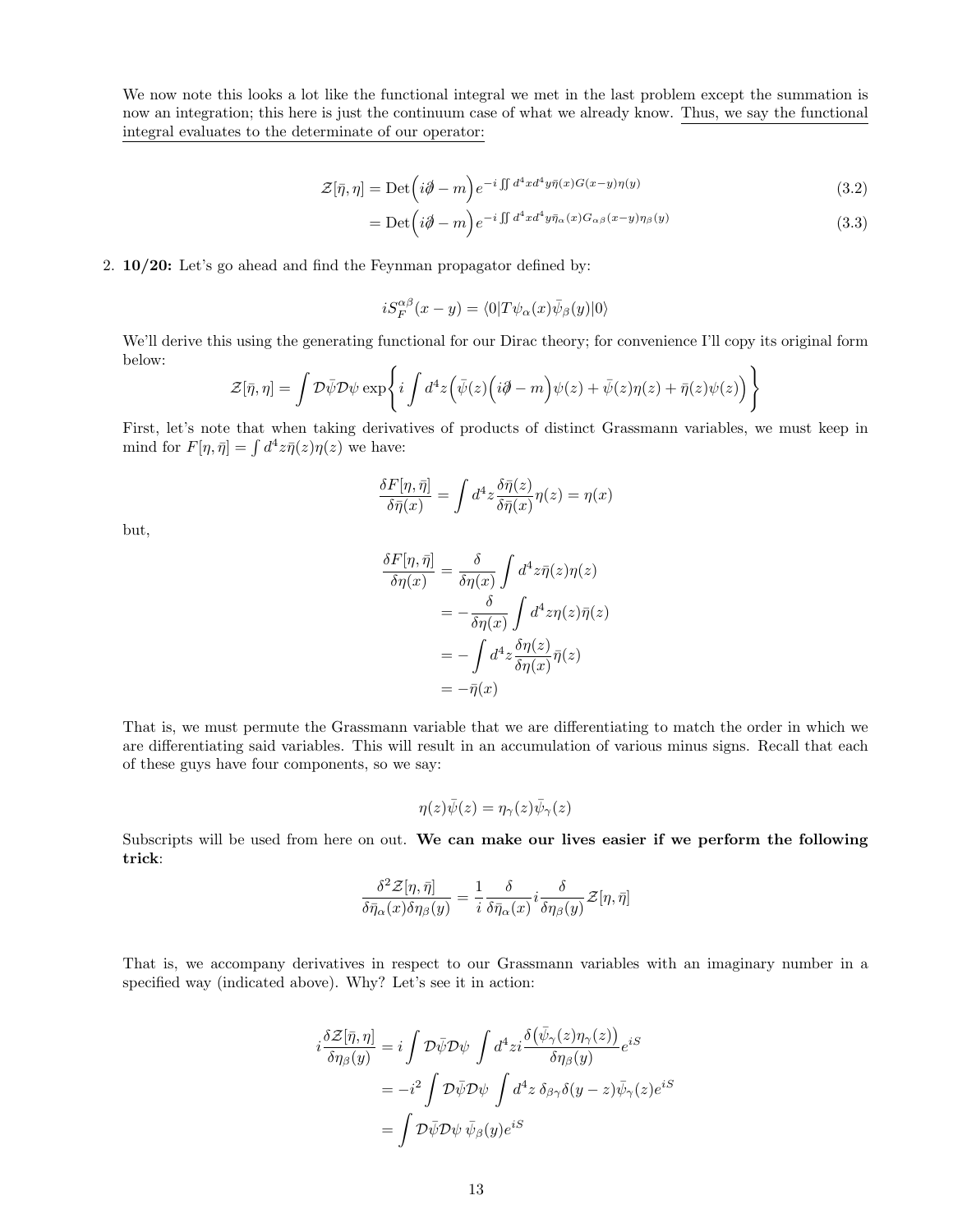There is no accumulation in minus sign, or an  $i$ , as a result of pairing an  $i$  with derivatives in **respect to**  $\eta$ ! The  $\bar{\eta}$  definition kills imaginary numbers too:

$$
\frac{\delta^2 \mathcal{Z}[\bar{\eta}, \eta]}{\delta \bar{\eta}_{\alpha}(x)\delta \eta_{\beta}(y)} = \frac{1}{i} \frac{\delta}{\delta \bar{\eta}_{\alpha}(x)} \int \mathcal{D}\bar{\psi} \mathcal{D}\psi \, \bar{\psi}_{\beta}(y) e^{iS}
$$

$$
= -\int \mathcal{D}\bar{\psi} \mathcal{D}\psi \, \bar{\psi}_{\beta}(y)\psi_{\alpha}(x) e^{iS}
$$

$$
= \int \mathcal{D}\bar{\psi} \mathcal{D}\psi \, \psi_{\alpha}(x)\bar{\psi}_{\beta}(y) e^{iS}
$$

Finally, we set  $\eta = \bar{\eta} = 0$ ; thus:

$$
\frac{1}{\mathcal{Z}[0,0]}\frac{\delta^2 \mathcal{Z}[\bar{\eta},\eta]}{\delta \bar{\eta}_{\alpha}(x)\delta \eta_{\beta}(y)}\Bigg|_{\eta=\bar{\eta}=0}=\langle 0|T\psi_{\alpha}(x)\bar{\psi}_{\beta}(y)|0\rangle
$$

Now that we have this expression it is time to use our result from the previous part of this question; this will give an expression for the Feynman propagator in terms of our Green function for the Dirac operator. Let's get going:

$$
i\frac{\delta \mathcal{Z}[\bar{\eta},\eta]}{\delta \eta_{\beta}(y)} = \left[ \det(i\partial \!\!\!/-m) \right] i\frac{\delta}{\delta \eta_{\beta}(y)} e^{-i \iint d^4 z d^4 z' \bar{\eta}(z) G(z-z')\eta(z)} \n= \left[ \iint d^4 z d^4 z' \frac{\delta}{\delta \eta_{\beta}(y)} \left[ \bar{\eta}(z) G(z-z')\eta(z') \right] \right] \mathcal{Z}[\bar{\eta},\eta]
$$

Let's take a closer look at our functional derivative in the integral. First, let's note that this function must be a scalar. We perform the following contraction:

$$
\bar{\eta}(z)G(z-z')\eta(z') = \sum_{\kappa\gamma} \left[ [\bar{\eta}(z)]_{\kappa} [G(z-z')]_{\kappa\gamma} [\eta(z')]_{\gamma} \right] \equiv \bar{\eta}_{\kappa}(z)G_{\kappa\gamma}(z-z')\eta_{\gamma}(z')
$$

That is, repeated indices contract.

$$
\frac{\delta}{\delta \eta_{\beta}(y)} \Big[ \bar{\eta}(z) G(z - z') \eta(z') \Big] = \frac{\delta}{\delta \eta_{\beta}(y)} \Big[ \bar{\eta}_{\kappa}(z) G_{\kappa \gamma}(z - z') \eta_{\gamma}(z') \Big] \n= - \bar{\eta}_{\kappa}(z) G_{\kappa \gamma}(z - z') \delta(y - z') \delta_{\beta \gamma}
$$

The overall minus sign comes from my spiel on taking derivatives of a product of Grassmann variables. Thus, we see:

$$
i\frac{\delta \mathcal{Z}[\bar{\eta},\eta]}{\delta \eta_{\beta}(y)} = -\left[\int d^4z \bar{\eta}_{\kappa}(z)G_{\kappa\beta}(z-y)\right] \mathcal{Z}[\bar{\eta},\eta]
$$

Differentiating this expression again:

$$
\frac{\delta^2 \mathcal{Z}[\bar{\eta}, \eta]}{\delta \bar{\eta}_{\alpha}(x)\delta \eta_{\beta}(y)} = -\frac{1}{i} \frac{\delta}{\delta \bar{\eta}_{\alpha}(x)} \Bigg[ \int d^4 z \bar{\eta}_{\kappa}(z) G_{\kappa\beta}(z-y) \Bigg] \mathcal{Z}[\bar{\eta}, \eta]
$$
\n
$$
= \Bigg[ i \int d^4 z \frac{\delta \bar{\eta}_{\kappa}(z)}{\delta \bar{\eta}_{\alpha}(x)} G_{\kappa\beta}(z-y) \Bigg] \mathcal{Z}[\bar{\eta}, \eta] + \Bigg[ i \int d^4 z \bar{\eta}_{\kappa}(z) G_{\kappa\beta}(z-y) \Bigg] \frac{\delta \mathcal{Z}[\bar{\eta}, \eta]}{\delta \bar{\eta}_{\alpha}(x)}
$$
\n
$$
\xrightarrow{\eta, \bar{\eta} \to 0} i G_{\alpha\beta}(x-y) \mathcal{Z}[0, 0]
$$

Thus, the Feynman propagator of the Dirac theory is given by:

$$
S_F^{\alpha\beta}(x-y) = -\frac{i}{\mathcal{Z}[0,0]} \frac{\delta^2 \mathcal{Z}[\bar{\eta},\eta]}{\delta \bar{\eta}_{\alpha}(x)\delta \eta_{\beta}(y)} \Big|_{\eta=\bar{\eta}=0}
$$
  
=  $G_{\alpha\beta}(x-y)$   
=  $\langle x, \alpha | \frac{1}{i\partial -m} | y, \beta \rangle$  (3.4)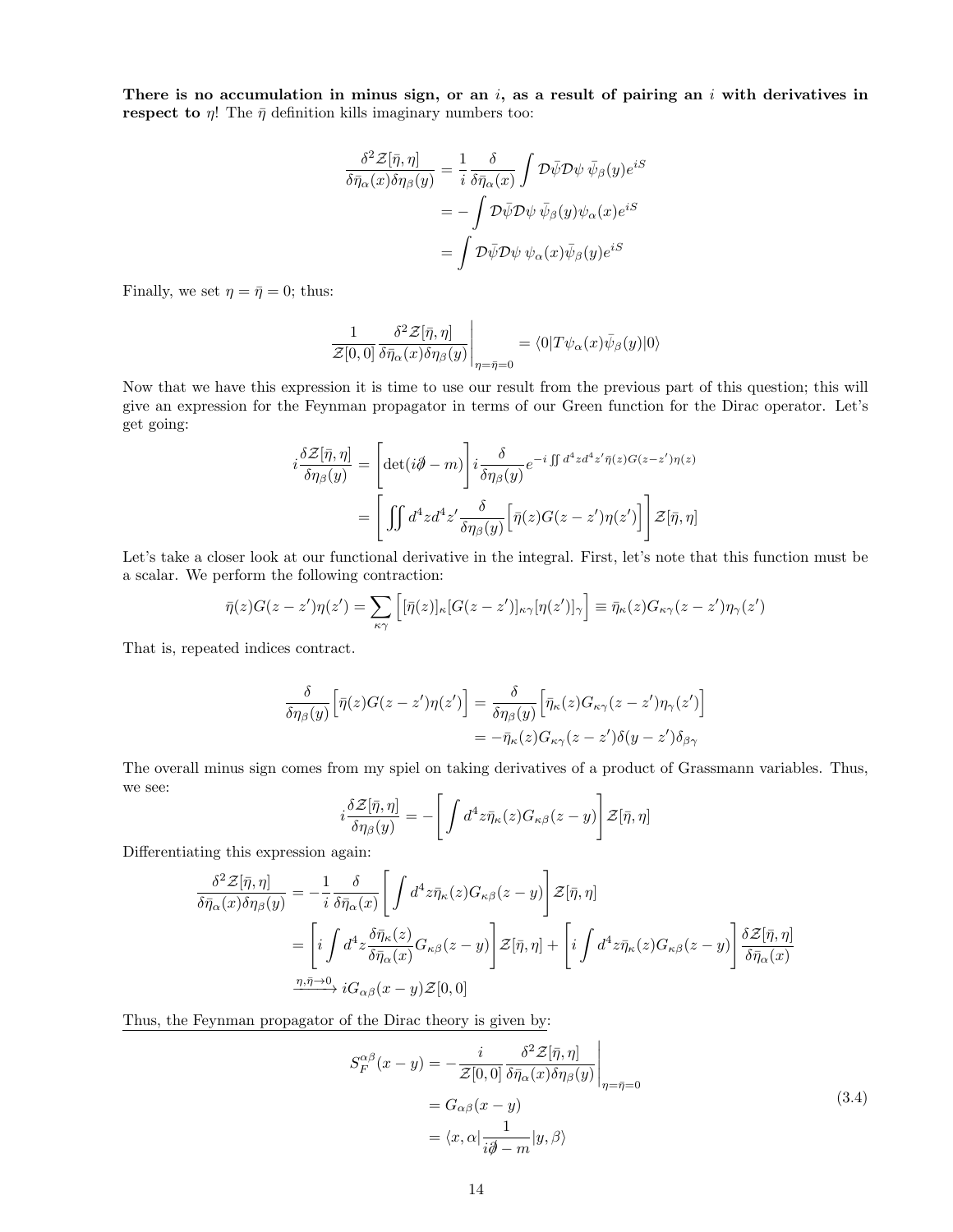#### 3. 5/20: Now we want to find:

$$
S_{F,\alpha\beta\gamma\delta}^{4}(x_{1}, x_{2}, x_{3}, x_{4}) = \langle 0|T\psi_{\alpha}(x_{1})\psi_{\beta}(x_{2})\bar{\psi}_{\gamma}(x_{3})\bar{\psi}_{\delta}(x_{4})|0\rangle
$$
  

$$
= \frac{1}{\mathcal{Z}[0,0]}\frac{\delta^{4}\mathcal{Z}[\bar{\eta},\eta]}{\delta\bar{\eta}_{\alpha}(x_{1})\delta\bar{\eta}_{\beta}(x_{2})\eta_{\gamma}(x_{3})\delta\eta_{\delta}(x_{4})}\Big|_{\eta=\bar{\eta}=0}
$$

Because of the accumulation of minus signs, we will have to be extra careful here! Proceeding as before:

$$
i\frac{\delta \mathcal{Z}[\bar{\eta},\eta]}{\delta \eta_{\delta}(x_4)} = -\left[\int d^4 z \bar{\eta}_{\kappa}(z) G_{\kappa \delta}(z - x_4)\right] \mathcal{Z}[\bar{\eta},\eta]
$$

$$
i^2 \frac{\delta^2 \mathcal{Z}[\bar{\eta},\eta]}{\delta \eta_{\gamma}(x_3) \delta \eta_{\delta}(x_4)} = i \left[\int d^4 z \bar{\eta}_{\kappa}(z) G_{\kappa \delta}(z - x_4)\right] \frac{\delta \mathcal{Z}[\bar{\eta},\eta]}{\delta \eta_{\gamma}(x_3)}
$$

$$
= -\left[\int d^4 z \bar{\eta}_{\kappa}(z) G_{\kappa \delta}(z - x_4)\right] \left[\int d^4 z \bar{\eta}_{\kappa}(z) G_{\kappa \gamma}(z - x_3)\right] \mathcal{Z}[\bar{\eta},\eta]
$$

For now on any derivatives of  $\mathcal{Z}[\bar{\eta}, \eta]$  will be neglected since this will give a factor of  $\eta$ , and we only differentiate in respect to  $\bar{\eta}$  from here on out<sup>3</sup>:

$$
i\frac{\delta^3 \mathcal{Z}[\bar{\eta},\eta]}{\bar{\eta}_{\beta}(x_2)\delta\eta_{\gamma}(x_3)\delta\eta_{\delta}(x_4)} = -\frac{1}{i}\frac{\delta}{\delta\bar{\eta}_{\beta}(x_2)} \Bigg[ \int d^4 z \bar{\eta}_{\kappa}(z)G_{\kappa\delta}(z-x_4) \Bigg] \Bigg[ \int d^4 z \bar{\eta}_{\kappa}(z)G_{\kappa\gamma}(z-x_3) \Bigg] \mathcal{Z}[\bar{\eta},\eta] \n\rightarrow \frac{1}{i} \int d^4 z \Bigg[ G_{\beta\gamma}(x_2-x_3)\bar{\eta}_{\kappa}(z)G_{\kappa\delta}(z-x_4) - G_{\beta\delta}(x_2-x_4)\bar{\eta}_{\kappa}(z)G_{\kappa\gamma}(z-x_3) \Bigg] \mathcal{Z}[0,0]
$$

Finally, we get:

$$
S_{F,\alpha\beta\gamma\delta}^{4}(x_{1},x_{2},x_{3},x_{4}) = \langle 0|T\psi_{\alpha}(x_{1})\psi_{\beta}(x_{2})\bar{\psi}_{\gamma}(x_{3})\bar{\psi}_{\delta}(x_{4})|0\rangle
$$
  
\n
$$
= \frac{1}{\mathcal{Z}[0,0]}\frac{\delta^{4}\mathcal{Z}[\bar{\eta},\eta]}{\delta\bar{\eta}_{\alpha}(x_{1})\delta\bar{\eta}_{\beta}(x_{2})\eta_{\gamma}(x_{3})\delta\eta_{\delta}(x_{4})}\Big|_{\eta=\bar{\eta}=0}
$$
  
\n
$$
= G_{\beta\delta}(x_{2}-x_{4})G_{\alpha\gamma}(x_{1}-x_{3})-G_{\beta\gamma}(x_{2}-x_{3})G_{\alpha\delta}(x_{1}-x_{4})
$$
\n(3.5)

## 4 Functional Determinants and the Casimir Effect

Consider the free scalar field  $\phi(x,t) \equiv \phi(x)$  in 1+1 space-time dimensions; we know:

$$
\mathcal{L}=\frac{1}{2}\partial_\mu\phi(x)\partial^\mu\phi(x)-\frac{1}{2}m^2\phi(x)^2
$$

Furthermore, suppose for all time t:

$$
\phi(x,t) = \phi(x+L,t)
$$

1. 1/20: Let's begin by looking for the classical ground state energy of the system; thus, let's find the Hamiltonian density:

$$
\mathcal{H} = \frac{\delta \mathcal{L}}{\delta \partial_{\phi} \phi(x)} \partial_{\phi} \phi(x) - \mathcal{L} = \Pi(x)^2 - \mathcal{L} = \frac{1}{2} \Big[ \Pi(x)^2 + \big(\nabla \phi(x)\big)^2 + m^2 \phi(x)^2 \Big]
$$

 $3$ The factors of *i* here have the potential of being confusing. There's a single factor on the left due to the pairing of specific differentials with factors of i and the fact there's three derivatives total. The right side is only differentiating in respect to a single Grassmann variable since the action of the first two differentials have been accounted for.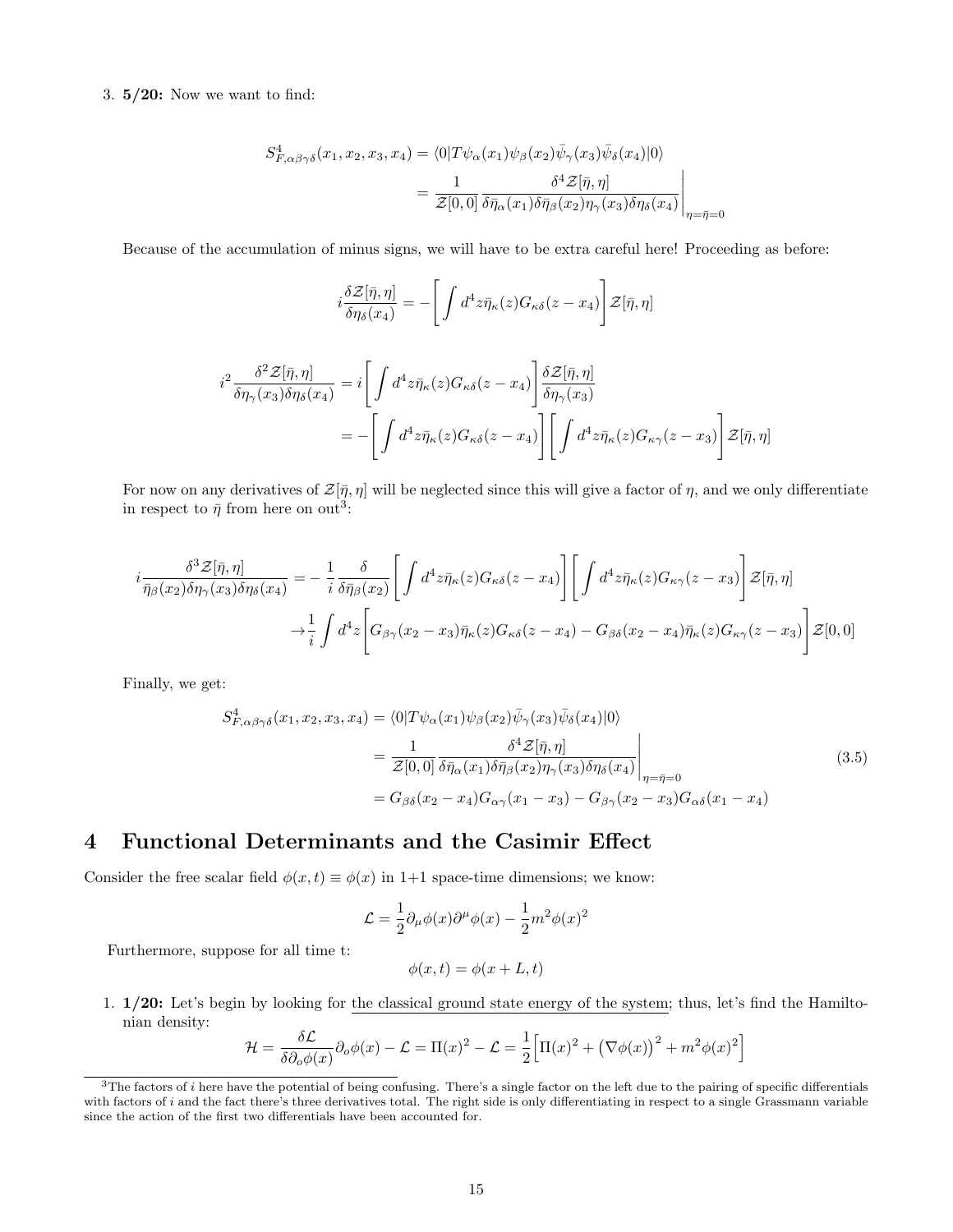In general, to minimize a Hamiltonian of the form:

$$
\mathcal{H} = \frac{1}{2} \Big[ \Pi(x)^2 + \big(\nabla\phi(x)\big)^2 + V(\phi(x)) \Big]
$$

we see that the first two terms should be zero since they are positive definite; thus,  $\phi(x)$  =constant. We then choose  $\phi(x)$  in such a way that  $V(\phi(x)) = V_{min}$ . In our case this is very simple:  $\phi(x) = 0$ . Thus, our ground state energy is zero; this is believable since our Hamiltonian is positive definite.

- 2. 7/20: Here we are asked to use the path integral methods to derive an energy density for our real scalar field, but we did this in lecture. Furthermore, this procedure is very similar to that of the complex scalar field we did in the previous homework. Because of this, I will go through the derivation in a telegraphic way:
	- (a) We start with the usual prescription (equation 5.109 in Fradkin's tesxt):

$$
_{J}\langle \{\phi(\vec{x},x_{o})\}|\{\phi'(\vec{y},y_{o})\}\rangle _{J}=\mathcal{N}\int_{b.c.}\mathcal{D}\phi e^{iS(\phi,\partial_{\mu}\phi,J)}
$$

Where:  $S(\phi, \partial_{\mu}\phi, J) = \int d^4x \left[ \frac{1}{2} (\partial_{\mu}\phi)^2 - V(\phi) + J\phi \right]$ , and N is a normalization constant.

(b) We then relate this to the Vacuum Persistent Amplitude by projecting out the excitations with the Gell-Mann-Low Theorem. We thus work with our best friend  $Z[J]$ , the vacuum persistent amplitude, being the generating functional of our theory:

$$
Z[J] = J\langle 0|0 \rangle_J = \mathcal{N} \int \mathcal{D}\phi e^{iS(\phi,\partial_\mu \phi, J)}
$$

(c) We now perform a wick rotation:

$$
\mathcal{L} \xrightarrow{t \to -i\tau} \mathcal{L}_E = \frac{1}{2} (\nabla_\mu \phi)^2 + \frac{1}{2} m^2 \phi^2 - J\phi
$$

So then we work with:

$$
Z_E[J] = J \langle 0|0 \rangle_J = \mathcal{N} \int \mathcal{D} \phi e^{-S_E(\phi, \partial_\mu \phi, J)}
$$

Where:  $S_E(\phi, \partial_\mu \phi, J) = \int d^4x \mathcal{L}_E$ .

(d) Next we integrate by parts to put the Euclidean Lagrangian density in a bilinear form:

$$
\mathcal{L}_E \to \frac{1}{2}\phi[-\nabla^2 + m^2]\phi - J\phi
$$

(e) We now shift the field and use the Green's function,  $G_E(x - x')$  of our operator  $\frac{1}{2}[-\nabla^2 + m^2]$  to express our shifted field in terms of our source, which decouples the source from the field. The result is:

$$
Z_E[J] = Z_E[0]e^{\frac{1}{2}\int d^D x d^D x' J(x)G_E(x-x')J(x')}
$$

where:

$$
Z_E[0] = \int \mathcal{D}\delta e^{-\frac{1}{2}\int d^D x \delta(x) \left[-\nabla^2 + m^2\right] \delta(x)}
$$

(f) Finally, we expand  $\delta(x)$  in terms of the eigen functions of our operator  $-\nabla^2 + m^2$ . The result of this is just a product of a bunch of Gaussian integrals with exponents of the form  $\frac{1}{2}A_n c_n^2$  where  $A_n$  is the eigenvalue of the  $n^{th}$  eigenfunciton and  $c_n$  is the  $n^{th}$  expansion coefficient of  $\delta(x)$ . The resulting integration is simply given by:

$$
Z_E[0] = \prod_n A_n^{-1/2} \equiv \det \left[ -\nabla^2 + m^2 \right]^{-1/2}
$$

(g) In conclusion:

$$
Z_E[J] = \det \left[ -\nabla^2 + m^2 \right]^{-1/2} e^{\frac{1}{2} \int d^D x d^D x' J(x) G_E(x - x') J(x')}
$$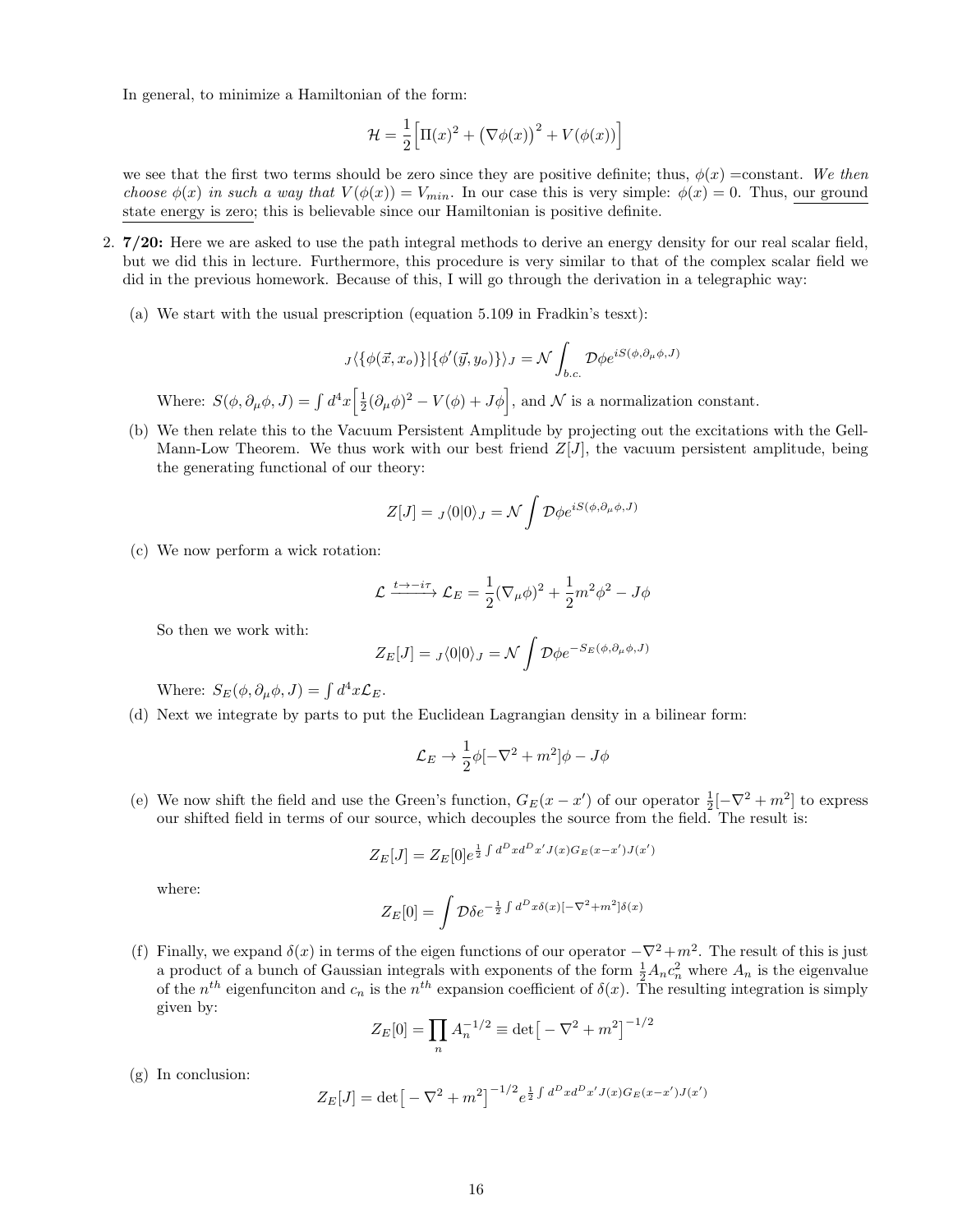Now let's go ahead and use our partition function to calculate the ground state energy. This can be found with the following equation:

$$
E_G = -\lim_{\beta \to \infty} \frac{1}{\beta} \ln \, \mathrm{tr} e^{-\beta H} = -\lim_{\beta \to \infty} \frac{1}{\beta} \ln Z_E[J]
$$

We know from lecture, and the last homework, that we can expand our Lagrangian around the classical path and calculate the quantum corrections. For the case of a field  $\phi_c(x) + \phi(x)$ , where  $\phi_c(x)$  is the classical path and  $\phi(x)$  is the quantum correction, a Lagrangian of the form  $\mathcal{L} = \frac{1}{2}(\partial_{\mu}\phi)^{2} - V(\phi)$  takes the following form (to leading order):

$$
\mathcal{L} = \mathcal{L}[\phi_c] + \frac{1}{2}\phi(x)\big[-\partial^2 - V''[\phi_c]\big]\phi(x) + \dots
$$

The term with the quantum corrections is bi-linear in this field; thus, from our previous experience with real scalar fields we see:

$$
\mathcal{Z} = \int \mathcal{D}\phi e^{iS[\phi]} = \mathcal{N} \Big[ \det \big( -\partial^2 - V''[\phi_c] \big) \Big]^{-1/2} e^{iS[\phi_c]} [1 + \dots]
$$

In our case we have  $V(\phi) = \frac{1}{2}m^2\phi^2(x)$ , so then:  $V''[\phi_c] = m^2$ 

We however prefer to work in imaginary time, so our corresponding Euclidean action can be achieved with the following substitutions:

- (a)  $iS[\phi_c] \rightarrow -S[\phi_c]$
- (b)  $\frac{1}{2}\phi(x)\left[-\partial^2 V''[\phi_c]\right]\phi(x) \to -\frac{1}{2}\phi(x)\left[-\nabla^2 + m^2\right]\phi(x)$

Here:  $\nabla^2 = \partial_{\tau}^2 + \partial_x^2$ . From these substitutions we see:

$$
\mathcal{Z} = \mathcal{N} \Big[ \det \big( -\nabla^2 + V''[\phi_c] \big) \Big]^{-1/2} e^{-S[\phi_c]} [1 + \dots] = \mathcal{N} e^{-\beta E_0} \Big[ \det \big( -\nabla^2 + m^2 \big) \Big]^{-1/2} [1 + \dots]
$$

Above I made the following identification between the classical action and the ground state energy for a free field:

$$
S[\phi_c] = -\beta^{-1} E_0
$$

Our equation for our ground state energy above becomes:

$$
E_G = E_0 + \frac{1}{2\beta} \ln \det(-\nabla^2 + m^2) + \dots
$$

Thus, the term which arises from our quantum corrections amounts to evaluating a determinant for the operator:  $(-\nabla^2 + m^2) \equiv \hat{A}.$ 

3. 10/20: We can find an explicit expression for the energy density via a number of methods. Here I will use the method covered in class which uses the generalized  $\zeta$ -function associated with  $\hat{A}$ :

$$
\zeta_A(s) = \sum_n \frac{1}{a_n^s}
$$

These  $a_n$ 's are eigenvalues for  $\hat{A}$ ; that is:

$$
\hat{A}f_n(x) = a_n f_n(x)
$$

As a quick reminder, I write out the use of the ζ-function:

$$
\lim_{s \to 0^+} \frac{d\zeta_A}{ds} = -\lim_{s \to 0^+} \sum_n \frac{\ln a_n}{a_n^s} = -\ln \prod_n a_n \equiv -\ln \det \hat{A}
$$

We thus need to find our generalized ζ-function to compute the functional determinant. As we did in class, we can accomplish this by using the generalize heat kernel:

$$
G_A(x, y; \tau) = \sum_n e^{-a_n \tau} f_n(x) f_n^*(y) \equiv \langle x | e^{-\tau \hat{A}} | y \rangle
$$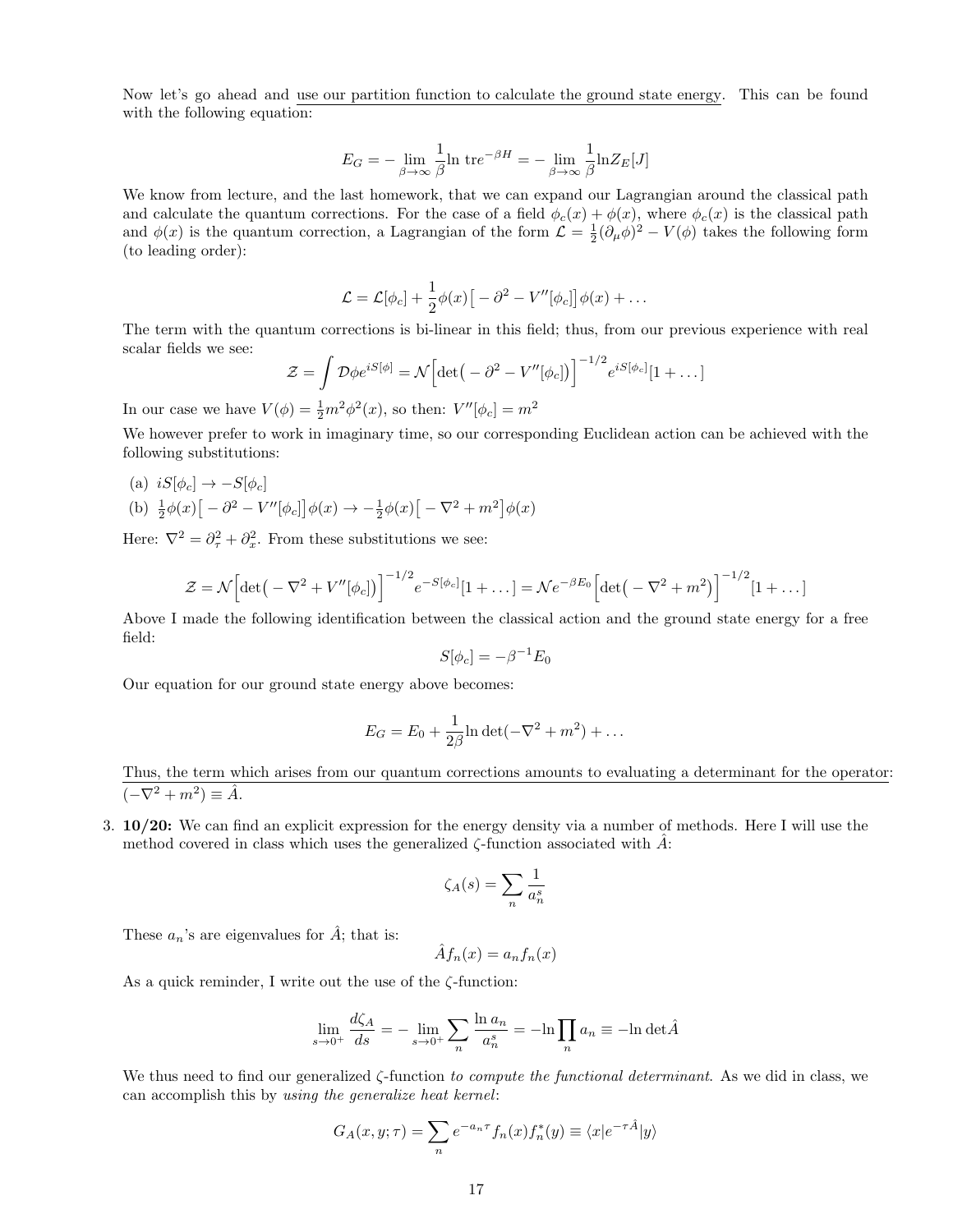Here  $\tau > 0$ . The heat kernel has the following initial condition:

$$
\lim_{\tau \to 0^+} G_A(x, y; \tau) = \sum_n f_n(x) f_n^*(y) = \delta(x - y)
$$

We now relate our heat kernel to our generalized  $\zeta$ -function in the following way:

$$
\int d^D x \lim_{y \to x} G_A(x, y; \tau) = \sum_n e^{-a_n \tau} \int d^D x f_n(x) f_n^*(x) = \sum_n e^{-a_n \tau} \equiv \text{tr } e^{-\tau \hat{A}}
$$

We know that:

$$
\frac{\Gamma(s)}{a_n^s} = \int_0^\infty d\tau \,\tau^{s-1} e^{-a_n \tau}
$$

So then we see by the above procedure:

$$
\sum_{n} \frac{\Gamma(s)}{a_n^s} = \int_0^\infty d\tau \,\tau^{s-1} \sum_{n} e^{-a_n \tau} = \int_0^\infty d\tau \,\tau^{s-1} \int d^D x \lim_{y \to x} G_A(x, y; \tau)
$$

We finally have:

$$
\zeta_A(s) = \frac{1}{\Gamma(s)} \int_0^\infty d\tau \,\tau^{s-1} \int d^D x \lim_{y \to x} G_A(x, y; \tau)
$$

There are two ways we can proceed:

- (a) We find the eigenfunctions for  $\hat{A}$  to build the generalized heat kernel.
- (b) We use the eigenvalues of  $\tilde{A}$  to build the generalized  $\zeta$ -function.

I will find the eigenfunctions, but we will construct the generalized  $\zeta$ -function. Also, recall we are in  $1 + 1$ -D, so we only have two components.

To begin, we note that our eigenfunctions need to satisfy periodic boundary conditions in our spatial coordinate; i.e. (two labels for the two coordinates)  $f_{ln}(x + L, x_0) = f_{ln}(x, x_0)$ . Here  $x_0$  is the label I choose to use for imaginary time since  $\tau$  is already taken. This function also needs to be periodic in imaginary time with period  $\beta$ , which we will take to infinity in due time.

Our eigenfunctions are very simple here! They are just complex exponentials. We could separate variables and show the imaginary time and the spatial components are both complex exponentials. If we did that, we'd get for  $f_{ln}(\vec{x}) \equiv f_{ln}(x, x_0) = h_l(x_0)g_n(x)$ :

$$
\hat{A}f_{ln}(x, x_0) = a_n f_{ln}(x, x_0) \Rightarrow \frac{1}{h_l(x_0)} \partial_0^2 h_l(x_0) + \frac{1}{g_n(x)} \partial_x^2 g_n(x) = a_{ln} - m^2 \equiv k^2
$$

We then define  $k_x^2 + \omega^2 = k^2$ , and do all the things we learned way back in intro to ODE's. I'm just going to cut to the chase and say our normalized eigenfunctions are:

$$
f_{ln}(\vec{x}) = \frac{e^{i\bm{x} \cdot \bm{k}}}{\sqrt{L\beta}}
$$

with eigenvalues:  $a_{ln} = k^2 + m^2$ . Note, the eigenvalues are:  $\mathbf{k} = (k_n, \omega_l) = (\frac{2\pi}{L} n, \frac{2\pi}{\beta} l)$ . This gives us our periodic boundary conditions.

Since we know our eigenvalues, we can now write out our expression for the *generalized*  $\zeta$ -function:

$$
\zeta_{\hat{A}}(s) = \sum_{l,n} \frac{1}{a_{ln}^s}
$$
  
=  $\frac{1}{\Gamma(s)} \sum_{l,n} \int_0^\infty d\tau \tau^{s-1} e^{-a_{ln}\tau}$   
=  $\frac{\beta}{\Gamma(s)} \sum_n \int_0^\infty \int_{-\infty}^\infty \frac{d\tau d\omega}{2\pi} \tau^{s-1} e^{-(\omega^2 + k_n^2 + m^2)\tau}$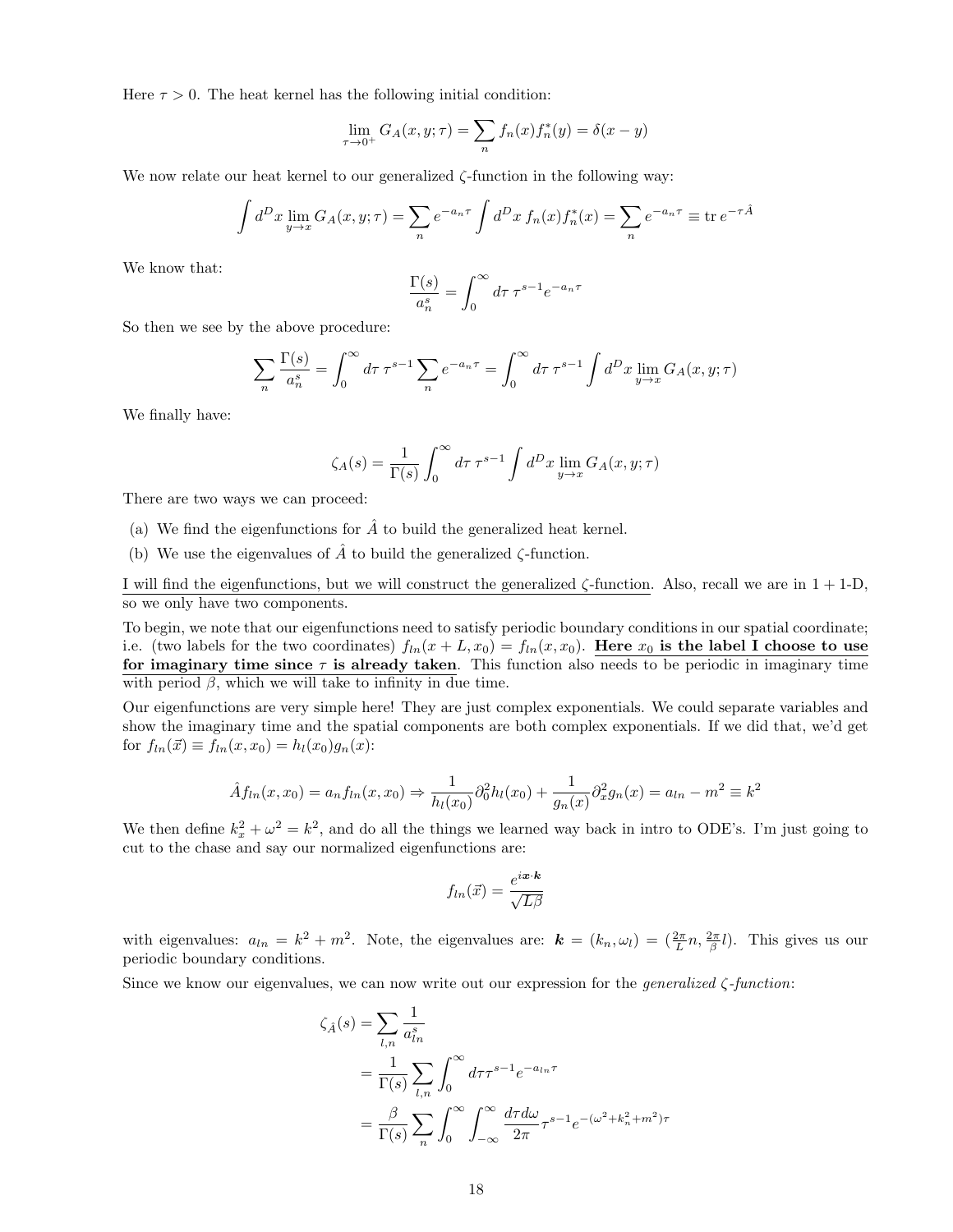Notice that we replaced the sum with an integral in the last step by using the density of states; hence,  $\omega_l \rightarrow$  $ω$ . We can easily perform the integral over  $ω$  since it is just Gaussian:

$$
\zeta_{\hat{A}}(s) = \frac{\beta}{\Gamma(s)} \sum_{n} \int_0^{\infty} \frac{d\tau d\omega}{2\pi} \tau^{s-1} \sqrt{\frac{\pi}{\tau}} e^{-(k_n^2 + m^2)\tau}
$$

$$
= \frac{\beta}{\Gamma(s)} \sum_{n} \int_0^{\infty} \frac{d\tau}{2\sqrt{\pi}} \tau^{s-3/2} e^{-(k_n^2 + m^2)\tau}
$$

We are now in a position to use Poisson's Summation formula:

$$
\sum_{n} f(n) = \sum_{\bar{m}} \int_{-\infty}^{\infty} dy e^{2\pi i \bar{m}y} f(y)
$$

We identify:  $f(n) = \exp(-k_n^2 \tau)$ . Thus, substituting y in for n in  $k_n$  explicitly we find:

$$
\zeta_{\hat{A}}(s) = \frac{\beta}{\Gamma(s)} \sum_{\bar{m}} \int_{-\infty}^{\infty} dy \int_0^{\infty} \frac{d\tau}{2\sqrt{\pi}} e^{2\pi i \bar{m}y} \tau^{s-3/2} e^{-\left((\frac{2\pi}{L})^2 y^2 + m^2\right)\tau}
$$

$$
= \frac{\beta L}{4\pi \Gamma(s)} \sum_n \int_0^{\infty} d\tau \tau^{s-3/2} \int_{-\infty}^{\infty} dk \left[ \frac{1}{\sqrt{\pi}} e^{inkL} e^{-\left(k^2 + m^2\right)\tau} \right]
$$

$$
= \frac{\beta L}{4\pi \Gamma(s)} \sum_n \int_0^{\infty} d\tau \tau^{s-2} e^{-m^2 \tau - \frac{(nL)^2}{4\tau}}
$$

The penultimate line was achieved simply from a change of variables,  $k = (2\pi/L)y$ , and **I sent**  $\bar{m} \to n$  to avoid confusion with our mass term (It is not an eigenvalue either!). The final step just relies on completing the square to find the Gaussian integral.

We need to consider the massless limit, but there will be issues at  $n = 0$ ; essentially, we have no regulator to tame the term  $\tau^{s-2}$ . Thus, we imagine we have a very, very small mass which allows us to neglect it for all nonzero n. Specifically, we are taking the limit where we fix  $L$ , but send  $m$  to zero. Applying this line of reasoning, and recalling the Euler Γ-function:

$$
\Gamma(s) = \int_0^\infty dz z^{s-1} e^{-z}
$$

allows us to finish the calculation. The  $n = 0$  term is (almost) automatic, but the  $n \neq 0$  terms only require a substitution of variables:  $z = \frac{(nL)^2}{4\tau}$  $\frac{dL}{4\tau}$ . Furthermore, this is even in *n*, so we just sum over positive values. Thus:

$$
\zeta_{\hat{A}}(s) = \frac{\beta L}{4\pi \Gamma(s)} \left[ \int_0^\infty d\tau \tau^{s-2} e^{-m^2 \tau} + 2 \sum_{n=1}^\infty \int_0^\infty d\tau \tau^{s-2} e^{-\frac{(nL)^2}{4\tau}} \right] \tag{4.1}
$$

$$
= \frac{\beta L}{4\pi \Gamma(s)} \left[ \frac{\Gamma(s-1)}{(m^2)^{s-1}} + 2 \sum_{n=1}^{\infty} \left( \frac{2}{nL} \right)^{2(1-s)} \int_0^\infty d\tau z^{-s} e^{-z} \right]
$$
(4.2)

$$
= \frac{\beta L}{4\pi \Gamma(s)} \left[ \frac{\Gamma(s-1)}{(m^2)^{s-1}} + 2\left(\frac{2}{L}\right)^{2(1-s)} \zeta(2-2s)\Gamma(1-s) \right]
$$
(4.3)

We can rewrite this expression in several ways; I chose the following. First, we'll use (Euler's reflection formula):

$$
\Gamma(1-s)\Gamma(s) = \frac{\pi}{\sin(\pi s)}
$$

We can also use the relation which is used to analytically continue the Γ-function to the negative real numbers:

$$
\Gamma(s+1) = s\Gamma(s)
$$

which implies:

$$
\frac{\Gamma(s-1)}{\Gamma(s)} = \frac{1}{s-1}
$$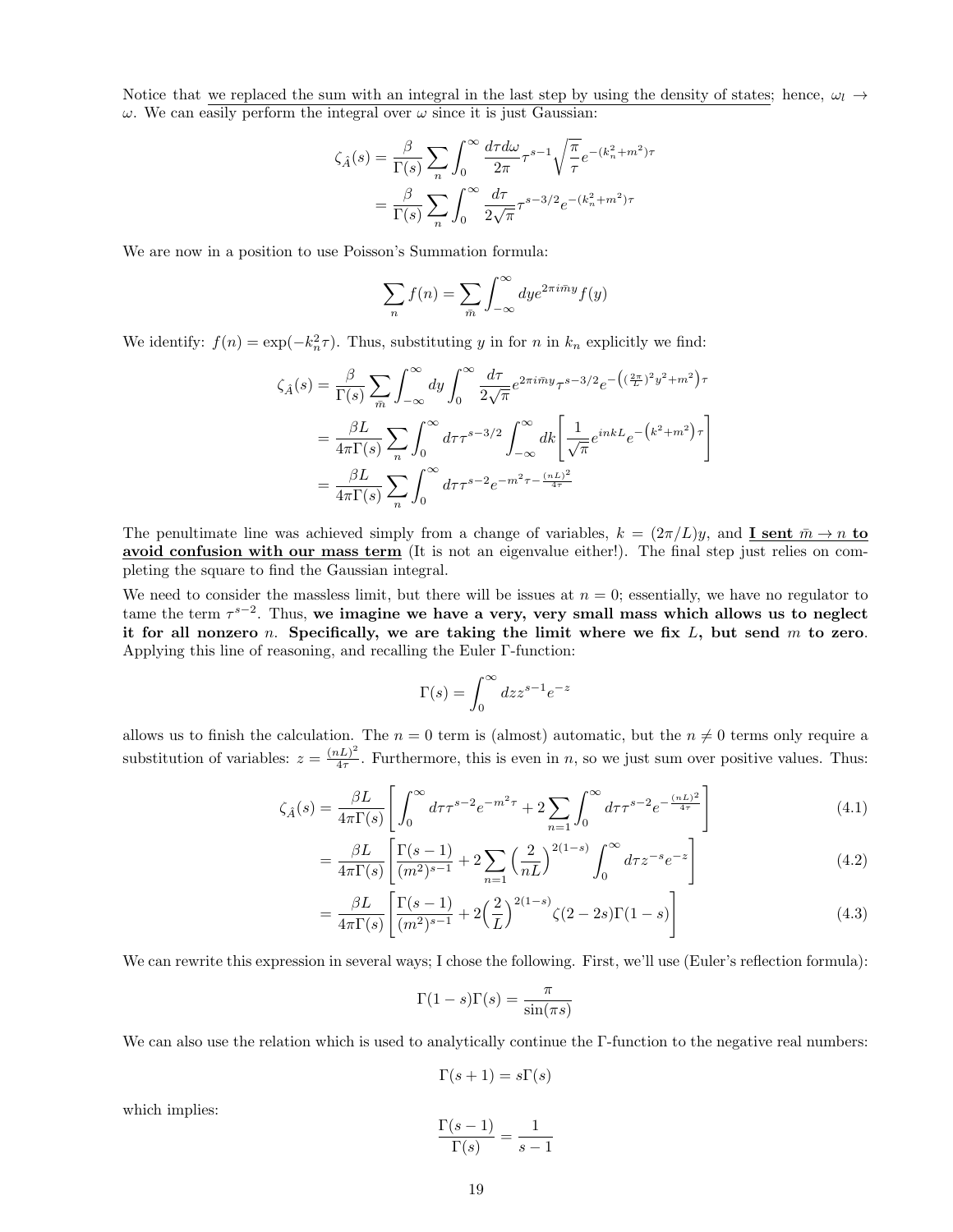$$
\zeta_{\hat{A}}(s) = \frac{\beta L}{4\pi} \left[ \frac{1}{(m^2)^{s-1}(s-1)} + 2\left(\frac{2}{L}\right)^{2(1-s)} \zeta(2-2s) \frac{\Gamma^2(1-s)\sin(\pi s)}{\pi} \right]
$$
(4.4)

We need to take a derivative of this expression, then take the limit as  $s \to 0$ . Mathematica is a good choice here. However, we can do this by hand if we keep linear order terms in a Taylor expansion. We start off by defining a mass scale  $\mu$  (used momentarily), so that we can expand the first term as follows:

$$
\frac{(m^2)^{-s}}{1-s} = (m^2)^{-s} (1+s+\dots)
$$
  
=  $(e^{-s \cdot \log(m^2/\mu^2)})(1+s+\dots)$   
=  $(1-s \cdot \log(m^2/\mu^2)+\dots)(1+s)+\dots$   
=  $1 + s(1 - \log(m^2/\mu^2)) + \dots$ 

That was fairly easy, but the next term looks like a nightmare! We're going to cheat a little by permuting the limit and the derivative (or use Mathematica). This happens to work out fine here, but these do not commute in general! I repeat: these are dangerous actions I am taking here! The terms containing s are:

$$
\left(\frac{2}{L}\right)^{2(1-s)}\zeta(2-2s)\frac{\Gamma^2(1-s)\sin(\pi s)}{\pi} \xrightarrow{s\to 0} \left(\frac{2}{L}\right)^2\zeta(2)\Gamma^2(1)s
$$

Using the famous result:

$$
\zeta(2)=\frac{\pi^2}{6}
$$

We find our final expression:

$$
\ln \det \hat{A} = -\lim_{s \to 0^{+}} \frac{d\zeta_{A}}{ds} = -\frac{\beta L}{4\pi} \left[ -m^{2} \left( 1 - \log(m^{2}/\mu^{2}) \right) + \frac{4\pi^{2}}{3L^{2}} \right]
$$
  
\n
$$
\Rightarrow E_{\text{fluc}} = E_{G} - E_{0} = \frac{1}{2\beta} \ln \det(\hat{A}) + \dots
$$
  
\n
$$
= \frac{m^{2} L}{8\pi} \left( 1 - \log(m^{2}/\mu^{2}) \right) - \frac{\pi}{6L} + \dots
$$
\n(4.5)

We thus have a extensive piece and a term proportional to  $L^{-1}$  which goes to zero as  $m \to 0$ . Note that  $E_0$  is singular, but I basically just redefined my reference of energy.

4. 2/20: Ignoring the fact we used periodic boundary conditions, opposed to vanishing boundary conditions, we analyze the pressure exerted by the *zero point fluctuations* on the walls enclosing the system.

We expect the "outside" contributions to the pressure to overtake the "inside" contributions because there are more modes allowed in the infinite region "outside" the system: the momenta does not need to be multiples of  $2\pi/L$ . The "outside" contribution should be divergent; hence, we'll associate the divergent part of  $E_{\text{fluc}}$  with the "outside" region. Similarly, the contribution from the "inside" region is due to the second term.

Finally, in  $1 + 1D$  pressure and force have the same units, so we have:

$$
F_{\text{Casmir}} = \frac{E_{\text{in}} - E_{\text{out}}}{L} = -\frac{\pi}{6L^2} \tag{4.6}
$$

The minus sign tells us there is an attractive force between the walls, due to the above considerations. This is the famous Casmir effect!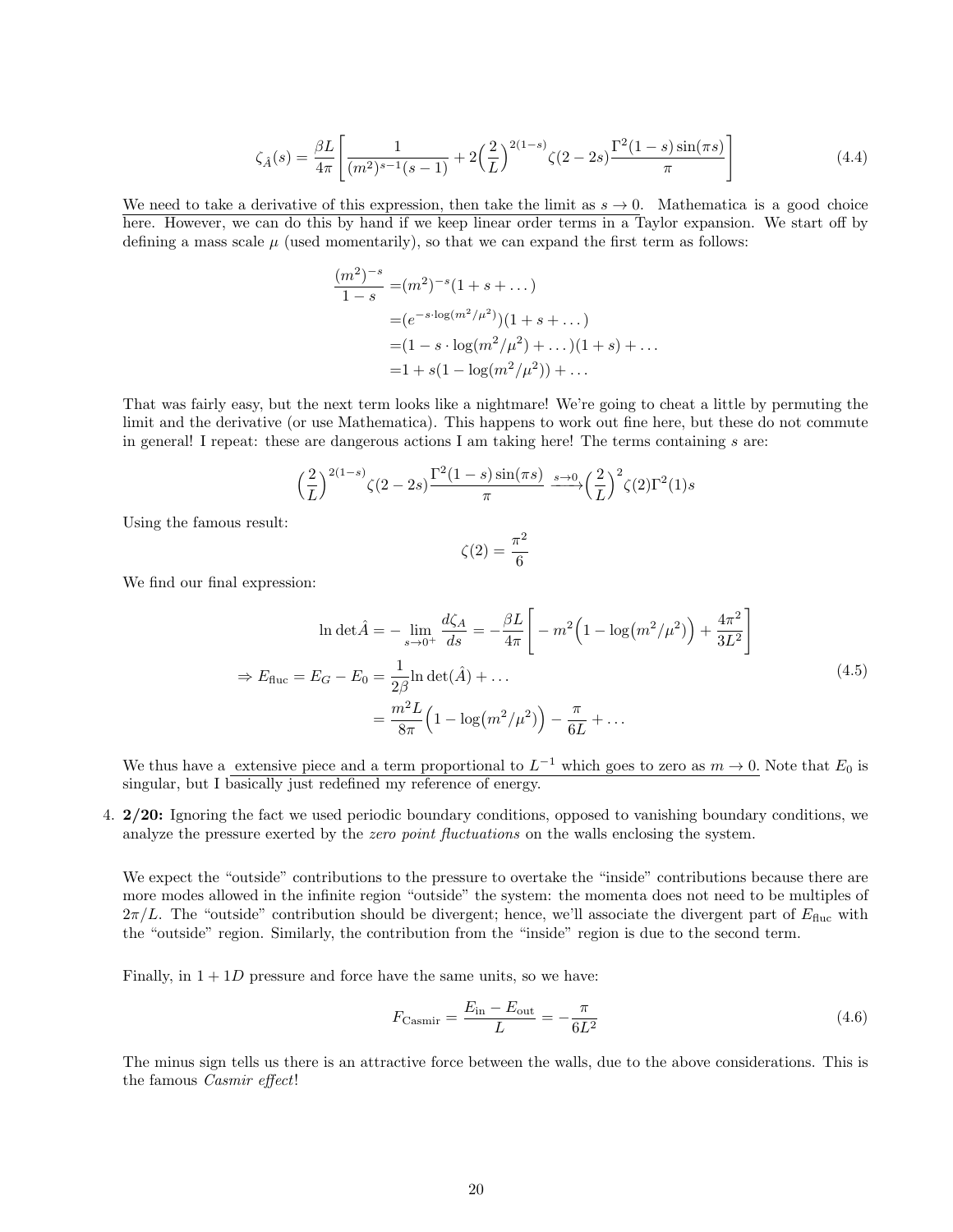#### 5 Weakly interacting Bose Gas

Consider the Hamiltonian:

$$
H = \int d^3x \left(\hat{\phi}^\dagger(\hbar^2 x) \left[\frac{\mathbf{p}^2}{2m} - \mu\right] \hat{\phi}(x) + \frac{1}{2} \int d^3x' \hat{n}(x) V(x - x') \hat{n}(x')\right)
$$

We'll take:  $V(\mathbf{x} - \mathbf{x}') = \lambda \delta^3(\mathbf{x} - \mathbf{x}')$ .

1. 5/20: In this problem we will be using the Bose coherent states:

$$
|\{\phi(\bm{x})\}\rangle = e^{\int d^3\bm{x}\phi(\bm{x})\hat{\phi}(\bm{x})} |0\rangle
$$

As was the case with creation and annihilation operators, we replace the field operators with complex scalar fields (after doing the necessary work of course). Slicing up the time intervals in the usual way, one can show<sup>4</sup>:

$$
\langle f|e^{-\frac{i}{\hbar}\hat{H}\Delta t}|i\rangle = \int \mathcal{D}\phi \mathcal{D}\bar{\phi} \exp\left\{\frac{i}{\hbar} \int_{t_i}^{t_f} dt \Bigg( \int d^3x \frac{\hbar}{i} \Big[\phi(\mathbf{x},t) \partial_t \bar{\phi}(\mathbf{x},t) - \bar{\phi}(\mathbf{x},t) \partial_t \phi(\mathbf{x},t) \Big] - H[\phi,\bar{\phi}] \Bigg) \right\}
$$
  
 
$$
\times \bar{\psi}_f(\phi(\mathbf{x},t_f)) \psi_i(\bar{\phi}(\mathbf{x},t_i)) e^{\frac{1}{2}\int d^3x \Big( |\phi(\mathbf{x},t_f)|^2 + |\phi(\mathbf{x},t_i)|^2 \Big)}
$$

I decided to carry around the  $\hbar$  for this problem (mainly because it was there when I took the class). We can write this in a simpler form, as was done in lecture:

$$
S = \int d^4x \bar{\phi}(x) \left( i\hbar \partial_t + \frac{\hbar^2}{2m} \vec{\nabla}^2 + \mu \right) \phi(x) - \frac{1}{2} \int d^4x \int d^4x' |\phi(x)|^2 |\phi(x')|^2 V(x - x')
$$

Where,  $V(x - x') = \lambda \delta^3(x - x') \delta(t - t')$ , and  $d^4x = dt d^3x$ .

We can use the coherent-state path integrals to represent the partition function at finite temperature T:

 $Z = \text{tr}e^{-\beta \hat{H}}$ 

We'd also like to work with the Euclidean version of the partition function. What we need to do is:

- (a) Set:  $|i\rangle = |f\rangle$
- (b) Sum over all possible intermediate states.
- (c) Perform a Wick rotation  $t \to -i\tau$ . Since we are eventually going to derive a partition function, we are going to need a trace of our path integral. This is the same thing as saying our particle starts and ends in the same state; i.e. periodic boundary conditions in time. As we know from chapter 5, equation (5.130), Bosonic theories which have been Wick rotated obey periodic boundary conditions in imaginary time. That is:

$$
\phi(\boldsymbol{x},\tau) = \phi(\boldsymbol{x},\tau+\beta)
$$

We compactified our imaginary time coordinate.

The Wick rotated action is achieved in the usual way:

$$
t \to -i\tau
$$
  
\n
$$
\Rightarrow \partial_t \to i\partial_\tau
$$
  
\n
$$
\Rightarrow dt d^3x \to -i d\tau d^3x
$$

Implementing this is easy enough. To indicate these substitutions I use small square braces around terms which change (in first line):

<sup>4</sup>The set up is in an Appendix.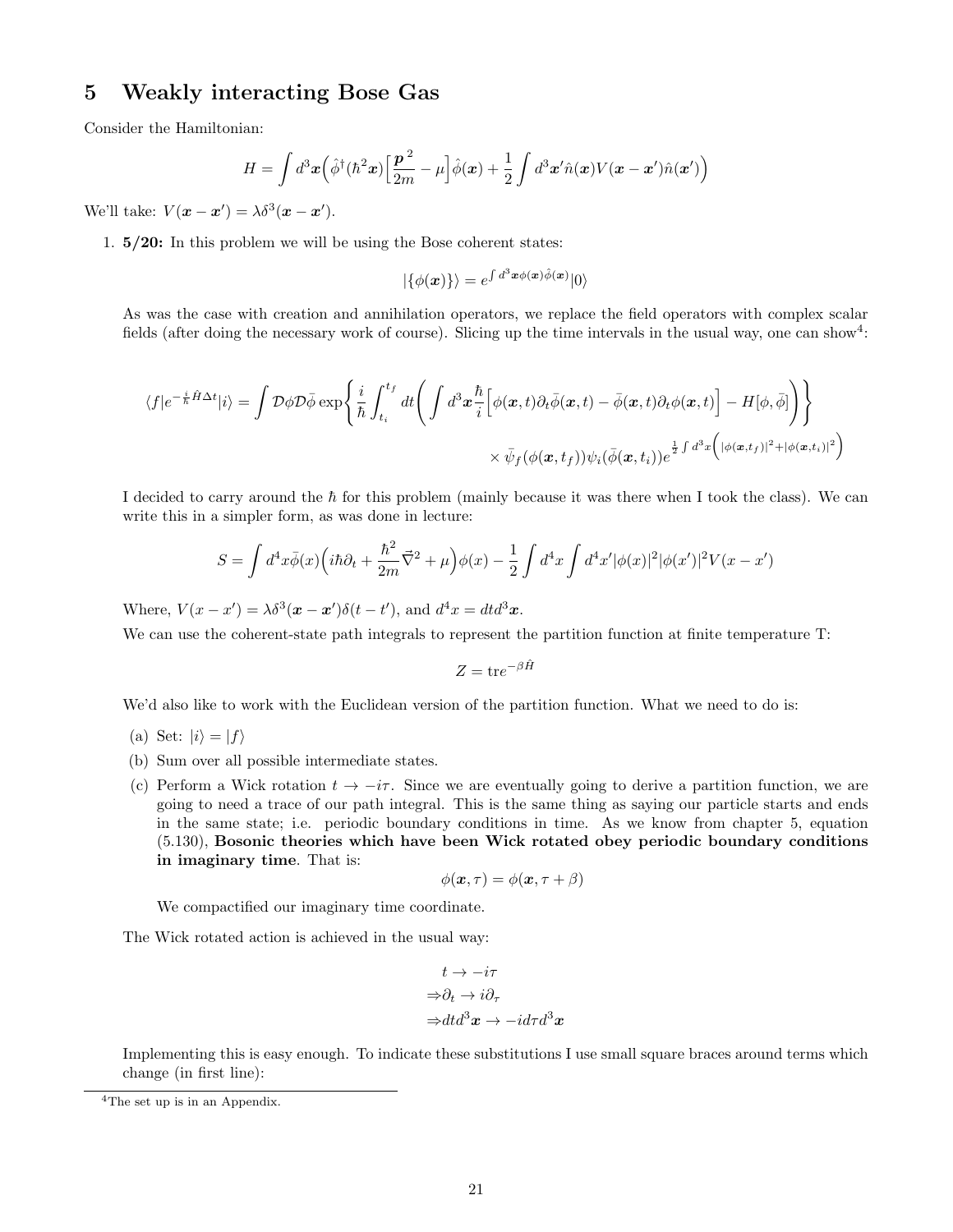$$
iS \to i\int_0^\beta [-id\tau] \int d^3x \bar{\phi}(x) \Big( i\hbar [i\partial_\tau] + \frac{\hbar^2}{2m} \vec{\nabla}^2 + \mu \Big) \phi(x) - i\frac{1}{2} \int_0^\beta [-id\tau] \int d^3x \int d^3y |\phi(x)|^2 |\phi(y)|^2 V(\mathbf{x} - \mathbf{y})
$$
  
= 
$$
- \left[ \int_0^\beta d\tau \int d^3x \bar{\phi}(\mathbf{x}) \Big( \hbar \partial_\tau - \frac{\hbar^2}{2m} \vec{\nabla}^2 - \mu \Big) \phi(\mathbf{x}) + \frac{1}{2} \int_0^\beta d\tau d^3x \int d^3y |\phi(x)|^2 |\phi(y)|^2 V(\mathbf{x} - \mathbf{y}) \right]
$$

Note the use of the interaction potential (a delta function) to collapse the y-integral below. Our Euclidean action is given by:

$$
S_E = \int_0^\beta d\tau \int d^3x \bar{\phi}(x) \left( \hbar \partial_\tau - \frac{\hbar^2}{2m} \vec{\nabla}^2 - \mu \right) \phi(x) + \frac{1}{2} \int_0^\beta d\tau d^3x \int d^3y |\phi(x)|^2 |\phi(y)|^2 V(x - y)
$$
  
\n
$$
= \int_0^\beta d\tau \int d^3x \bar{\phi}(x) \left( \hbar \partial_\tau - \frac{\hbar^2}{2m} \vec{\nabla}^2 - \mu \right) \phi(x) + \frac{\lambda}{2} \int_0^\beta d\tau \int d^3x |\phi(x)|^4
$$
  
\n
$$
= \int_0^\beta d\tau \int d^3x \bar{\phi}(x) \left( \hbar \partial_\tau - \frac{\hbar^2}{2m} \vec{\nabla}^2 - \mu \right) \phi(x) + \frac{\lambda}{2} \int_0^\beta d\tau \int d^3x |\phi(x)|^4
$$
  
\n
$$
= \int_0^\beta d\tau \int d^3x \left( \hbar \bar{\phi}(x) \partial_\tau \phi(x) + H(\phi, \bar{\phi}) \right)
$$

The trailing product in our above expression, which depends on the initial and final states, drops out because it is just a constant due to our boundary conditions. We arrive at our integral formula for our partition function:

$$
Z = \int \mathcal{D}\phi \mathcal{D}\bar{\phi} e^{-S_E(\phi, \bar{\phi})}
$$

2. 2/20: Now that we have a form for our generating functional let's go ahead and find our saddle points of our Euclidean action above. We can hand pick the Lagrangian density from the above expression for  $S_E$ :

$$
\mathcal{L}_E = \bar{\phi}(x) \left( \hbar \partial_\tau - \frac{\hbar^2}{2m} \vec{\nabla}^2 \right) \phi(x) + \left( \frac{\lambda}{2} |\phi(x)|^2 - \mu \right) |\phi(x)|^2
$$

$$
= \bar{\phi}(x) \left( \hbar \partial_\tau - \frac{\hbar^2}{2m} \vec{\nabla}^2 \right) \phi(x) + V_{eff} (\phi(x))
$$

This guy is clearly invariant under the transformation:

$$
\phi'(x) = \phi(x)e^{i\theta}
$$

So we have a global  $U(1)$  symmetry, and so our ground state is not unique (just change the phase). Furthermore, we can view the Lagrangian as the energy density for the Euclidean theory. The first term is a kinetic term, so it is positive definite. For the classical path we have  $\phi_c(x)$  is a constant (which clearly satisfies our boundary conditions).

To figure out what constant we minimize  $V_{eff}$ . This implies<sup>5</sup>:

$$
\phi_c(x) = \sqrt{\rho_0} e^{i\theta_0/2}
$$

$$
= \sqrt{\frac{\mu}{\lambda}} e^{i\theta_0/2}
$$

We also write the field in terms of the square-root of its density (at the classical level) so that we can say:

$$
\mu = \rho_0 \lambda e^{-i\theta_0}
$$

This will be used below. Finally, we also note  $\theta_0$  is an arbitrary constant phase, and we will eventually take  $\theta_0 = 0$ . For now we leave it undetermined.

In the limit as  $T \to 0$ , these configurations correspond to the degenerate ground states of the system since they minimize the energy.

 $5$ The phase angle is divided by 2 for later convenience. It's purpose is shown immediately below.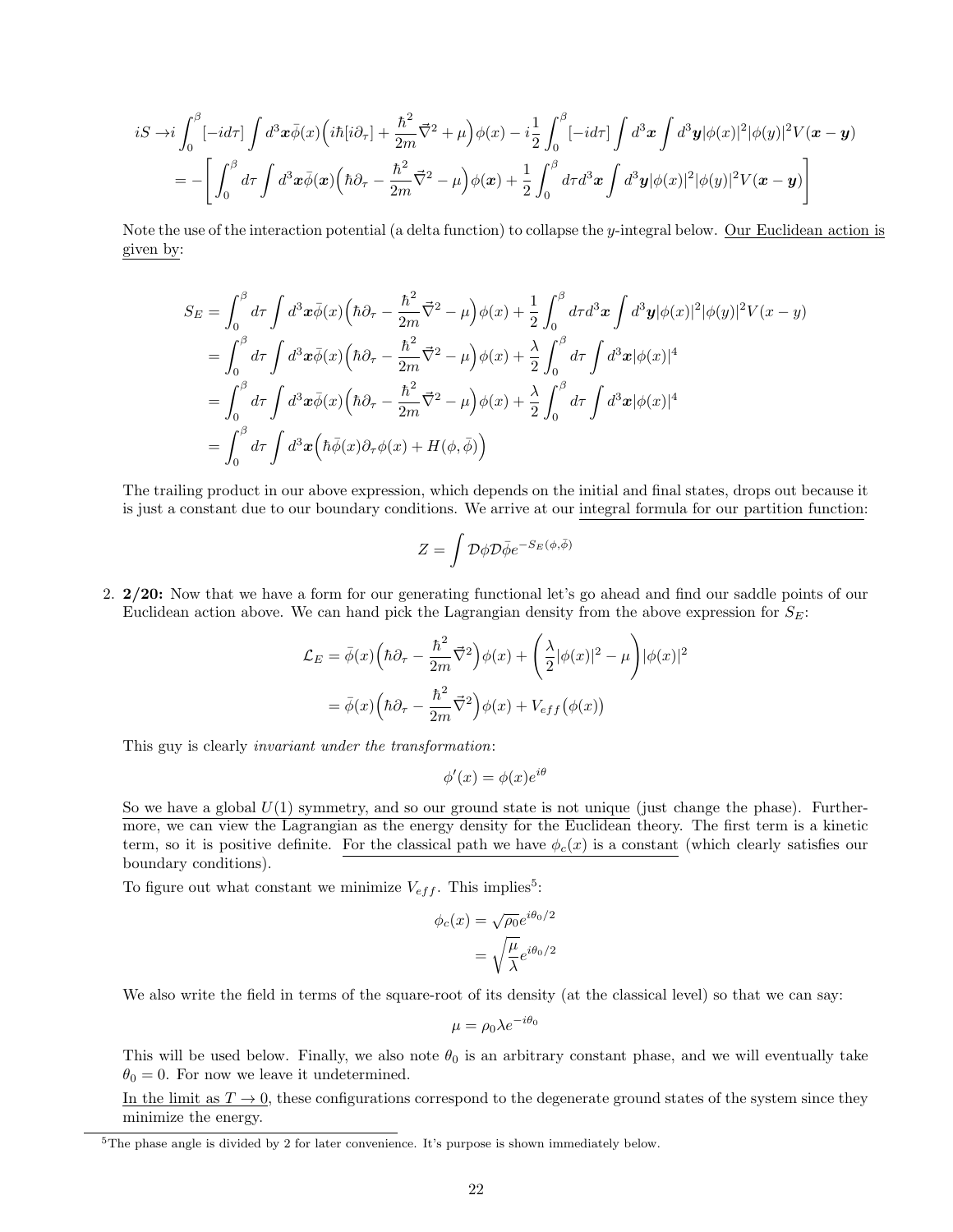3. 5/20: Let's analyze the Green function in the semi-classical limit:

$$
\phi(x) = \phi_c(x) + \delta\phi(x)
$$

$$
\bar{\phi}(x) = \bar{\phi}_c(x) + \delta\bar{\phi}(x)
$$

Here  $\delta\phi(x)$  is a small, but arbitrary, fluctuation about the classical path. Furthermore, since the fluctuations are small (semi-classical), we will Taylor expand the action to quadratic order, and then find the corresponding (real time) Green function. First, recall:

$$
S = \int_0^\beta d\tau \int d^3x \bar{\phi}(x) \left( \hbar \partial_\tau - \frac{\hbar^2}{2m} \vec{\nabla}^2 - \mu \right) \phi(x) + \frac{\lambda}{2} \int_0^\beta d\tau \int d^3x |\phi(x)|^4
$$

For simplicity, we write  $dx_E^4 = d\tau d^3x$ , but leave the function dependence as  $\phi(x)$ . To expand about the classical path we use the following Taylor expansion:

$$
S = S(\phi_c) + \int d^4x_E \left[ \frac{\delta S}{\delta \phi(x)} \Big|_{\phi_c} \delta \phi(x) + \delta \bar{\phi}(x) \frac{\delta S}{\delta \bar{\phi}(x)} \Big|_{\phi_c} \Big| + 2 \int \int d^4x_E d^4y_E \ \delta \bar{\phi}(x) \frac{\delta^2 S}{\delta \bar{\phi}(x) \delta \phi(y)} \Big|_{\phi_c} \delta \phi(y)
$$
  
+ 
$$
\int \int d^4x_E d^4y_E \ \frac{\delta^2 S}{\delta \phi(x) \delta \phi(y)} \Big|_{\phi_c} \delta \phi(x) \delta \phi(y) + \int \int dx_E^4 d^4y_E \ \delta \bar{\phi}(x) \delta \bar{\phi}(y) \frac{\delta^2 S}{\delta \bar{\phi}(x) \delta \bar{\phi}(y)} \Big|_{\phi_c} + \dots
$$
  
= 
$$
S(\phi_c) + \int d^4x_E \left[ 2\delta \bar{\phi}(x) \left( \hbar \partial_\tau - \frac{\hbar^2}{2m} \nabla^2 - \mu + 2\lambda |\phi_c|^2 \right) \delta \phi(x) + \lambda \left( \delta \phi(x) \delta \phi(x) \bar{\phi}_c^2 + \delta \bar{\phi}(x) \delta \bar{\phi}(x) \phi_c^2 \right) \right] + \dots
$$
  
= 
$$
S(\phi_c) + \int d^3x_E \left[ \delta \bar{\phi}(x) \left( \hbar \partial_\tau - \frac{\hbar^2}{2m} \nabla^2 + \rho_0 \lambda \right) \delta \phi(x) + \delta \phi(x) \left( -\hbar \partial_\tau - \frac{\hbar^2}{2m} \nabla^2 + \rho_0 \lambda \right) \delta \bar{\phi}(x) + \rho_0 \lambda \left( e^{-i\theta_0} \delta \phi(x) \delta \phi(x) + e^{i\theta_0} \delta \bar{\phi}(x) \delta \bar{\phi}(x) \right) \right] + \dots
$$

 $\equiv S(\phi_c) + \delta S(\delta \phi, \delta \overline{\phi})$ 

Notice I integrated by parts in the last line; the purpose is to write the fluctuating part of the action as a matrix:

$$
\delta S(\delta \phi, \delta \bar{\phi}) = \int d^4 x_E \left[ \delta \bar{\phi}(x), \quad \delta \phi(x) \right] \begin{bmatrix} \rho_0 \lambda e^{i\theta_0} & \hbar \partial_\tau - \frac{\hbar^2}{2m} \nabla^2 + \rho_0 \lambda \\ -\hbar \partial_\tau - \frac{\hbar^2}{2m} \nabla^2 + \rho_0 \lambda & \rho_0 \lambda e^{-i\theta_0} \end{bmatrix} \begin{bmatrix} \delta \bar{\phi}(x) \\ \delta \phi(x) \end{bmatrix} \tag{5.1}
$$

We now use this result to find our Green function<sup>6</sup>:

$$
G(x - y) = -i \langle T(\phi(x)\phi^{\dagger}(y)) \rangle
$$
  
=  $-i \langle T(\phi_c(x)\overline{\phi}_c(y)) \rangle - i \langle T(\delta\phi(x)\overline{\delta}\phi(y)) \rangle$ 

The first term is easy to find:

$$
\langle T(\phi_c(x)\overline{\phi}_c(y))\rangle = \left|\frac{\mu}{\lambda}\right| = \rho_0
$$

The other propagator is going to take some work! The focus will be on the fluctuating part of the action. We begin by introducing some sources:

$$
\delta S(\delta \phi, \delta \bar{\phi}) = \int d^4 x_E \left[ \delta \bar{\phi}(x), \quad \delta \phi(x) \right] \begin{bmatrix} \rho_0 \lambda e^{i\theta_0} & \hbar \partial_{\tau} - \frac{\hbar^2}{2m} \nabla^2 + \rho_0 \lambda \\ -\hbar \partial_{\tau} - \frac{\hbar^2}{2m} \nabla^2 + \rho_0 \lambda & \rho_0 \lambda e^{-i\theta_0} \end{bmatrix} \begin{bmatrix} \delta \bar{\phi}(x) \\ \delta \phi(x) \end{bmatrix} - \begin{bmatrix} \delta \bar{\phi}(x), \quad \delta \phi(x) \end{bmatrix} \begin{bmatrix} J \\ \bar{J} \end{bmatrix}
$$
  

$$
\equiv \int d^4 x_E \left( \delta \phi^T \hat{H} \delta \phi - \delta \phi^T J \right)
$$

The last line is short hand for our full expression. The first thing we note is simply:

$$
\langle T(\delta\phi(x)\overline{\delta}\phi(y))\rangle = \frac{1}{Z[0,0]}\frac{\delta^2 Z[J,\overline{J}]}{\delta \overline{J}(x)\delta J(y)}\Big|_{\mathbf{J}=\mathbf{0}}
$$

 $6$ You should, in principle, also look at the mixed propagators. These terms will correspond to expectation values of our fluctuating field, but our generating functional will be shown to be quadratic. It follows these terms are zero.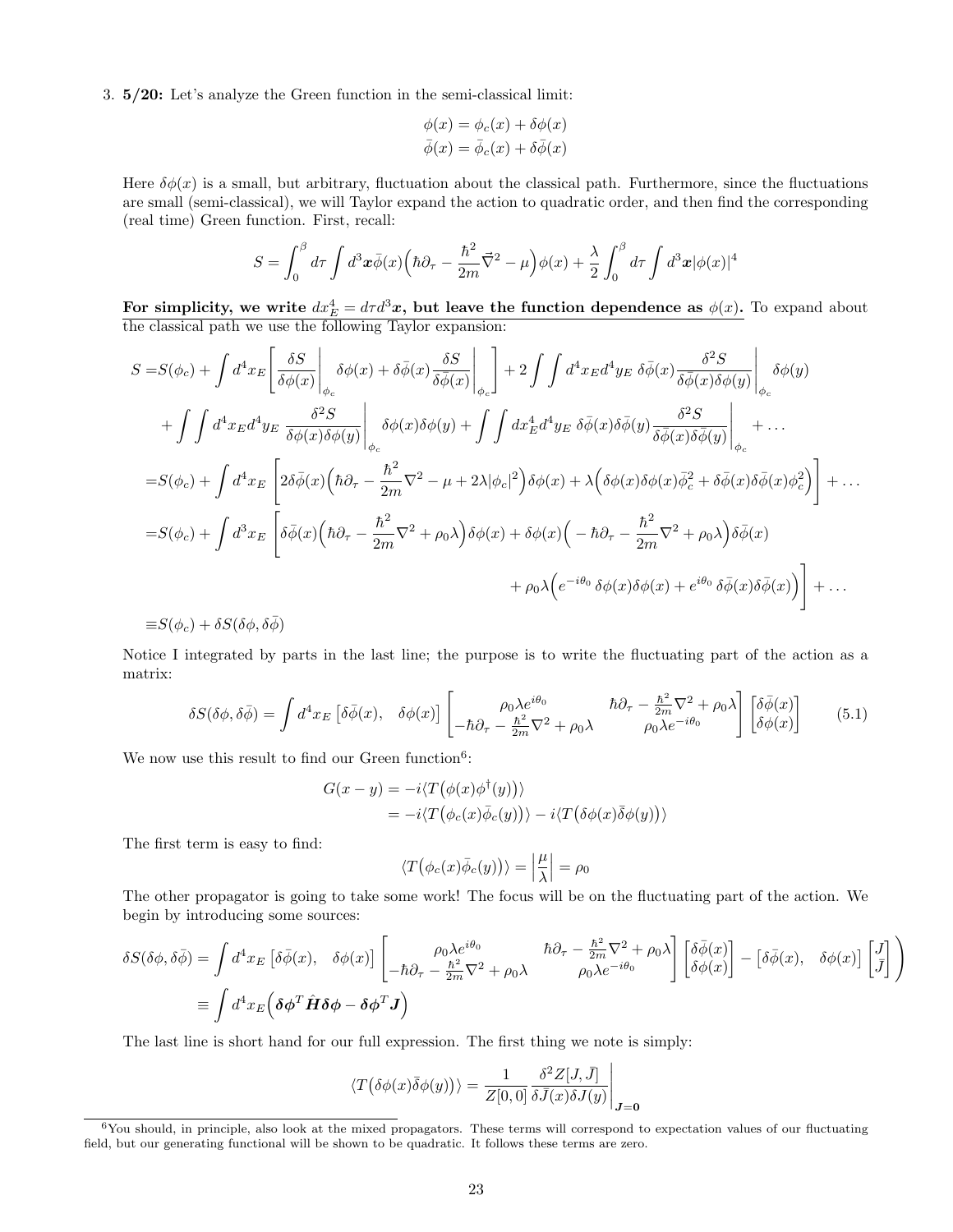We should be very familiar with the procedure at this point: we want the action to be in quadratic form, so we shift the fields:

$$
\delta\phi(x) = \delta\phi_0(x) + \xi(x)
$$

$$
\delta\bar{\phi}(x) = \delta\bar{\phi}_0(x) + \bar{\xi}(x)
$$

We can define column vectors in analogy to before

$$
\begin{aligned} \pmb{\delta\phi_0} &= \begin{bmatrix} \delta\bar{\phi}_0(x) \\ \delta\phi_0(x) \end{bmatrix} \\ \pmb{\xi} &= \begin{bmatrix} \delta\bar{\xi}(x) \\ \delta\xi(x) \end{bmatrix} \end{aligned}
$$

and we make the usual requirement that our shift satisfies (look at which currents are correlated with which fields by referencing our above definition):

$$
\hat{H} \delta \phi_0 = J
$$

Making the necessary substitutions we find:

$$
\delta S = \int d^3x d\tau \Big( \boldsymbol{\xi}^T \hat{\boldsymbol{H}} \boldsymbol{\xi} - \boldsymbol{\delta \phi_0}^T \boldsymbol{J} \Big)
$$

In order to find the final term we need to explicitly solve for  $\delta\phi_0$  in  $\hat{H}\delta\phi_0 = J$ . This is a coupled set of equations which can be solved via the introduction of the following Fourier transforms<sup>7</sup>:

$$
\delta\phi_0(x) = \int \frac{d^4 p_E}{(2\pi)^4} \delta\phi_0(p) e^{ip \cdot x}, \quad J(x) = \int \frac{d^4 p_E}{(2\pi)^4} J(p) e^{ip \cdot x}
$$

$$
\delta\bar{\phi}_0(x) = \int \frac{d^4 p_E}{(2\pi)^4} \delta\bar{\phi}_0(-p) e^{ip \cdot x}, \quad \bar{J}(x) = \int \frac{d^4 p_E}{(2\pi)^4} \bar{J}(-p) e^{ip \cdot x}
$$

Here:  $p = (\omega, p)$ . Substituting in we find the following matrix equation<sup>8</sup>:

$$
\begin{bmatrix}\n\rho_0 \lambda e^{i\theta_0} & i\hbar \omega + \frac{\hbar^2}{2m} \mathbf{p}^2 + \rho_0 \lambda \\
-i\hbar \omega + \frac{\hbar^2}{2m} \mathbf{p}^2 + \rho_0 \lambda & \rho_0 \lambda e^{-i\theta_0}\n\end{bmatrix}\n\begin{bmatrix}\n\delta \bar{\phi}_0(-p) \\
\delta \phi_0(p)\n\end{bmatrix} =\n\begin{bmatrix}\nJ(p) \\
\bar{J}(-p)\n\end{bmatrix}
$$
\n
$$
\Rightarrow\n\begin{bmatrix}\n\delta \bar{\phi}_0(-p) \\
\delta \phi_0(p)\n\end{bmatrix} = \tilde{\mathbf{G}}(p) \begin{bmatrix}\nJ(p) \\
\bar{J}(-p)\n\end{bmatrix}
$$

 $Where<sup>9</sup>$ :

$$
\tilde{G}(p) = \frac{1}{(\rho_0 \lambda)^2 - \left[ (\hbar \omega)^2 + \left( \frac{\hbar^2 p^2}{2m} + \rho_0 \lambda \right)^2 \right]} \left[ i \hbar \omega - \frac{\hbar^2}{2m} p^2 - \rho_0 \lambda \right]^{-1} \left[ \rho_0 \lambda e^{-i\theta_0} - i \hbar \omega - \frac{\hbar^2}{2m} p^2 - \rho_0 \lambda \right]
$$

We can relate this to our fluctuations:

⇒

$$
\delta\phi_0(x) = \int \frac{d^4 p_E}{(2\pi)^4} \left[ \begin{array}{c} \delta\bar{\phi}_0(-p) \\ \delta\phi_0(p) \end{array} \right] e^{ipx} = \int \frac{d^4 p_E}{(2\pi)^4} \tilde{G}(p) \left[ \begin{array}{c} J(p) \\ \bar{J}(-p) \end{array} \right] e^{ipx}
$$

$$
= \int \frac{d^4 p_E}{(2\pi)^4} \tilde{G}(p) \left[ \int d^4 x' \left[ \begin{array}{c} J(x') \\ \bar{J}(x') \end{array} \right] e^{-ipx'} \right] e^{ipx}
$$

$$
= \int d^4 x'_E \, G(x - x') \left[ \begin{array}{c} J(x') \\ \bar{J}(x') \end{array} \right]
$$

<sup>7</sup>Note the dot products in the exponents are in Euclidean 4-space! Also, our fields/currents are dressed up enough so we just denote the Fourier transforms by their arguments, and likewise for the currents sources.

<sup>8</sup>Understanding orthogonality of distinct Fourier components are at play here.

 $9$ Take the determinant to come up with the prefactor, then you can eye ball it. Of course, Gauss-Jordan elimination works too.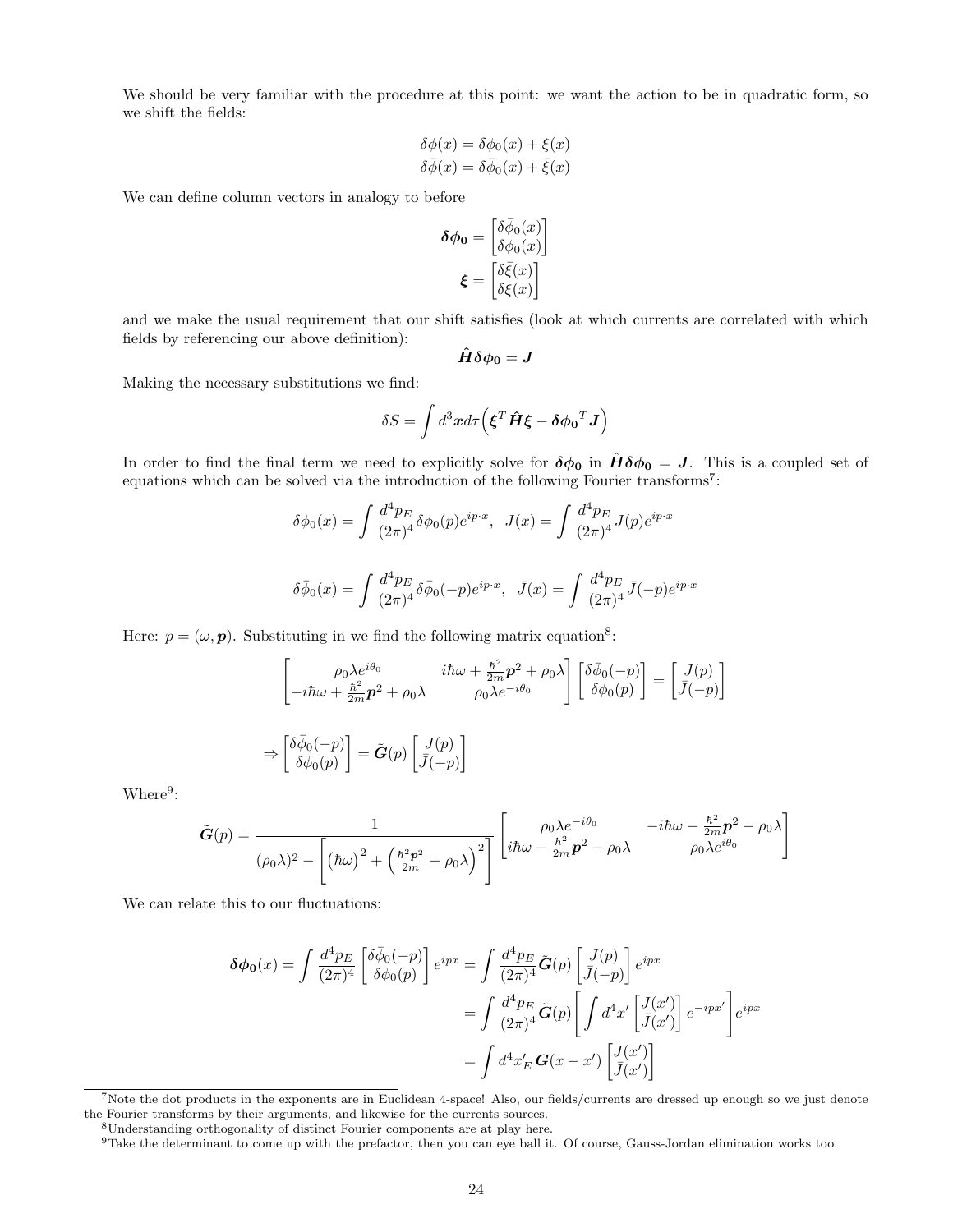Where:

$$
\mathbf{G}(x-x') = \int \frac{d^4 p_E}{(2\pi)^4} \tilde{\mathbf{G}}(p) e^{ip(x-x')}
$$

Making the above substitutions we can see:

$$
Z[J,\bar{J}] = Z[0,0]e^{-\int \int d^4x_E d^4x'_E J(x)G(x-x')J(x')}
$$

We are finally in a position to calculate our Green function. Going back to a previous part:

$$
\langle T(\delta\phi(x)\bar{\delta}\phi(y))\rangle = \frac{1}{Z[0,0]} \frac{\delta^2 Z[J,\bar{J}]}{\delta\bar{J}(x)\delta J(y)}\Big|_{\mathbf{J}=\mathbf{0}} = \frac{\delta^2}{\delta\bar{J}(x)\delta J(y)} \Bigg[e^{-\int \int d^4 z_E d^4 z'_E \mathbf{J}(z)\mathbf{G}(z-z')\mathbf{J}(z')} \Bigg]_{\mathbf{J}=\mathbf{0}}
$$
  

$$
= \frac{\delta^2}{\delta\bar{J}(x)\delta J(y)} \Bigg[-\int \int d^4 z_E d^4 z'_E \mathbf{J}(z)\mathbf{G}(z-z')\mathbf{J}(z')\Bigg]_{\mathbf{J}=\mathbf{0}}
$$
  

$$
= \Big[\mathbf{G}(x-y)\Big]_{21} + \Big[\mathbf{G}(y-x)\Big]_{12}
$$
  

$$
= 2\Big[\mathbf{G}(x-y)\Big]_{21}
$$

The last line can be seen by expanding the components of the Green functions in terms of their Fourier transforms and performing a change of variables. Looking at our above Green function we see we still need to evaluate an integral. We will do this by residues, but first let's explicitly state the integral:

$$
\begin{aligned}\n\left[G(x-y)\right]_{21} &= \int \frac{d^3 \mathbf{p} d\omega}{(2\pi)^4} \frac{i\hbar\omega - \frac{\hbar^2}{2m}\mathbf{p}^2 - \rho_0\lambda}{(\rho_0\lambda)^2 - \left[(\hbar\omega)^2 + \left(\frac{\hbar^2 \mathbf{p}^2}{2m} + \rho_0\lambda\right)^2\right]} e^{ip(x-y)} \\
&= \int \frac{d^3 \mathbf{p} d\omega}{(2\pi)^4} \frac{-i\hbar\omega + \frac{\hbar^2}{2m}\mathbf{p}^2 + \rho_0\lambda}{(\hbar\omega)^2 + (\hbar\omega_p)^2} e^{ip(x-y)}\n\end{aligned}
$$

where:

$$
\hbar\omega_p=\sqrt{\frac{\hbar^2\bm{p}^2}{2m}\Big(\frac{\hbar^2\bm{p}^2}{2m}+2\rho_0\lambda\Big)}
$$

We can evaluate the  $\omega$  integral with contours using the residue theorem. The poles are at:

 $\omega = \pm i \omega_p$ 

We next need to determine our contour. The goal is to use a semicircular contour and Jordan's lemma. The choice of contour boils down to what the sign of the relevant exponent is. This will depend on the difference:

$$
x - y \equiv x - y + \Delta \tau
$$

and in particular on  $\Delta \tau$ . If  $\Delta \tau > 0$ , Jordan's lemma calls for a semi-circle in the positive half plane giving a pole at just  $\omega = i\omega_p$ . Similarly, a  $\Delta \tau < 0$  calls for a semi-circle in the negative half plane, and a pole at  $\omega = -i\omega_p$ . Using the residue theorem for both of these cases gives:

$$
\left[\boldsymbol{G}(x-y)\right]_{21}=\int\frac{d^{3}\boldsymbol{p}}{(2\pi)^{3}}\frac{\mathrm{sgn}(\Delta\tau)\hbar\omega_{p}+\frac{\hbar^{2}}{2m}\boldsymbol{p}^{2}+\rho_{0}\lambda}{2\omega_{p}}\;e^{-\omega_{p}|\Delta\tau|}e^{i\boldsymbol{p}(\boldsymbol{x}-\boldsymbol{y})}
$$

We are not out of the woods yet. We next convert to spherical polar coordinates<sup>10</sup>:

$$
\begin{split} \left[ \boldsymbol{G}(x-y) \right]_{21} &= e^{-\omega_p |\Delta \tau|} \int_0^\infty \frac{p^2 \, dp}{(2\pi)^2} \frac{\text{sgn}(\Delta \tau) \hbar \omega_p + \frac{\hbar^2}{2m} p^2 + \rho_0 \lambda}{2\omega_p} \int_{-1}^1 d(\cos(\theta)) e^{ip \cos(\theta)|\boldsymbol{x}-\boldsymbol{y}|} \\ &= \frac{e^{-\omega_p |\Delta \tau|}}{4\pi^2 |\boldsymbol{x}-\boldsymbol{y}|} \int_0^\infty p \, dp \frac{\text{sgn}(\Delta \tau) \hbar \omega_p + \frac{\hbar^2}{2m} p^2 + \rho_0 \lambda}{\omega_p} \, \sin(p|\boldsymbol{x}-\boldsymbol{y}|) \end{split}
$$

 $10$ Do not confuse p here with the 4-momenta! It is the magnitude of the 3-momenta.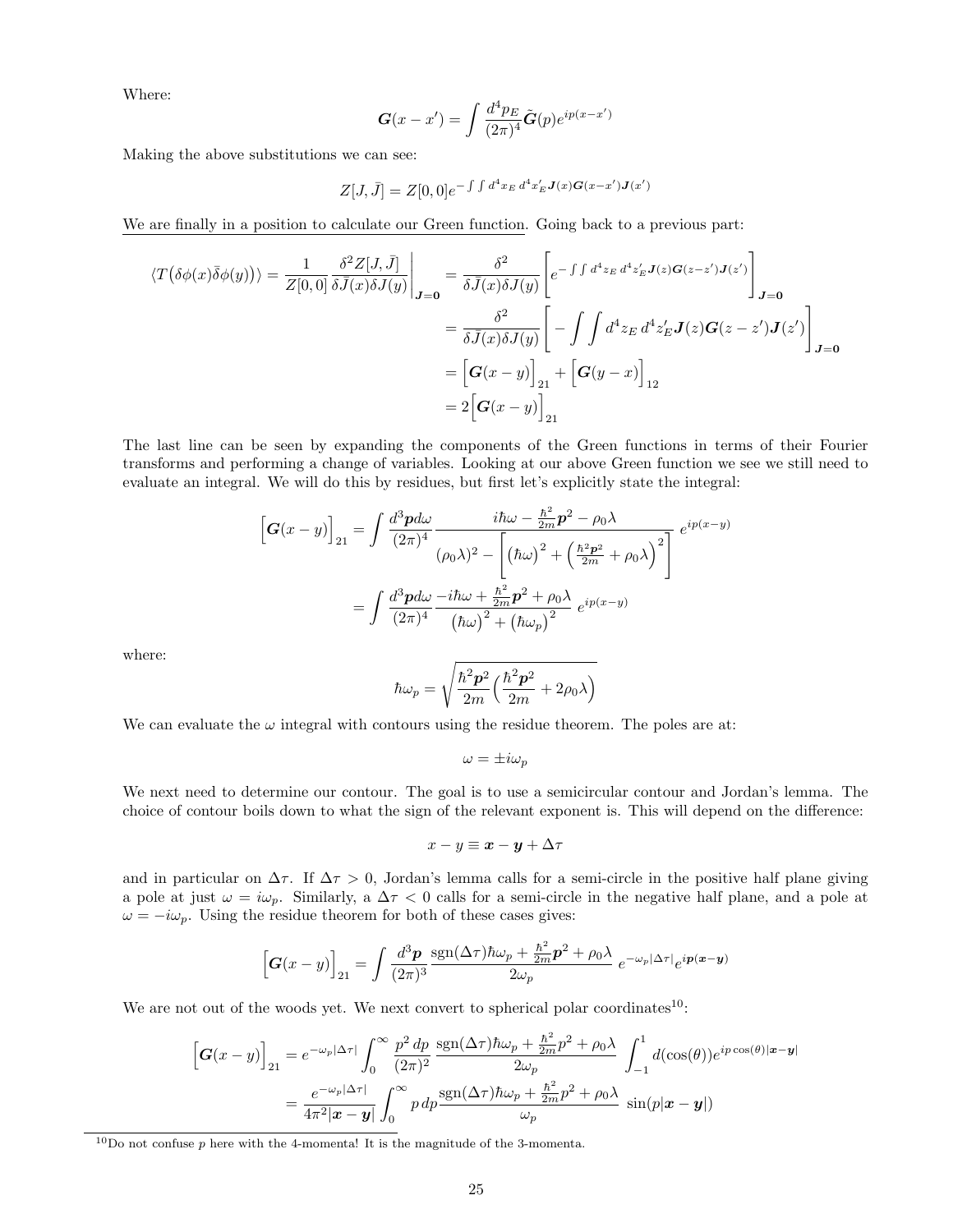The integral, as it stands, is still a mess; however, we are interested in equal times! We then say:

$$
\left[\boldsymbol{G}(x-y)\right]_{21} = \frac{1}{4\pi^2|\boldsymbol{x}-\boldsymbol{y}|}\int_0^\infty p\,dp\,\frac{\frac{\hbar^2}{2m}p^2+\rho_0\lambda}{\omega_p}\,\sin(p|\boldsymbol{x}-\boldsymbol{y}|)
$$

For some characteristic length scale  $\xi$  of our system we consider the limit:  $\xi \ll |x - y|$ . The rapid oscillation which arise cause the integral to be dominated by small values of  $p$ . This tells us that:

$$
\hbar\omega_p = \hbar p \sqrt{\frac{\rho_0 \lambda}{m}} \sqrt{\frac{\hbar^2 p^2}{4\rho_0 \lambda m} + 1} \sim \hbar p \sqrt{\frac{\rho_0 \lambda}{m}}
$$

So then:

$$
p\frac{\frac{\hbar^2}{2m}p^2 + \rho_0\lambda}{\omega_p} \sim \sqrt{m\rho_0\lambda}
$$

Our above integral then has the following behavior<sup>11</sup>:

$$
\begin{aligned}\n\left[\mathbf{G}(x-y)\right]_{21} &\sim \frac{\sqrt{m\rho_0\lambda}}{4\pi^2|\mathbf{x}-\mathbf{y}|} \int_0^\infty dp \sin(p|\mathbf{x}-\mathbf{y}|) \\
&= \frac{\sqrt{m\rho_0\lambda}}{4\pi^2|\mathbf{x}-\mathbf{y}|} \text{Im}\left(\int_0^\infty dp \, e^{(i|\mathbf{x}-\mathbf{y}|-\epsilon)p}\right) \\
&= -\frac{\sqrt{m\rho_0\lambda}}{4\pi^2|\mathbf{x}-\mathbf{y}|} \text{Im}\left(\frac{1}{i|\mathbf{x}-\mathbf{y}|-\epsilon}\right) \\
&\sim \frac{\sqrt{m\rho_0\lambda}}{4\pi^2|\mathbf{x}-\mathbf{y}|^2}\n\end{aligned}
$$

After all that work, we can easily see that at equal time and large separations our Green function becomes<sup>12</sup>:

$$
G(\boldsymbol{x}-\boldsymbol{y})\to -i\rho_0
$$

This is known as off diagonal long range order and is a signature of a superfluid!<sup>13</sup>

4.  $5/20$ : We expand the field as:

so then,

$$
\phi(x) = \sqrt{\rho_0 + \delta \rho(x)} e^{i\theta(x)}
$$

$$
\bar{\phi}(x) = \sqrt{\rho_0 + \delta \rho(x)} e^{-i\theta(x)}
$$

Here  $\rho_0 = \frac{\mu}{\lambda}$ , and  $\delta \rho(x)$  and  $\theta(x)$  are small fluctuations. Let's expand our Lagrangian out in terms of these fields. Here is our Euclidean Lagrangian once more for reference:

$$
\mathcal{L}_E = \bar{\phi}(x) \left( \hbar \partial_\tau - \frac{\hbar^2}{2m} \vec{\nabla}^2 \right) \phi(x) + \left[ \frac{\lambda}{2} |\phi(x)|^2 - \mu \right] |\phi(x)|^2
$$

$$
\equiv \bar{\phi}(x) \left( \hbar \partial_\tau - \frac{\hbar^2}{2m} \vec{\nabla}^2 \right) \phi(x) + V_{eff}(\phi(x))
$$

For the first term, the kinetic part, we expand by direct substitution. First, let's look at:

$$
\nabla^2 \phi(x) = \nabla^2 \sqrt{\rho_0 + \delta \rho(x)} e^{i\theta(x)}
$$
  
=  $e^{i\theta(x)} \nabla^2 \sqrt{\rho_0 + \delta \rho(x)} + \sqrt{\rho_0 + \delta \rho(x)} \nabla^2 e^{i\theta(x)} + 2 \nabla e^{i\theta(x)} \cdot \nabla \sqrt{\rho_0 + \delta \rho(x)}$   
=  $e^{i\theta(x)} \left\{ \frac{\nabla^2 \delta \rho(x)}{2\sqrt{\rho_0 + \delta \rho(x)}} - \frac{\nabla \delta \rho(x) \cdot \nabla \delta \rho(x)}{4(\sqrt{\rho_0 + \delta \rho(x)})^3} + i \frac{\nabla \theta(x) \cdot \nabla \delta \rho(x)}{\sqrt{\rho_0 + \delta \rho(x)}} + [i \nabla^2 \theta(x) - (\nabla \theta(x))^2] \sqrt{\rho_0 + \delta \rho(x)} \right\}$ 

<sup>11</sup>Note the convergence factor in the  $2^{nd}$  line below. This sets our momentum scale.

 $^{12}{\rm Notice}$  the bold inputs: time dependence isn't present.

<sup>&</sup>lt;sup>13</sup>As an aside, we could also try this method out for lower dimensional systems. We'd find a power law decay for systems with  $D \leq 2$ space-time dimensions. This indicates there is no long range order, a continuous symmetry can not be broken and thus there are no Goldstone bosons in these lower dimensional systems. These results are the statement of the famous Mermin-Wagner-Coleman theorem.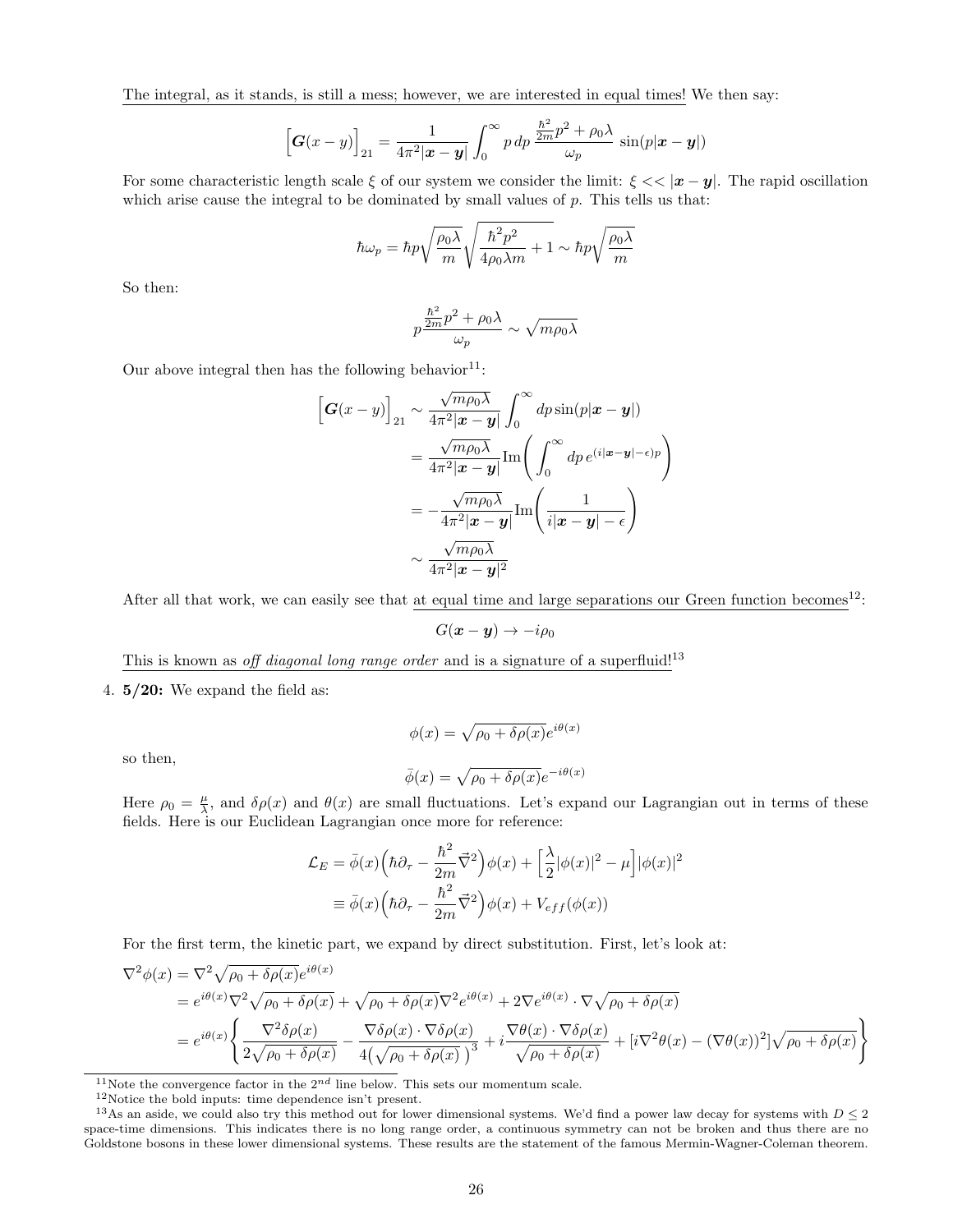Thus, to second order:

$$
\bar{\phi}(x)\nabla^2\phi(x) = \frac{\nabla^2\delta\rho(x)}{2} - \frac{\nabla\delta\rho(x)\cdot\nabla\delta\rho(x)}{4(\rho_0 + \delta\rho(x))} + i\nabla\theta(x)\cdot\nabla\delta\rho(x) + [i\nabla^2\theta(x) - (\nabla\theta(x))^2][\rho_0 + \delta\rho(x)]
$$

$$
\approx \frac{\nabla^2\delta\rho(x)}{2} - \frac{\nabla\delta\rho(x)\cdot\nabla\delta\rho(x)}{4\rho_0} + i\nabla\theta(x)\cdot\nabla\delta\rho(x) + i\nabla^2\theta(x)[\rho_0 + \delta\rho(x)] - (\nabla\theta(x))^2\rho_0
$$

Quickly notice that if we do a quick integration by parts, and invoke our boundary conditions, that the following terms drop out:

$$
i\nabla\theta(x)\cdot\nabla\delta\rho(x)+i\nabla^2\theta(x)\delta\rho(x)\to 0
$$

In a similar manner:

$$
\bar{\phi}(x)\partial_{\tau}\phi(x) = \sqrt{\rho_0 + \delta\rho(x)} \left( \frac{\partial_{\tau}\delta\rho(x)}{2\sqrt{\rho_0 + \delta\rho(x)}} + i\sqrt{\rho_0 + \delta\rho(x)} \partial_{\tau}\theta(x) \right)
$$

$$
= \frac{\partial_{\tau}\delta\rho(x)}{2} + i\left(\rho_0 + \delta\rho(x)\right)\partial_{\tau}\theta(x)
$$

We finally have:

$$
\bar{\phi}(x)\Big(\hbar\partial_{\tau} - \frac{\hbar^2}{2m}\vec{\nabla}^2\Big)\phi(x) \approx \frac{1}{2}\Big[\partial_{\tau} - \frac{\hbar^2}{2m}\nabla^2\Big]\delta\rho(x) + i\rho_0\Big[\partial_{\tau} - \frac{\hbar^2}{2m}\nabla^2\Big]\theta(x) \n+ i\delta\rho(x)\partial_{\tau}\theta(x) + \frac{\hbar^2}{2m}\Big[\frac{\nabla\delta\rho(x)\cdot\nabla\delta\rho(x)}{4\rho_0} + (\nabla\theta(x))^2\rho_0\Big]
$$

Now let's look at what the effective potential looks like:

$$
V_{eff}(\sqrt{\rho_0 + \delta \rho(x)}) = \left[\frac{\lambda}{2}(\rho_0 + \delta \rho(x)) - \mu\right](\rho_0 + \delta \rho(x))
$$
  
=  $\frac{\lambda}{2}(\rho_0 + \delta \rho(x))(\rho_0 + \delta \rho(x)) - \mu(\rho_0 + \delta \rho(x))$   
=  $\frac{\lambda}{2}(\rho_0^2 + 2\rho_0\delta \rho(x) + (\delta \rho(x))^2) - \mu(\rho_0 + \delta \rho(x))$   
=  $\frac{\lambda}{2}\left(\left(\frac{\mu}{\lambda}\right)^2 + 2\frac{\mu}{\lambda}\delta \rho(x) + (\delta \rho(x))^2\right) - \mu\left(\frac{\mu}{\lambda} + \delta \rho(x)\right)$   
 $\rightarrow \frac{\lambda}{2}(\delta \rho(x))^2$ 

The right arrow is just dropping constants from our Lagrangian. Now to make some arguments on how the linear terms in  $\delta \rho(x)$  fall out in the kinetic expression. The linear term is:

$$
\frac{1}{2}\Big[\partial_\tau-\frac{\hbar^2}{2m}\nabla^2\Big]\delta\rho(x)
$$

and is being integrated, so we can integrate by parts to move the derivatives to the constant on the other side, and use the boundary conditions to throw this term out.

In a similar fashion the term linear in  $\theta$  falls out:

$$
i\rho_0 \Big[ \partial_\tau - \frac{\hbar^2}{2m} \nabla^2 \Big] \theta(x) \to 0
$$

Where the right arrow indicates under integration by parts. Thus, our Lagrangian reduces to:

$$
\mathcal{L}_E(\delta \rho, \theta) \to i\delta \rho(x)\partial_\tau \theta(x) + \frac{\hbar^2}{2m} \left[ \frac{\nabla \delta \rho(x) \cdot \nabla \delta \rho(x)}{4\rho_0} + (\nabla \theta(x))^2 \rho_0 \right] + \frac{\lambda}{2} (\delta \rho(x))^2
$$

So our path integral:

$$
Z = \int \mathcal{D}\delta\rho \mathcal{D}\theta e^{-S_E(\delta\rho,\theta)}
$$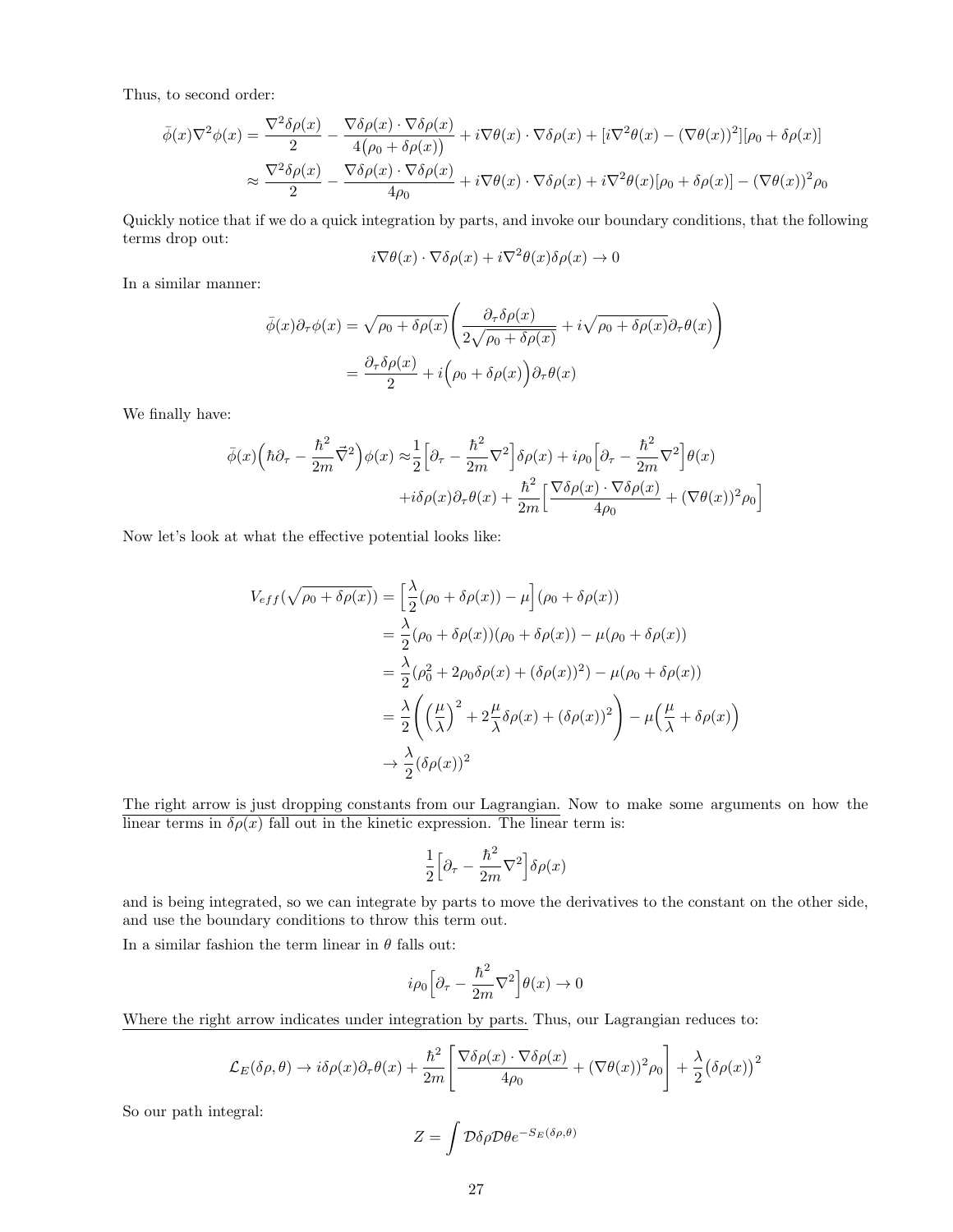has the following effective action:

$$
S_E = \int d\tau \int d^3x \left[ i\delta \rho(x)\partial_\tau \theta(x) + \frac{\hbar^2}{2m} \left[ \frac{\nabla \delta \rho(x) \cdot \nabla \delta \rho(x)}{4\rho_0} + (\nabla \theta(x))^2 \rho_0 \right] + \frac{\lambda}{2} (\delta \rho(x))^2 \right]
$$
  
\n
$$
= \int d\tau \int d^3x \left[ i\delta \rho(x)\partial_\tau \theta(x) + \frac{\hbar^2}{2m} \left[ \frac{-\delta \rho(x)\nabla^2 \delta \rho(x)}{4\rho_0} + (\nabla \theta(x))^2 \rho_0 \right] + \frac{\lambda}{2} (\delta \rho(x))^2 \right]
$$
  
\n
$$
= \int d\tau \int d^3x \left[ \delta \rho(x) \left[ \frac{\lambda}{2} - \frac{\hbar^2}{2m} \frac{\nabla^2}{4\rho_0} \right] \delta \rho(x) + i\delta \rho(x) \partial_\tau \theta(x) - \frac{\hbar^2}{2m} \rho_0 \theta(x) \nabla^2 \theta(x) \right]
$$
  
\n(5.2)

We have seen this sort of thing before and we know what to do: we decouple the fields by defining a new reference with  $\delta \rho(x) = \delta \rho_0(x) + \xi(x)$ . Let's call  $i \partial_{\tau} \theta(x) = J(x)$ ,  $\hat{A} = \left[ \frac{\lambda}{2} - \frac{\hbar^2}{2m} \right]$  $rac{\hbar^2}{2m} \frac{\nabla^2}{4\rho_0}$  $\frac{\nabla^2}{4\rho_0}$ , and its Green function  $G_A(\mathbf{x} - \mathbf{x}')$ , then we simply choose:

$$
\delta \rho_0(x) = -\frac{1}{2} \int d^3 \mathbf{x}' G_A(\mathbf{x} - \mathbf{x}') J(\tau, \mathbf{x}')
$$

and we can see:

$$
S_E(\delta \rho, \theta) = \int d\tau \int d^3x \left[ \delta \rho(x) \left[ \frac{\lambda}{2} - \frac{\hbar^2}{2m} \frac{\nabla^2}{4\rho_0} \right] \delta \rho(x) + i \delta \rho(x) \partial_\tau \theta(x) - \frac{\hbar^2}{2m} \rho_0 \theta(x) \nabla^2 \theta(x) \right]
$$
  

$$
\rightarrow S_E(\xi, \theta) = \int d\tau \int d^3x \left[ \xi(x) \left[ \frac{\lambda}{2} - \frac{\hbar^2}{2m} \frac{\nabla^2}{4\rho_0} \right] \xi(x) + \frac{1}{4} \int d^3x' \partial_\tau \theta(\tau, x) G_A(x - x') \partial_\tau \theta(\tau, x') - \frac{\hbar^2}{2m} \rho_0 \theta(x) \nabla^2 \theta(x) \right]
$$

We are almost done! We use the invariance of our integration measure to rewrite our partition function, and then integrate out  $\xi$ , which will just be a normalization constant:

$$
Z = \int \mathcal{D}\delta\rho \mathcal{D}\theta e^{-S_E(\delta\rho, \theta)}
$$

$$
= \int \mathcal{D}\xi \mathcal{D}\theta e^{-S_E(\xi, \theta)}
$$

$$
= \mathcal{N} \int \mathcal{D}\theta e^{-S_E(\theta)}
$$

The effective action for the phase variable is:

$$
S_E(\theta) = \int d\tau \int d^3x \left[ -\frac{\hbar^2}{2m} \rho_0 \theta(x) \nabla^2 \theta(x) + \frac{1}{4} \int d^3x' \partial_\tau \theta(\tau, x) G_A(\mathbf{x} - \mathbf{x}') \partial_\tau \theta(\tau, \mathbf{x}') \right]
$$

We see the kinetic term is non-local as it stands. Now that was a lot of work and really puts the techniques we have learned to the test! The reward was worth it however.

5. 3/20: Now we consider a slowly varying configurations of our field  $\theta(\tau, x)$ . We can resolve the issue of nonlocality if we look at the Fourier transform of our Green function:

$$
G_A(\mathbf{x} - \mathbf{x}') = 8m\rho_0 \int \frac{d^3 \mathbf{p}}{(2\pi)^3} \frac{e^{i\mathbf{p} \cdot (\mathbf{x} - \mathbf{x}')}}{\hbar^2 |\mathbf{p}|^2 + 4m\lambda\rho_0}
$$

$$
\approx 8m\rho_0 \int \frac{d^3 \mathbf{p}}{(2\pi)^3} \frac{e^{i\mathbf{p} \cdot (\mathbf{x} - \mathbf{x}')}}{4m\lambda\rho_0}
$$

$$
= \frac{2}{\lambda} \delta(\mathbf{x} - \mathbf{x}')
$$

Thus, our action becomes:

$$
S_E(\theta) = \int d\tau \int d^3x \left[ \frac{\rho_0 \hbar^2}{2m} \left( \nabla \theta(x) \right)^2 + \frac{1}{2\lambda} \left( \partial_\tau \theta(x) \right)^2 + \dots \right]
$$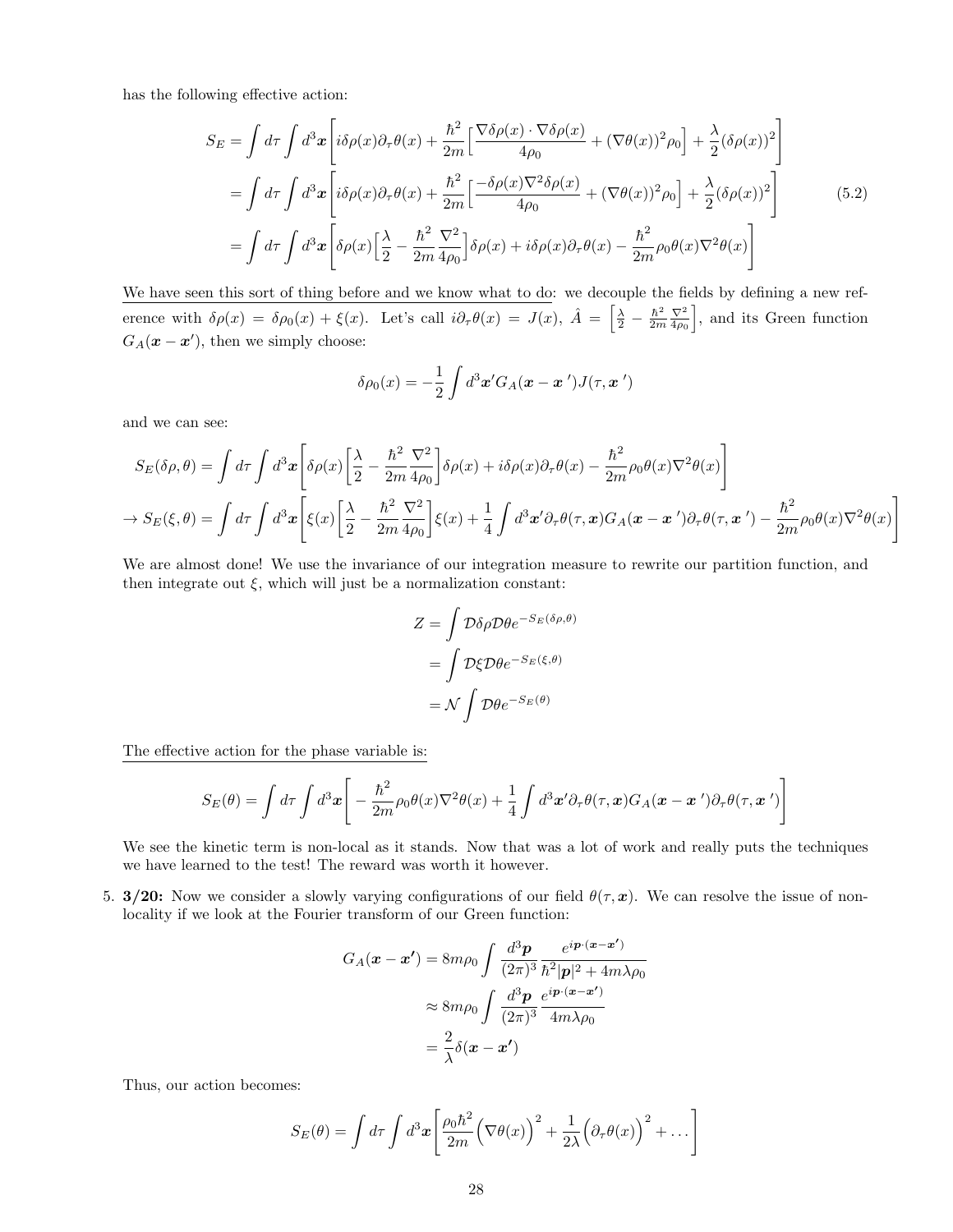After Wick rotating back, we have:

$$
S(\theta) = \int d^4x \left[ \frac{\rho_0 \hbar^2}{2m} \left( \nabla \theta(x) \right)^2 - \frac{1}{2\lambda} \left( \partial_t \theta(x) \right)^2 + \dots \right]
$$

$$
= \int d^4x \ \theta(x) \left[ -\frac{\rho_0 \hbar^2}{2m} \nabla^2 + \frac{1}{2\lambda} \partial_t^2 + \dots \right] \theta(x)
$$

$$
\left( \theta \to \sqrt{\frac{m}{\rho_0 \hbar^2}} \theta \right) \to \int d^4x \ \theta(x) \frac{1}{2} \left[ -\nabla^2 + \frac{m}{\hbar^2 \rho_0 \lambda} \partial_t^2 + \dots \right] \theta(x)
$$

$$
= \int d^4x \ \theta(x) \frac{1}{2} \left[ -\nabla^2 + \frac{1}{v^2} \partial_t^2 + \dots \right] \theta(x)
$$

This is just the action of a *massless Klein-Gordon field* with the speed of light equal to:  $v^2 = \frac{\rho_0 \hbar^2 \lambda}{m} = \frac{\mu \hbar^2}{m}$ . Indeed, we can see that the propagator for this scalar field is of the form:

$$
G(x - x') = i \left\langle T(\theta(x)\theta(x')) \right\rangle
$$
  
= 
$$
\int \frac{d^4 p}{(2\pi)^4} \frac{i}{p^2 - \frac{\omega^2}{v^2} + i\epsilon} e^{ip(x - x')}
$$
  

$$
\propto \frac{1}{v^2(t - t')^2 - (\mathbf{x} - \mathbf{x}')^2}
$$

Which satisfies the following equation of motion:

$$
\[ -\nabla^2 + \frac{1}{v^2} \partial_t^2 \] \langle T(\theta(x)\theta(x')) \rangle = -i\delta(x - x')
$$

Both of these equations are that of a relativistic massless Klein-Gordon field.

Note we can also determine the behavior of the following propagator in the limit of large separations and equal time:

$$
\langle T(\phi(x)\phi^{\dagger}(x'))\rangle \approx \rho_0 e^{-\langle T[\theta(x)-\theta(x')]^2/2\rangle} \rightarrow \rho_0 + \frac{c}{|\mathbf{x}-\mathbf{x}'|^2} + \dots
$$

Here  $c$  is a constant of order 1. Again we get long-ranged order! Try this calculation out in a lower space-time dimension if you have time, and see what you get.